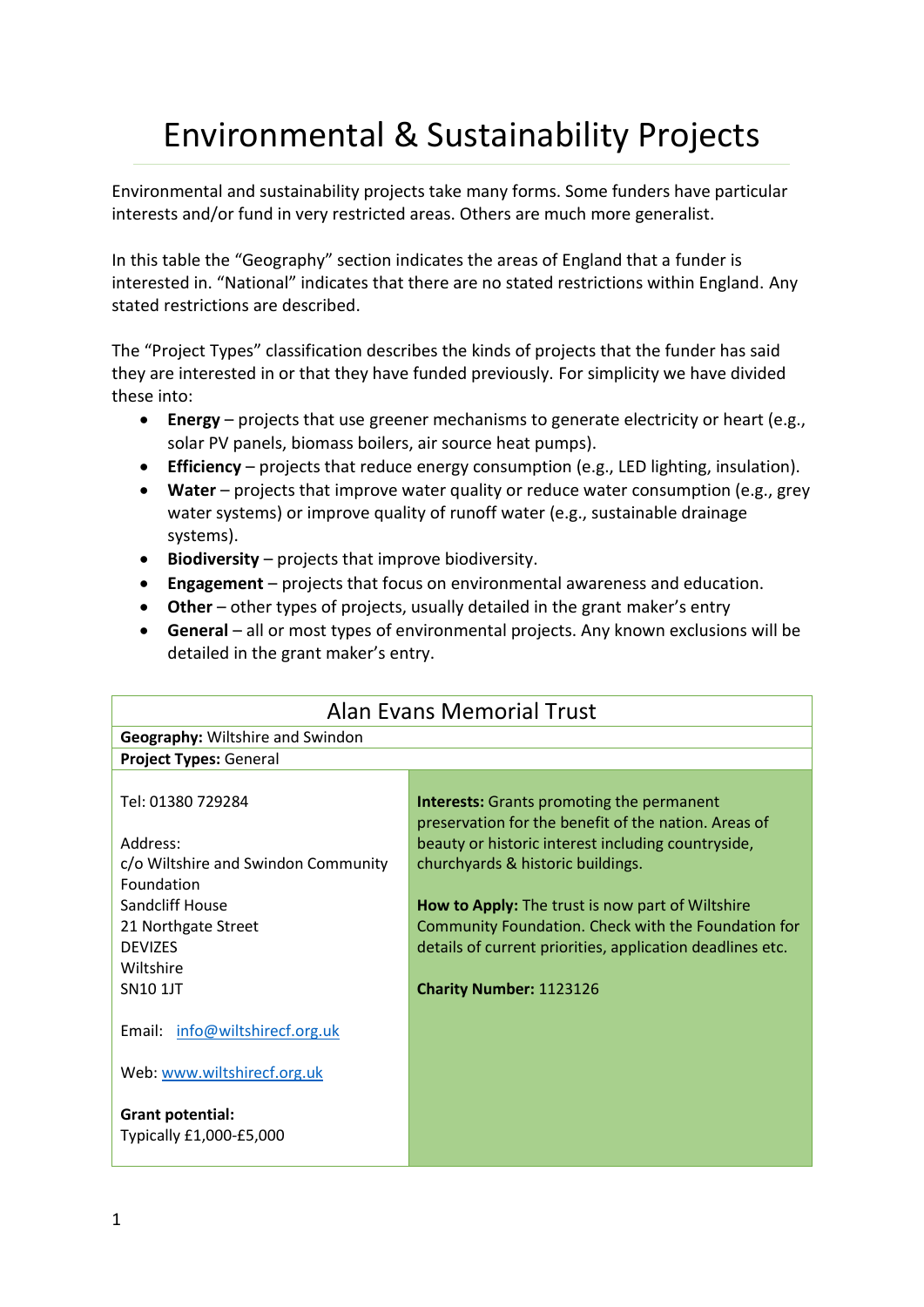| <b>Antony Hornby Charitable Trust</b>                                                                                                                                     |                                                                                                                                                                                                                                                                                                                                                                                                                                                                                                                                                                                                                                                                                     |  |
|---------------------------------------------------------------------------------------------------------------------------------------------------------------------------|-------------------------------------------------------------------------------------------------------------------------------------------------------------------------------------------------------------------------------------------------------------------------------------------------------------------------------------------------------------------------------------------------------------------------------------------------------------------------------------------------------------------------------------------------------------------------------------------------------------------------------------------------------------------------------------|--|
| <b>Geography: Nationwide</b>                                                                                                                                              |                                                                                                                                                                                                                                                                                                                                                                                                                                                                                                                                                                                                                                                                                     |  |
| Project Types: General                                                                                                                                                    |                                                                                                                                                                                                                                                                                                                                                                                                                                                                                                                                                                                                                                                                                     |  |
| Tel: 020 7841 4000<br>Address:<br>c/o Saffery Champness<br>71 Queen Victoria Street<br>London<br>EC4V 4BE<br><b>Grant potential:</b><br>Generally £1,000 but up to £5,000 | <b>Interests:</b> General charitable donations to<br>organisations working in the following causes:<br>education, training, and employment<br>medical, health and sickness<br>arts and culture<br>animals and environment<br>community development.<br>How to Apply: In writing, outlining the project with a<br>cost breakdown.<br><b>Charity No: 263285</b>                                                                                                                                                                                                                                                                                                                       |  |
|                                                                                                                                                                           | The Ashden Awards                                                                                                                                                                                                                                                                                                                                                                                                                                                                                                                                                                                                                                                                   |  |
| Geography: Nationwide                                                                                                                                                     |                                                                                                                                                                                                                                                                                                                                                                                                                                                                                                                                                                                                                                                                                     |  |
| Project Types: General but, for churches, especially engagement                                                                                                           |                                                                                                                                                                                                                                                                                                                                                                                                                                                                                                                                                                                                                                                                                     |  |
|                                                                                                                                                                           |                                                                                                                                                                                                                                                                                                                                                                                                                                                                                                                                                                                                                                                                                     |  |
| Tel: 0207 410 7023<br>Ashden<br>The Peak<br>3rd Floor, 5 Wilton Road<br>London<br>SW1V1AP<br>Email:<br>info@ashden.org<br>Web: www.ashden.org<br><b>Grant potential:</b>  | <b>Interests: "Ashden's mission is to accelerate</b><br>transformative climate solutions and build a more just<br>world. Our awards, events, networks and analysis<br>support climate innovation in the UK and developing<br>countries around the world."<br>The Ashden Awards are for organisations that deliver<br>sustainability at the local level, in ways that are<br>innovative, scalable, and replicable, and through this<br>bring social, economic, and environmental benefits.<br>Awards open annually in January and close in March.<br>There are three UK awards:<br><b>Climate innovation</b>                                                                         |  |
| £10,000 per award                                                                                                                                                         | <b>Green skills</b><br><b>Green Communities</b>                                                                                                                                                                                                                                                                                                                                                                                                                                                                                                                                                                                                                                     |  |
|                                                                                                                                                                           | The green communities award is the one most likely to<br>be relevant to churches "The award will recognise an<br>initiative that makes climate action relevant to the<br>everyday lives of citizens and the things they care<br>about, with particular attention on engaging beyond<br>typical 'green audiences.' It will seek to reward work<br>that demonstrates how climate action can cut carbon<br>and tackle social issues (such as poor mental or<br>physical health) at the same time. The issues tackled<br>and approaches used could range from highlighting<br>under-represented voices within the climate sector to<br>art projects inspiring communities into action." |  |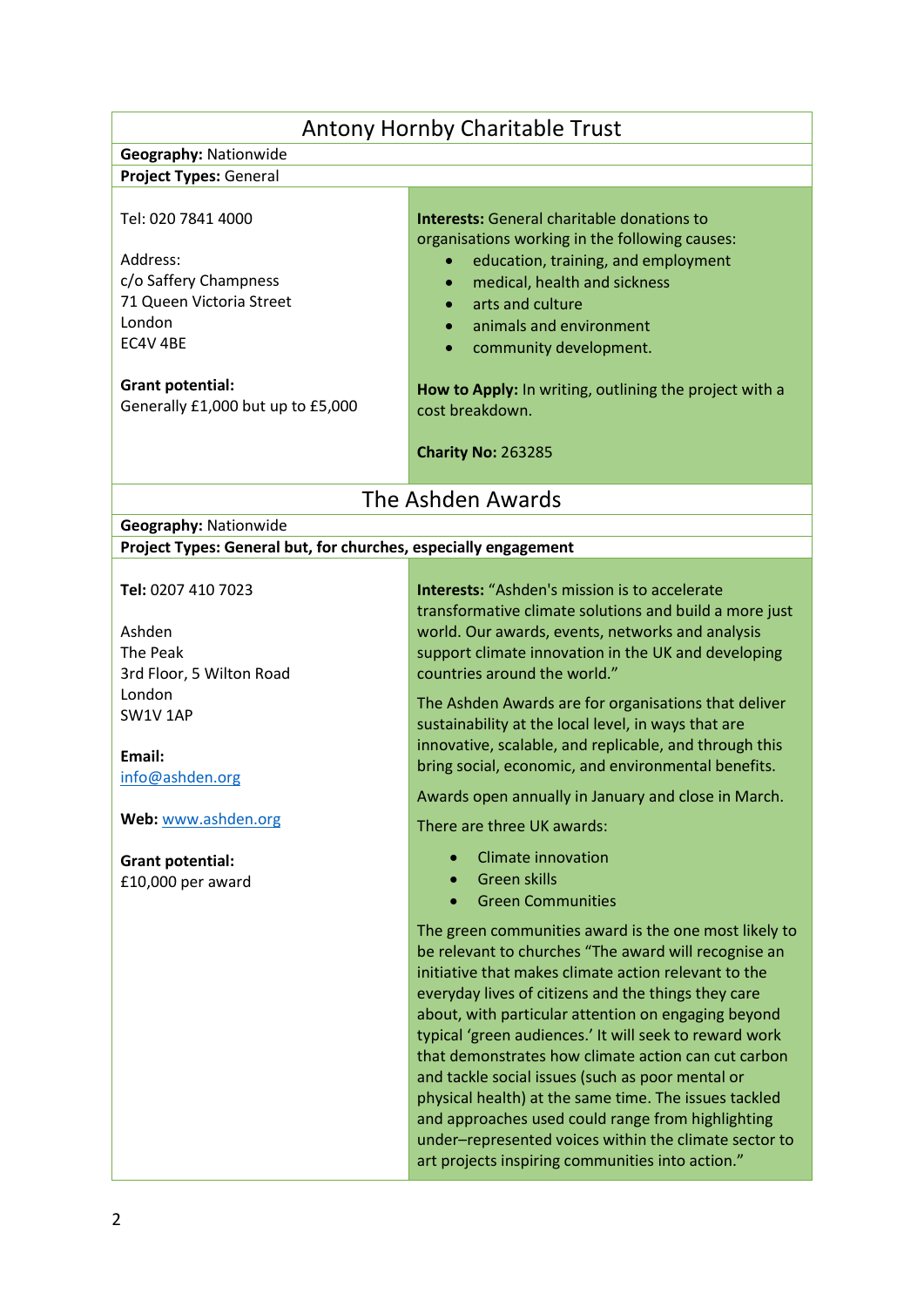|                                                                        | How to Apply: Register your interest online at any time<br>to receive notification of the opening of the awards<br>entry and other information.                                                                                                                                                                                                                                                                                                                                                                                                                                                                   |  |
|------------------------------------------------------------------------|-------------------------------------------------------------------------------------------------------------------------------------------------------------------------------------------------------------------------------------------------------------------------------------------------------------------------------------------------------------------------------------------------------------------------------------------------------------------------------------------------------------------------------------------------------------------------------------------------------------------|--|
|                                                                        | <b>Exclusions:</b> See guidance notes and website.                                                                                                                                                                                                                                                                                                                                                                                                                                                                                                                                                                |  |
|                                                                        | <b>Charity No: 1104153</b>                                                                                                                                                                                                                                                                                                                                                                                                                                                                                                                                                                                        |  |
| <b>Aviva Community Fund</b>                                            |                                                                                                                                                                                                                                                                                                                                                                                                                                                                                                                                                                                                                   |  |
| Geography: Nationwide                                                  |                                                                                                                                                                                                                                                                                                                                                                                                                                                                                                                                                                                                                   |  |
| <b>Project Types: General</b>                                          |                                                                                                                                                                                                                                                                                                                                                                                                                                                                                                                                                                                                                   |  |
| Tel: 0207 410 7023<br>Ashden<br>The Peak<br>3rd Floor, 5 Wilton Road   | <b>Interests:</b> This is insurance company Aviva's charitable<br>fund. The funding area relevant to environmental<br>projects is: "Climate champions: helping communities<br>to prevent, prepare for and protect against the impacts<br>of climate change."                                                                                                                                                                                                                                                                                                                                                      |  |
| London                                                                 | The fund works, effectively, as a Crowdfunding                                                                                                                                                                                                                                                                                                                                                                                                                                                                                                                                                                    |  |
| SW1V1AP<br>Email:<br>communityfund@aviva.com                           | platform with Aviva employees being given money to<br>distribute to projects they like, and the opportunity for<br>you to publicise the project to raise money from the<br>public.                                                                                                                                                                                                                                                                                                                                                                                                                                |  |
| Web: www.avivacommunityfund.co.uk                                      | How to Apply: Online - with detailed instructions and<br>case studies.                                                                                                                                                                                                                                                                                                                                                                                                                                                                                                                                            |  |
|                                                                        | <b>Exclusions: Your organisation must:</b>                                                                                                                                                                                                                                                                                                                                                                                                                                                                                                                                                                        |  |
|                                                                        | Be registered in the UK as a charity or social<br>enterprise<br>Have been operating for at least 12 months at<br>$\bullet$<br>the time of submission<br>Have an annual income of no more than £1<br>million (can be averaged over the last three<br>years)<br>Have a safeguarding policy if it supports<br>children or vulnerable people<br>Be a living wage employee (if the organisation<br>$\bullet$<br>employs people)<br>Have an active board of trustees or directors or<br>$\bullet$<br>management body.<br>Additional restrictions on the kind of projects they will<br>fund can be found on the website. |  |
|                                                                        | <b>Charity No: 1104153</b>                                                                                                                                                                                                                                                                                                                                                                                                                                                                                                                                                                                        |  |
|                                                                        |                                                                                                                                                                                                                                                                                                                                                                                                                                                                                                                                                                                                                   |  |
| The Bernard Sunley Charitable Foundation<br><b>Geography: National</b> |                                                                                                                                                                                                                                                                                                                                                                                                                                                                                                                                                                                                                   |  |
| Project Types: Energy. Efficiency.                                     |                                                                                                                                                                                                                                                                                                                                                                                                                                                                                                                                                                                                                   |  |
| Tel: 0207 408 2198                                                     | <b>Interests:</b> The Foundation supports capital projects in<br>community buildings.                                                                                                                                                                                                                                                                                                                                                                                                                                                                                                                             |  |
| <b>Address:</b><br>20 Berkeley Square                                  | How to Apply: Online                                                                                                                                                                                                                                                                                                                                                                                                                                                                                                                                                                                              |  |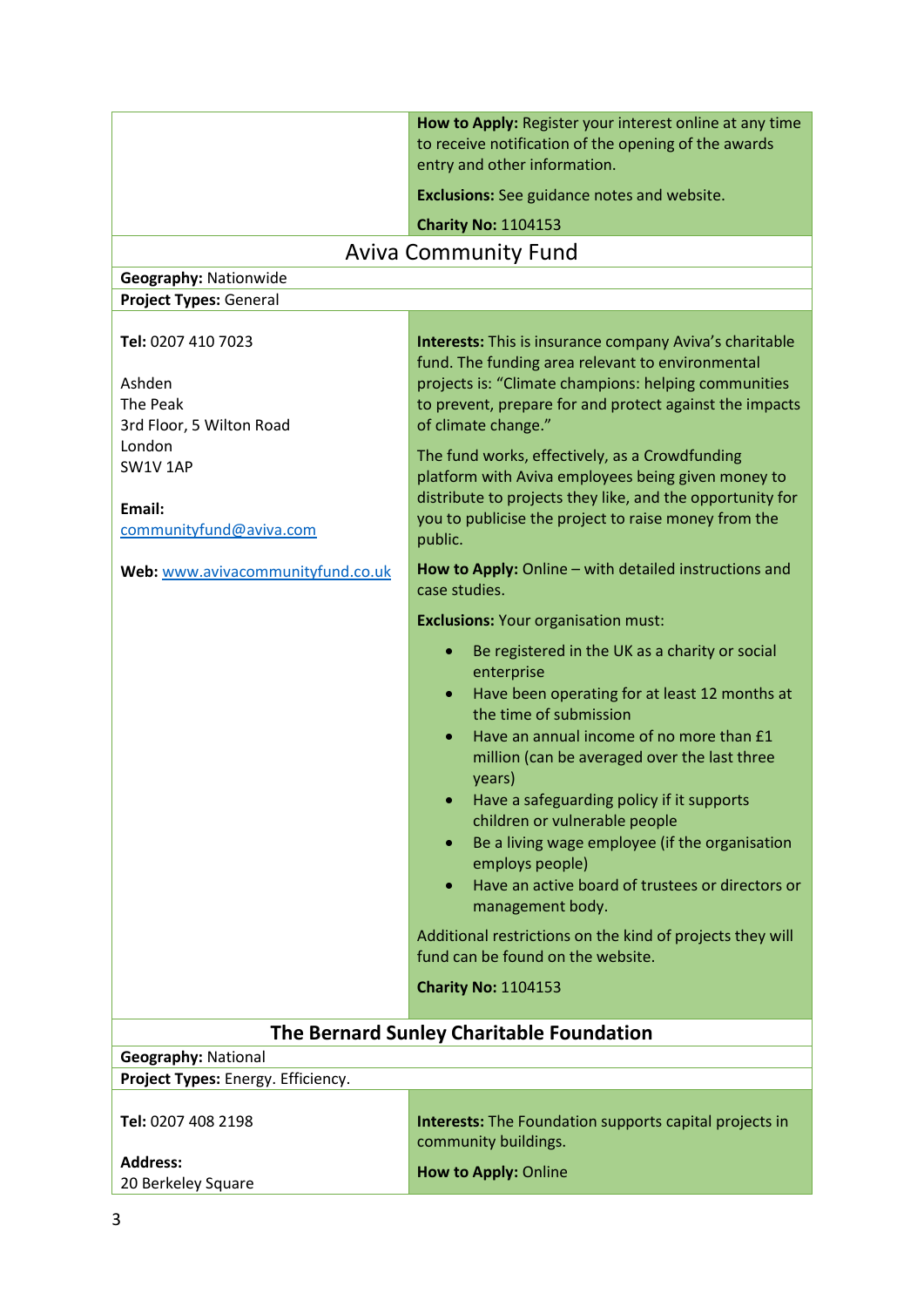London WC1J 8LH

**Email:** office@bernardsunley.org

**Web:** www.bernardsunley.org

**Grant potential:** £25,000

**Exclusions:** The Foundation has quite specific requirements (most importantly that it will only pay for capital items, that there must be wide community access, and that projects must cost <£5,000 and under £5m)– there is a detailed eligibility quiz on the website.

## Biffa Awards: Rebuilding Biodiversity

**Geography:** Nationwide **but** within 15 miles of a Biffa operation and within 10 miles of an active landfill site.

**Project Types:** Biodiversity

**Tel:** 01636 670000

#### **Address:**

Biffa Award Royal Society of Wildlife Trusts The Kiln, Waterside Mather Road Newark Nottinghamshire NG24 1WT

Regional Grants Manager contact details on website.

**Email:** biffa-award@wildlifetrusts.org

**Web:** [www.biffa-award.org](http://www.biffa-award.org/)

**Grant potential:** £10,000-£75,000 Average grant £32,829 **Interests:** Projects under the Rebuilding Biodiversity theme support a variety of living things, including all species of plants and animals and the natural systems/habitats that support them. Work can include habitat improvement works, tree surgery, scrub removal, and the purchase of plants, seeds, and trees. Projects should have a strong element of public access or inclusion such as volunteer involvement.

**How to Apply:** Complete an Expression of Interest online Form, and then apply via the website. It is advised to contact the Grants Officer before applying. No deadlines.

**Exclusions:** Your church must be and have public access for 104 days a year. Research costs cannot be funded.

You will need to find a third-party contributor(s) to provide 10% of the grant you are applying for. Total project cost must be <£200,000.

## Biffa Award: Recreation

| Geography: Nationwide but within 15 miles of a Biffa operation and within 10 miles of an active<br>landfill site |                                                                                                                                                                                                                                                                        |  |
|------------------------------------------------------------------------------------------------------------------|------------------------------------------------------------------------------------------------------------------------------------------------------------------------------------------------------------------------------------------------------------------------|--|
| Project Types: Other                                                                                             |                                                                                                                                                                                                                                                                        |  |
| Tel: 01636 670000                                                                                                | <b>Interests:</b> Projects under the Recreation theme can                                                                                                                                                                                                              |  |
| <b>Address:</b><br>Biffa Award<br>Royal Society of Wildlife Trusts<br>The Kiln, Waterside<br>Mather Road         | include new play equipment; landscaping works,<br>including boardwalks, trees, and shrubs; skate parks;<br>woodland walks; nature trails; outdoor gyms; and<br>building works within communal areas of sporting<br>clubhouses which have a wider community use and are |  |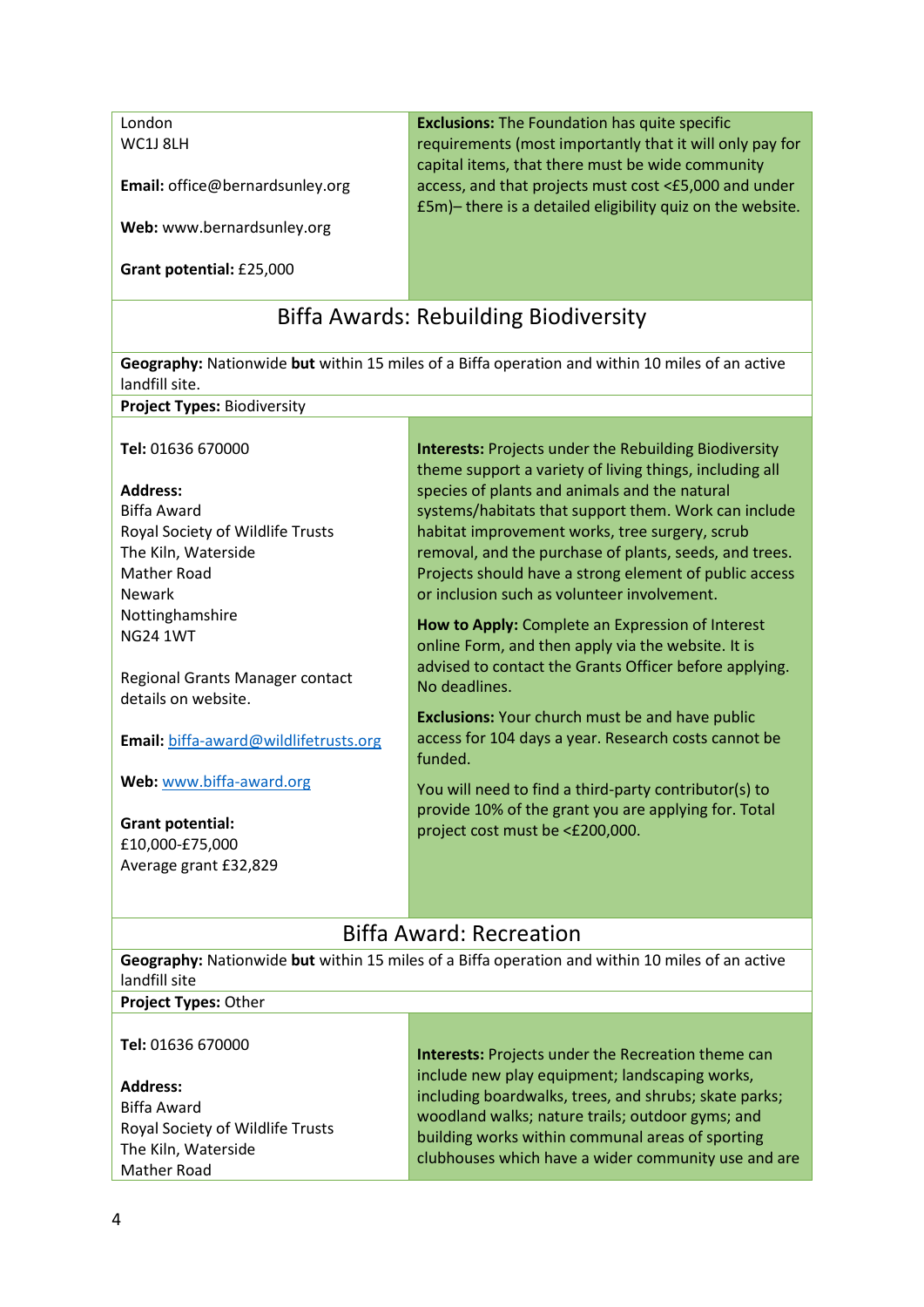Newark Nottinghamshire NG24 1WT

Regional Grants Manager contact details on website.

**Email:** biffa-award@wildlifetrusts.org

**Web:** [www.biffa-award.org](http://www.biffa-award.org/)

**Grant potential:** £10,000-£75,000 Average grant £32,829 not for the sole use of sports club members.

**How to Apply:** Complete an Expression of Interest online Form, and then apply via the website. It is advised to contact the Grants Officer before applying. No deadlines.

**Exclusions:** Your church must have public access for 104 days a year.

You will need to find a third-party contributor(s) to provide 10% of the grant you are applying for. Total project cost must be <£200,000.

## Biffa Awards: Community Buildings

**Geography:** Nationwide **but** within 15 miles of a Biffa operation and within 10 miles of an active landfill site

**Project Types:** Efficiency, Energy, Water, Other

**Tel:** 01636 670000

#### **Address:**

Biffa Award Royal Society of Wildlife Trusts The Kiln, Waterside Mather Road Newark Nottinghamshire NG24 1WT

Regional Grants Manager contact details on website.

**Email:** biffa-award@wildlifetrusts.org

**Web:** [www.biffa-award.org](http://www.biffa-award.org/)

**Grant potential:** £10,000-£75,000 Average grant £32,829 **Interests:** Projects under the Community Buildings theme include those which improve buildings at the heart of their communities – such as village halls, community centres and church halls. They can include building refurbishments and internal works to kitchens, toilets, roofs, flooring, windows, doors, and heating systems. Applications from churches must be able to demonstrate a wider community use and benefit – such as youth groups, special interest groups, exercise groups etc.

**How to Apply:** Complete an Expression of Interest online Form, and then apply via the website. It is advised to contact the Grants Officer before applying. No deadlines.

**Exclusions:** Your church must have public access for 104 days a year.

You will need to find a third-party contributor(s) to provide 10% of the grant you are applying for. Total project cost must be <£200,000.

## CEMEX Community Fund

| <b>Geography:</b> No information available                                       |                                                     |
|----------------------------------------------------------------------------------|-----------------------------------------------------|
| <b>Project Types:</b> Nationwide but must be within three miles of a CEMEX site. |                                                     |
|                                                                                  |                                                     |
| <b>Tel: 07557 318038</b>                                                         | Interests: Grants to improve or enhance the social, |

**Address:** Harriet Aisthorpe built, or natural environment, public space, facility or building for leisure or entertainment, & to improve or enhance buildings or structures of religious, historical,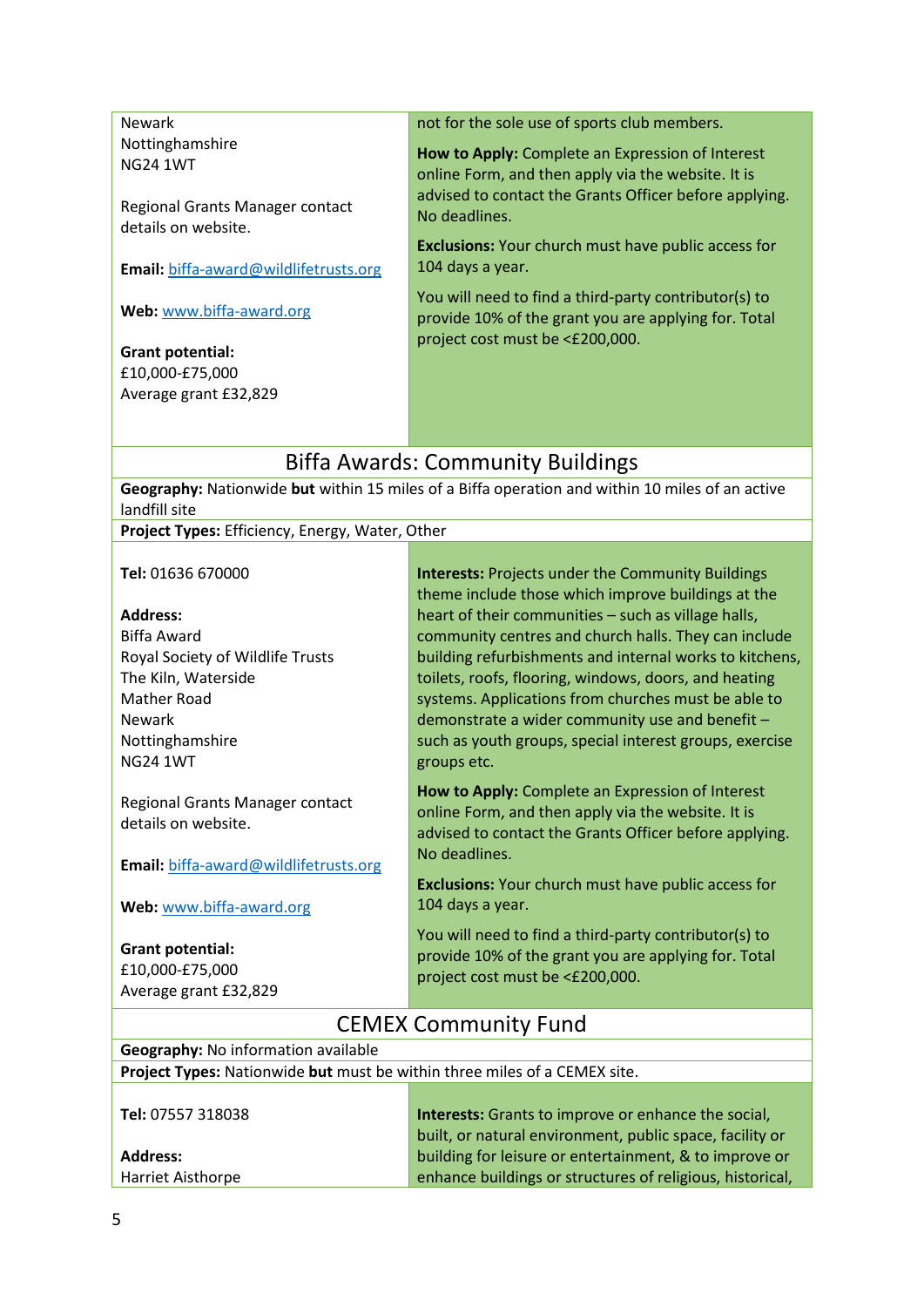| <b>CEMEX House</b>                            | or architectural interest.                                                                  |
|-----------------------------------------------|---------------------------------------------------------------------------------------------|
| Evreux Way                                    |                                                                                             |
| Rugby                                         | How to Apply: Via the website. Funding to year end                                          |
| <b>CV21 2DT</b>                               | 2019 has been allocated. Check the website for 2020                                         |
|                                               | funding.                                                                                    |
| Email:                                        |                                                                                             |
| harriettvictoria.aisthorpe@cemex.com          | <b>Exclusions:</b> Must have community and stakeholder                                      |
|                                               | engagement during planning process.                                                         |
| Web:                                          |                                                                                             |
| https://www.cemex.co.uk/community-            |                                                                                             |
| support.aspx                                  |                                                                                             |
|                                               |                                                                                             |
| <b>Grant potential:</b>                       |                                                                                             |
| No information available                      |                                                                                             |
|                                               |                                                                                             |
|                                               | The Chapman Charitable Trust                                                                |
|                                               | Geography: Only for North Wales or South East England (Greater London, Herts, Cambs, Essex, |
| Kent, East and West Sussex, Surrey and Hants) |                                                                                             |
| <b>Project Types: General</b>                 |                                                                                             |
|                                               |                                                                                             |
| Tel: 0207 782 0007                            | Interests: "We are a UK grant-giving charity focused on                                     |
|                                               | organisations which promote physical and mental                                             |
| <b>Address:</b>                               | wellbeing, conserve our natural environment, and                                            |
| 62 Wilson Street                              | increase the accessibility of the arts."                                                    |
| London                                        |                                                                                             |
| EC2A 2BU                                      | The Trust prefers to support charities which address                                        |
|                                               | the root causes of problems. The website has extensive                                      |
| Email:                                        | guidance for applicants.                                                                    |
| cct@chapmancharitabletrust.org.uk             |                                                                                             |
|                                               | How to Apply: Applications should be made online                                            |
| Web:                                          | through the website. Trustees meet twice a year in                                          |
| www.chapmancharitabletrust.org.uk             | September and March. Check the website for                                                  |
|                                               | application deadlines.                                                                      |
| <b>Grant potential: Most grants are</b>       |                                                                                             |
| £1,000-£2,000. A few (mostly to               | <b>Exclusions:</b> Geographical restrictions above - there is a                             |
| national charities) are around £5,000.        | map on website for details.                                                                 |
|                                               |                                                                                             |
|                                               | <b>Charity No: 232791</b>                                                                   |
|                                               | <b>The Cobb Charity</b>                                                                     |
|                                               |                                                                                             |
| <b>Geography: National</b>                    |                                                                                             |
| <b>Project Types: Other</b>                   |                                                                                             |
| Tel: 01223 977 919                            | <b>Interests:</b> "Grants to encourage the awareness and                                    |
|                                               | application of environmental care and sustainability.                                       |
| <b>Address:</b>                               | Smaller, up and coming charities."                                                          |
| 11 Wingate Way                                |                                                                                             |
| Trumpington                                   | The Cobb Charity offers grants to small charities                                           |
| Cambridge                                     | working throughout the UK and aims to benefit                                               |
| CB2 9HD                                       | projects promoting a more sustainable environment                                           |
|                                               | through <i>education</i> . Eligible education topics include:                               |
| Email:                                        | Traditional country skills.                                                                 |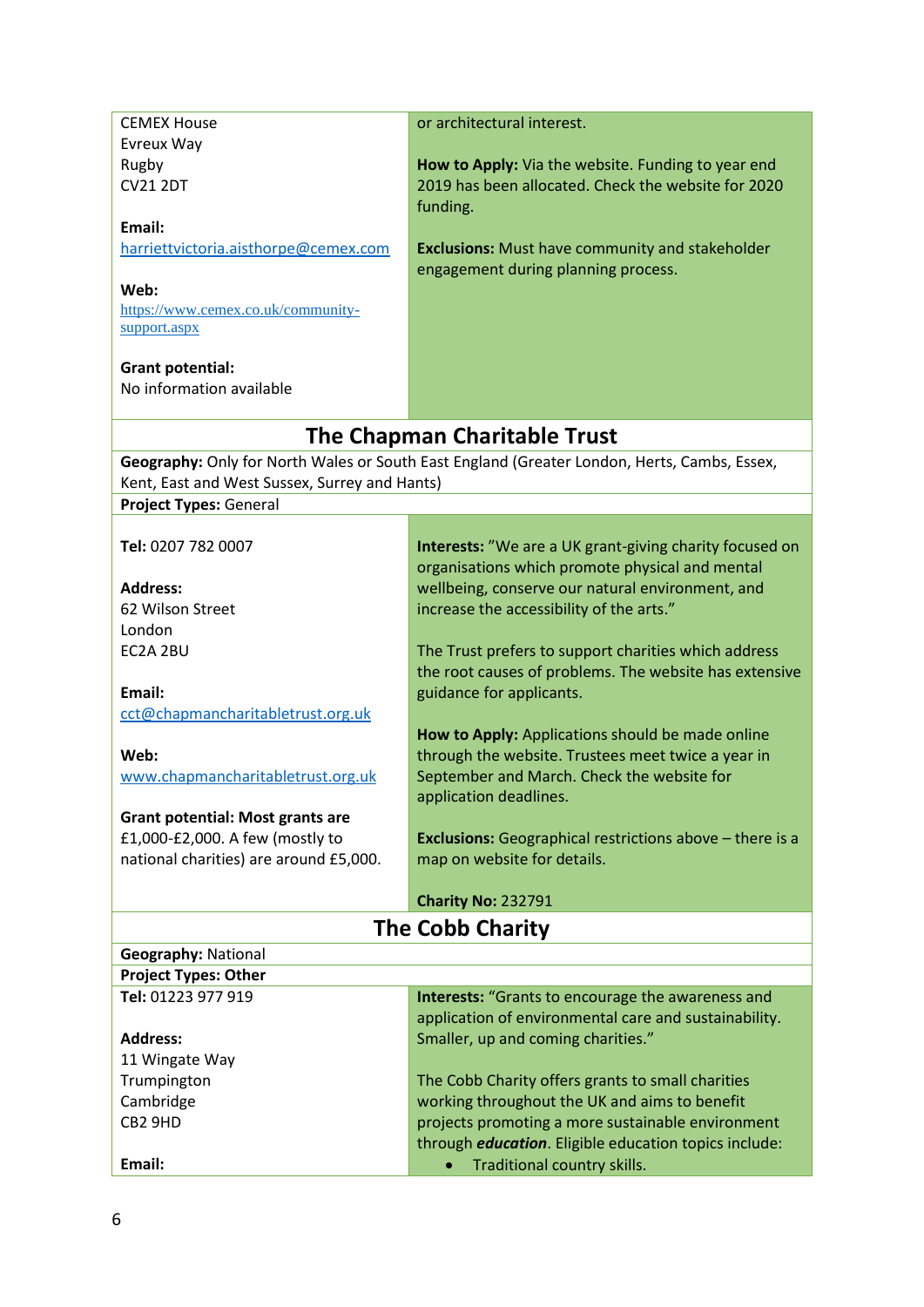| info@cobbcharity.org                                                                        | Recycling.                                               |  |
|---------------------------------------------------------------------------------------------|----------------------------------------------------------|--|
|                                                                                             | Food and health.                                         |  |
| Grant potential: typically £750                                                             | Organic food production.                                 |  |
|                                                                                             |                                                          |  |
|                                                                                             | How to Apply: At any time in writing to the trustees.    |  |
|                                                                                             | <b>Charity No: 248030</b>                                |  |
|                                                                                             | <b>The Cole Charitable Trust</b>                         |  |
| Geography: West Midlands, Kent, Cambridgeshire                                              |                                                          |  |
| <b>Project Types: General</b>                                                               |                                                          |  |
|                                                                                             | Interests: "The Cole Charitable Trust is a small grant-  |  |
| <b>Address</b>                                                                              | making The trustees, in the main, like to support        |  |
| Lise Jackson                                                                                | small charities for whom the modest grants available     |  |
| Administrator                                                                               | can make a significant difference."                      |  |
| <b>PO Box 955</b>                                                                           |                                                          |  |
| Haslingfield                                                                                | Grants are available for charities that promote:         |  |
| Cambridge                                                                                   | Social welfare, all age groups<br>$\bullet$              |  |
| <b>CB23 1WX</b>                                                                             | Housing/homelessness<br>$\bullet$                        |  |
|                                                                                             | Community and environmental development                  |  |
| Email: thecoletrust@gmail.com                                                               | Opportunities for young people<br>$\bullet$              |  |
|                                                                                             | Promotion of improved quality of life                    |  |
| Website:                                                                                    | Personal or community empowerment.                       |  |
| www.colecharitabletrust.org.uk                                                              |                                                          |  |
|                                                                                             | How to Apply: Download the Application Form from         |  |
| Grant potential: Typically £500-£1,200                                                      | the website. Send with a covering letter on headed       |  |
|                                                                                             | paper (of ONLY 1 SIDE of A4), by post or email           |  |
|                                                                                             | (preferred) along with your latest accounts (unless      |  |
|                                                                                             | these are available on the Charity Commission            |  |
|                                                                                             | website).                                                |  |
|                                                                                             | <b>Charity No: 264033</b>                                |  |
|                                                                                             |                                                          |  |
| <b>Community Ownership Fund</b>                                                             |                                                          |  |
| Geography: UK wide<br>Project Types: Community ownership of assets, and renovation projects |                                                          |  |
| Address: Ministry of Housing,                                                               | Funding type: Government fund (MHCLG) to support         |  |
| <b>Communities &amp; Local Government</b>                                                   | levelling-up, support recover post Covid-19,             |  |
| (MHCLG)                                                                                     | empowering communities to improve their local            |  |
| 2 Marsham Street, London SW1P 4DF                                                           | places. Helps local people to save local community       |  |
|                                                                                             | assets and amenities at risk; this may include church    |  |
| Email: COF@communities.gov.uk                                                               | buildings and church halls.                              |  |
|                                                                                             |                                                          |  |
| Website:                                                                                    | How to apply: Round 2 bidding opens in December          |  |
| www.gov.uk/government/publications/                                                         | 2021 and Round 3 in May 2022. Apply online via the       |  |
| community-ownership-fund-                                                                   | website.                                                 |  |
| prospectus/community-ownership-                                                             |                                                          |  |
| fund-prospectus#ministerial-foreword                                                        | Eligibility: Parish councils are ineligible but churches |  |
|                                                                                             | with charitable status or forming a CiC, or CIO may be   |  |
| Grant potential: Up to 50% of total                                                         | eligible. Must be at risk might be from closure, sale,   |  |
| capital costs; matched capital grants up                                                    | neglect and dereliction. Applicants need to              |  |
| to £250,000.                                                                                |                                                          |  |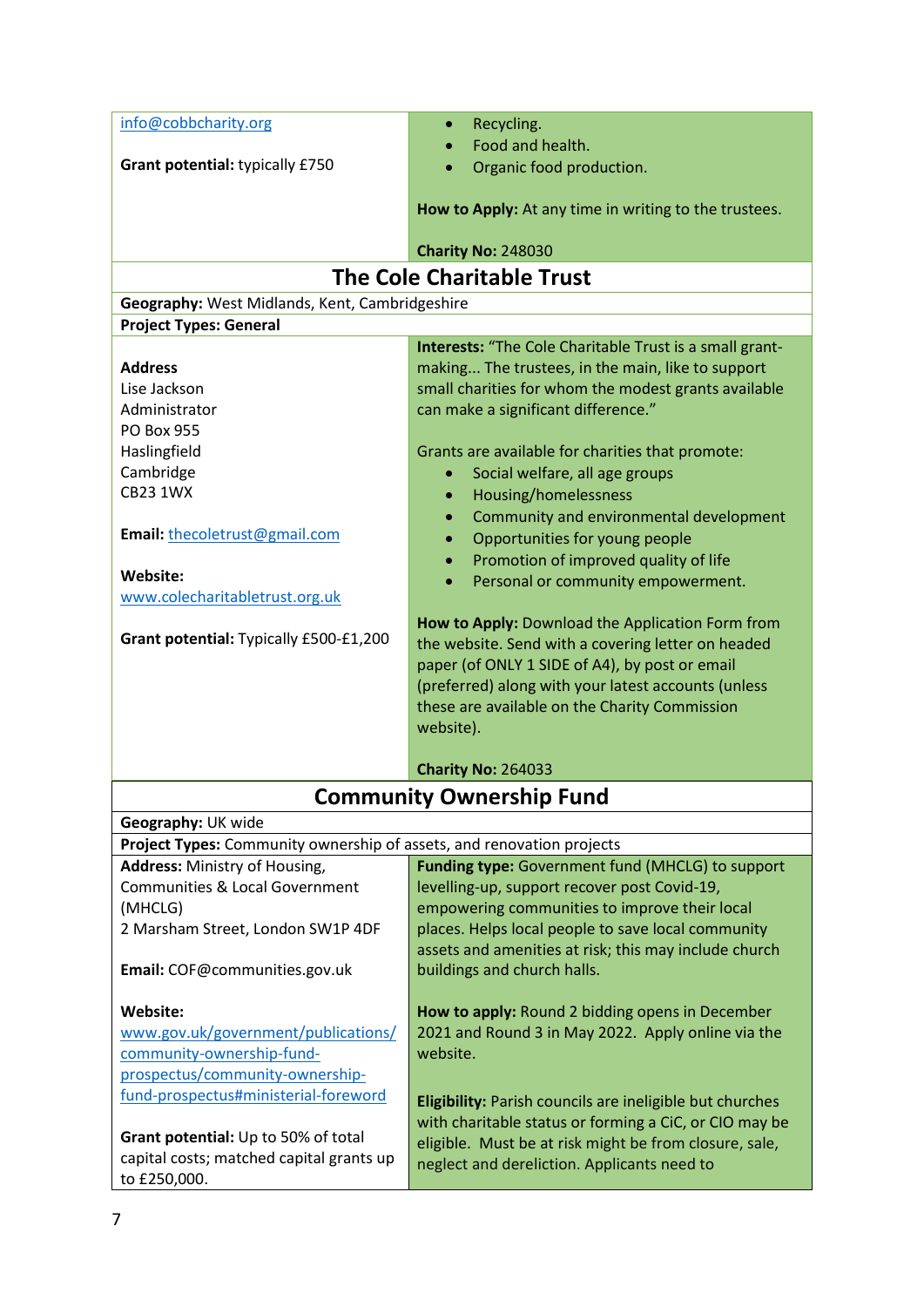|                                                                                   |        | demonstrate the nature of the risk facing the asset.<br>This will include evidence that without community<br>intervention the asset or amenity would be lost to the<br>community. Applicants will need to show the<br>contribution of the asset to their community including<br>to the social wellbeing or cultural interests of the local<br>place. For full criteria go to:<br>https://www.gov.uk/government/publications/commu<br>nity-ownership-fund-assessment-criteria-guidance |
|-----------------------------------------------------------------------------------|--------|---------------------------------------------------------------------------------------------------------------------------------------------------------------------------------------------------------------------------------------------------------------------------------------------------------------------------------------------------------------------------------------------------------------------------------------------------------------------------------------|
|                                                                                   |        | <b>The Dischma Charitable Trust</b>                                                                                                                                                                                                                                                                                                                                                                                                                                                   |
| Geography: London, Hampshire (preference)                                         |        |                                                                                                                                                                                                                                                                                                                                                                                                                                                                                       |
| Project Types: General                                                            |        |                                                                                                                                                                                                                                                                                                                                                                                                                                                                                       |
| <b>Contact Details:</b><br><b>Linda Cousins</b><br>Rathbones<br>8 Finsbury Circus | Sachs. | <b>Interests:</b> This is the family trust of Sir Simon<br>Robertson, formerly European President of Goldman                                                                                                                                                                                                                                                                                                                                                                          |
| London                                                                            |        | The trust has a wide range of interests including                                                                                                                                                                                                                                                                                                                                                                                                                                     |
| EC2M 7AZ                                                                          |        | education (Sir Simon sits on the board of the<br>Economist) the arts (he is a trustee of the Royal Opera                                                                                                                                                                                                                                                                                                                                                                              |
| Email: linda.cousins@rathbones.com                                                |        | house) and the environment (he is a trustee of the                                                                                                                                                                                                                                                                                                                                                                                                                                    |
|                                                                                   |        | Eden Project). The trust received an additional £1.2m in                                                                                                                                                                                                                                                                                                                                                                                                                              |
| Grant potential: £500-£5,000                                                      |        | 2019, so grants may increase in the future.                                                                                                                                                                                                                                                                                                                                                                                                                                           |
|                                                                                   |        | How to Apply: To Linda Cousins at Rathbones by post<br>or email.<br><b>Exclusions:</b><br>Preference is given to London and Hampshire, although<br>all UK charities are considered.                                                                                                                                                                                                                                                                                                   |
|                                                                                   |        | <b>Charity No: 1077501</b>                                                                                                                                                                                                                                                                                                                                                                                                                                                            |
|                                                                                   |        | Domestic Renewable Heat Incentive (RHI)                                                                                                                                                                                                                                                                                                                                                                                                                                               |
|                                                                                   |        | (NB Non-Domestic RHI is now closed)                                                                                                                                                                                                                                                                                                                                                                                                                                                   |
| Geography: England, Scotland, Wales                                               |        |                                                                                                                                                                                                                                                                                                                                                                                                                                                                                       |
| Project Types: Incentive for creation of heat                                     |        |                                                                                                                                                                                                                                                                                                                                                                                                                                                                                       |
| from renewable technology e.g., biomass<br>boiler                                 |        |                                                                                                                                                                                                                                                                                                                                                                                                                                                                                       |
| <b>Address:</b>                                                                   |        | <b>Funding type:</b> Government fund (Ofgem)                                                                                                                                                                                                                                                                                                                                                                                                                                          |
| London                                                                            |        | Government financial incentive to encourage the                                                                                                                                                                                                                                                                                                                                                                                                                                       |
| 10 South Colonnade, Canary Wharf,                                                 |        | use of renewable heat. Its aim is to cut carbon                                                                                                                                                                                                                                                                                                                                                                                                                                       |
| London E14 4PU                                                                    |        | emissions and help the UK meet its renewable                                                                                                                                                                                                                                                                                                                                                                                                                                          |
| Tel: 020 7901 7000                                                                |        | energy targets. People who join the scheme and                                                                                                                                                                                                                                                                                                                                                                                                                                        |
|                                                                                   |        | keep to its rules receive payments every three                                                                                                                                                                                                                                                                                                                                                                                                                                        |
| Glasgow                                                                           |        | months for seven years.                                                                                                                                                                                                                                                                                                                                                                                                                                                               |
| Commonwealth House, 32 Albion Street,<br>Glasgow G1 1LH                           |        | How to apply: Application deadline 31 <sup>st</sup> March                                                                                                                                                                                                                                                                                                                                                                                                                             |
| Tel: 0141 331 2678                                                                |        | 2022; your renewable energy boiler must have                                                                                                                                                                                                                                                                                                                                                                                                                                          |
|                                                                                   |        |                                                                                                                                                                                                                                                                                                                                                                                                                                                                                       |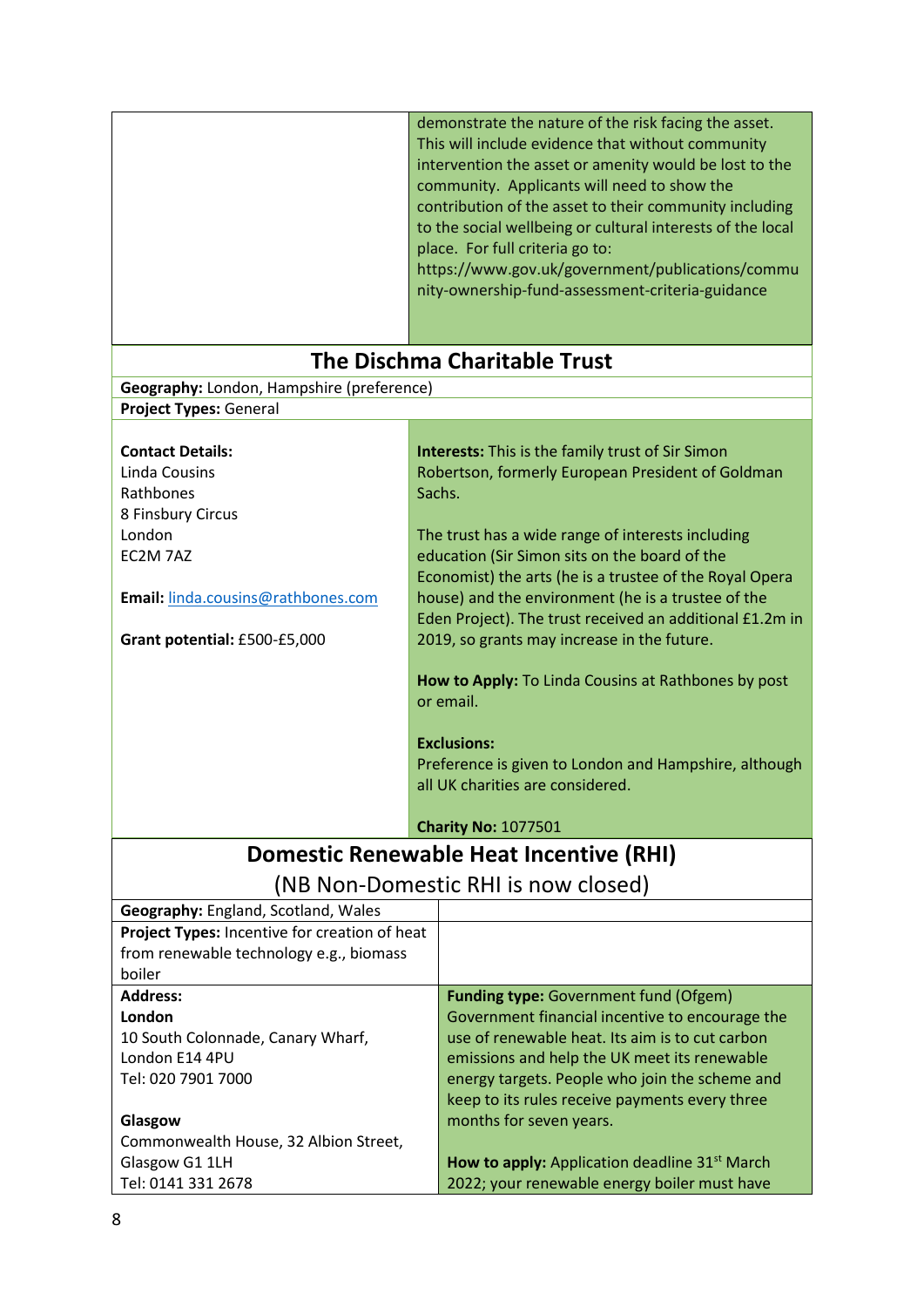**Wales** 1 Caspian Point, Cardiff Bay, CF10 4DQ Tel: 029 2044 4042

**For help with Domestic RHI application:**  Support Centre Telephone: 0300 003 0744 Email[: DomesticRHI@ofgem.gov.uk](mailto:DomesticRHI@ofgem.gov.uk)

**Website:** [www.ofgem.gov.uk/drhi](http://www.ofgem.gov.uk/drhi)

been installed before the deadline. Churches not eligible but if a vicarage is a 'single dwelling' and has an EPC it is eligible to apply. For full application guide visit:

https://www.ofgem.gov.uk/publications/domesticrenewable-heat-incentive-essential-guideapplicants

## **The Edward Cadbury Charitable Trust**

**Geography:** Midlands (W Midlands, Herefordshire, Shropshire, Staffordshire, Warwickshire, and Worcestershire) (preference).

**Project Types:** General

**Tel:** 0121 472 1838

#### **Address:**

Sue Anderson Trust Manager Rokesley University of Birmingham Bristol Road Birmingham B29 6QF

**Email:** [ecadburytrust@btconnect.com](mailto:ecadburytrust@btconnect.com)

**Website:**  [www.edwardcadburytrust.org.uk](http://www.edwardcadburytrust.org.uk/)

**Grant potential:** £500 - £10,000

**Interests:** "The Trust's long-term interests in social welfare, music, nature, education and training combined with the Quaker values of simplicity, equality, justice, peace and care of the environment, underpin its grant making policy. Grants are made to registered charities, principally operating within the Midlands region, for projects which support and develop these areas of interest."

**How to Apply:** Applications can be made online, though the website also says that applications can be made "to the Trust Manager by post or email at any time". The letter of application should provide a clear and concise description of the project for which the funding is required and the outcomes and benefits that it is intended to achieve. They also require an outline budget and explanation of how the project is to be funded initially and in the future together with the latest annual report and accounts for the charity. Applications for funding are generally considered within three months.

**Exclusions:** Registered charities only.

**Charity No:** 1160334

## **Electric Vehicle Homecharge Scheme (EVHS)**

| Geography: UK                                                |                                               |
|--------------------------------------------------------------|-----------------------------------------------|
| <b>Project Types: Installation of electric vehicle units</b> |                                               |
|                                                              | <b>Funding type:</b>                          |
| <b>Address:</b>                                              | Government grants provided by the Office for  |
| Office for Zero Emission Vehicles                            | Zero Emission Vehicles (OZEV) - previously    |
|                                                              | called the Office for Low Emission Vehicles - |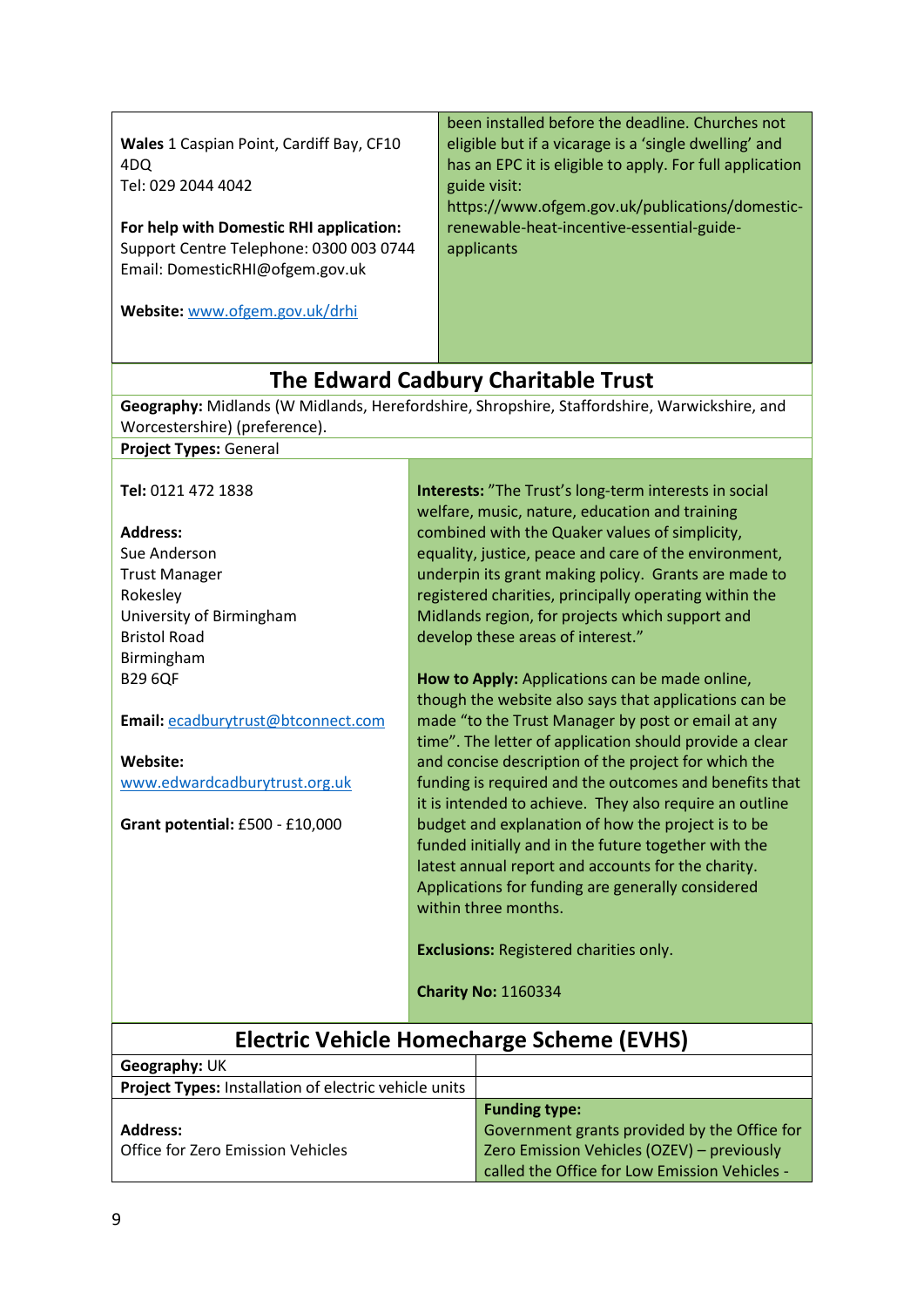| <b>Great Minster House</b>                          | towards the aim of decarbonising the UK                                                   |
|-----------------------------------------------------|-------------------------------------------------------------------------------------------|
| 33 Horseferry Road                                  | transport system and reducing air pollution.                                              |
| London                                              |                                                                                           |
| SW1P 4DR                                            | How to apply: Applications need to be                                                     |
| United Kingdom                                      | claimed on your behalf by your EVHS-                                                      |
|                                                     | approved installer (applicants cannot apply                                               |
|                                                     | directly for the grant). For full details about                                           |
| Email: ozev.enquiries@ozev.gsi.gov.uk (no           | how to apply including how to choose an                                                   |
| telephone contact number is listed - please         | installer and list of EVHS authorised installers                                          |
| contact via email)                                  | visit the website.                                                                        |
| Website:                                            | Eligibility: For electric vehicles purchased                                              |
| www.gov.uk/government/publications/customer-        | from 1 <sup>st</sup> October 2016. The home charger                                       |
| guidance-electric-vehicle-homecharge-               | installation must be at a residential address                                             |
| scheme/electric-vehicle-homecharge-scheme-          | so this scheme would be suitable for                                                      |
| guidance-for-customers                              | vicarages. The property must have off-street                                              |
|                                                     | parking, i.e., a private driveway, garage or                                              |
| Grant potential: Up to £350 towards the cost of     | allocated parking space, allowing for a safe                                              |
| buying and installing an electric vehicle unit.     | installation of a Homecharge, and                                                         |
|                                                     | have suitable electrics compatible to have a                                              |
|                                                     | home charger installed.                                                                   |
| <b>Energy Company Obligation (ECO) Grant Scheme</b> |                                                                                           |
| Geography: UK                                       |                                                                                           |
| Project Types: Green home upgrades; renewable       |                                                                                           |
| technology products, including free replacement     |                                                                                           |
|                                                     |                                                                                           |
| of inefficient boilers.                             |                                                                                           |
|                                                     | <b>Funding type: Government backed scheme</b>                                             |
| <b>Contact Details: Online contact form</b>         | working with UK energy suppliers such as                                                  |
| www.grantscheme.com/contact-us/                     | British Gas, EDF, SSE and Shell, to help reduce                                           |
|                                                     | household emissions.                                                                      |
| Email: info@grantscheme.com (available              |                                                                                           |
| Monday to Saturday 8.000am to 6.00pm)               | How to apply: First take the 60 second grant                                              |
|                                                     | scheme postcode check on the home page of                                                 |
| Website: www.grantscheme.com                        | the website. If you qualify, the next stage is                                            |
|                                                     | to submit an online application; you will be                                              |
|                                                     | contacted to arrange a free no obligation                                                 |
| Grant potential: To cover the cost of energy        | survey.                                                                                   |
| efficiency improvements, including heating,         |                                                                                           |
| insulation and boiler grants. Over one third of     | Eligibility: Leasehold and freehold properties,                                           |
| applicants receive a new boiler at no cost.         | homeowners and tenants, are eligible;<br>categories for testing eligibility include homes |
|                                                     | before 1920, and those built between 1920-                                                |
|                                                     | 1995. We tested for eligibility using the                                                 |
|                                                     | postcode of a random vicarage and had a                                                   |
|                                                     | positive result indicating that property would                                            |
|                                                     | be able to submit the online application.                                                 |
|                                                     | However, it will be necessary for you to take                                             |
|                                                     | the 60 second test with your own specific                                                 |
|                                                     | property type, including number of                                                        |
|                                                     | bedrooms, age of property and age of your<br>existing boiler.                             |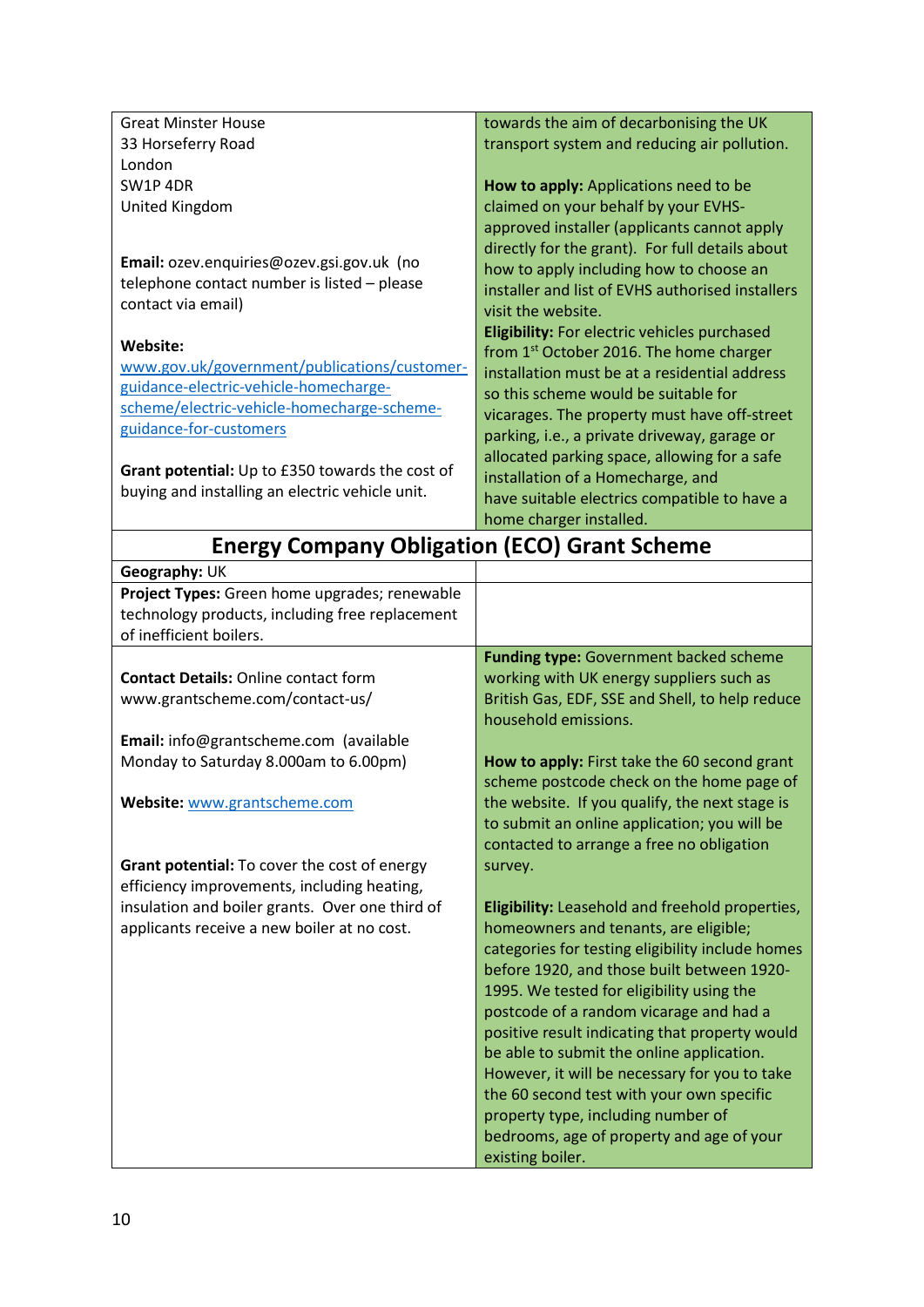## **The Energy Saving Trust**

#### **Geography:** National **Project Types: Energy, Efficiency**

#### **Address:**

30 North Colonnade Canary Wharf London E14 5GP

**Email:** [energyredress@est.org.uk](mailto:energyredress@est.org.uk)

#### **Website:**

www.e[nergyredress.org.uk/about-us](http://www.energyredress.org.uk/about-us)

The Energy Saving Trusts administers the distribution of money from fines levied on energy companies. Most of this funding goes to organisations supporting individuals at risk of cold homes but some is also given to *Innovation Projects* and *Carbon Emissions Reduction (CERF)*.

**NOTE:** The fund is not designed to support energy saving improvements or energy generation technology in individual community buildings and facilities.

Innovation Projects: The Energy Redress Scheme is not presently designed to support energy saving improvements or energy generation technology in individual community buildings and facilities.

CERF: energy-related activities aimed at reducing carbon dioxide emissions from energy use. These projects must focus on energy generation, distribution, or energy use.

Projects must

- Have a realistic prospect of delivering benefits to existing and/or future energy consumers.
- Help to reduce the environmental impact of energy use.
- Be efficiently managed and provide good value for money.

Minimum grant is £20,000. Maximum grant depends on the size of the fund available. The scheme can fund projects lasting up to two years, can fund 100% of project costs, both capital and revenue.

**Exclusions:** Registered charities only. The initial eligibility stage includes several assessments of governance and financial health.

**How to Apply:** You must complete an initial registration phase. At any time. Applications are reviewed on a January, April, July, and October. Eligible charities that have registered interest in the scheme will be notified when funds become available. Applications are made through an online system and closing dates for applications will be determined quarterly.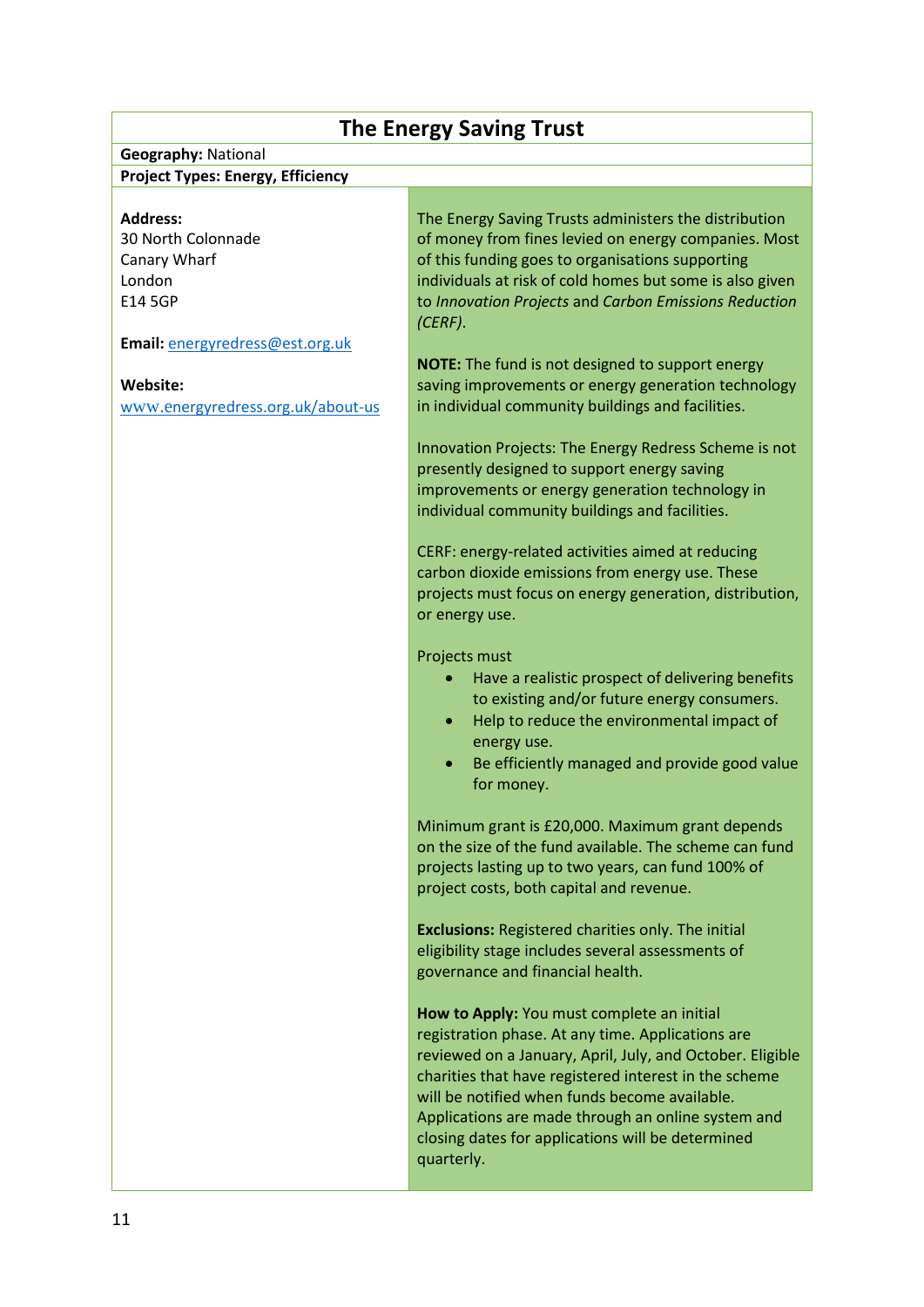# **Charity No:** 1144106

| Charley No. 1144100                   |                                                                |  |
|---------------------------------------|----------------------------------------------------------------|--|
| <b>Ernest Cook Trust</b>              |                                                                |  |
| <b>Geography: National</b>            |                                                                |  |
| Project Types: Engagement             |                                                                |  |
| Tel: 01285 712492                     | Interests: Since 2019 all grants awarded are for               |  |
|                                       | environmental education projects, outdoor learning             |  |
| <b>Address:</b>                       | and 'learning from the land'. The Trustees would like to       |  |
| <b>Fairford Park</b>                  | see applicants addressing key global concerns through          |  |
| Fairford                              | educational projects which focus on issues such as (but        |  |
| Gloucestershire                       | not exclusive to):                                             |  |
| GL7 4JH                               | connecting with nature<br>$\bullet$                            |  |
|                                       | climate change<br>$\bullet$                                    |  |
| Email: grants@ernestcooktrust.org.uk  | environmental pollution<br>$\bullet$                           |  |
|                                       | loss of biodiversity<br>$\bullet$                              |  |
| Website: www.ernestcooktrust.co.uk    | farming and food production                                    |  |
|                                       | renewable energy<br>$\bullet$                                  |  |
| Grant potential: Up to £15,000        | mental and physical wellbeing<br>$\bullet$                     |  |
|                                       | social justice<br>$\bullet$                                    |  |
|                                       | Whilst some of our grant streams have a more youth             |  |
|                                       | focus, our Trustees believe there should be no barrier         |  |
|                                       | to engaging with the environment and therefore family          |  |
|                                       | and community projects are most welcome. We also               |  |
|                                       | believe in inclusivity with regards to gender, race,           |  |
|                                       | religion, or ability. Applications from urban and rural        |  |
|                                       | deprived areas and those including disadvantaged               |  |
|                                       | members of society will have merit. More grant                 |  |
|                                       | streams in 2020.                                               |  |
|                                       |                                                                |  |
|                                       | How to Apply: Online only; grants committee three              |  |
|                                       | times a year. Check online for next deadline.                  |  |
|                                       | <b>Exclusions:</b> Faith organisations may apply if there is a |  |
|                                       | clear benefit to the local community and not just to           |  |
|                                       | those of a particular faith                                    |  |
|                                       |                                                                |  |
|                                       | <b>Charity No: 1146629</b>                                     |  |
|                                       |                                                                |  |
| The Ernest Kleinwort Charitable Trust |                                                                |  |
| <b>Geography:</b> Sussex (Preference) |                                                                |  |
| Project Types: Biodiversity. General. |                                                                |  |
| Tel: 07960 057742                     |                                                                |  |
|                                       | Interests: "Support is principally given to charities          |  |
| <b>Address:</b>                       | working in the fields of wildlife and environmental            |  |
| c/o Knill James LLP                   | conservation (national and international), or charities        |  |
| 1 Bell Lane                           | operating in the county of Sussex across a range of            |  |
| Lewes                                 | fields."                                                       |  |

 $\overline{1}$ 

East Sussex BN7 1JU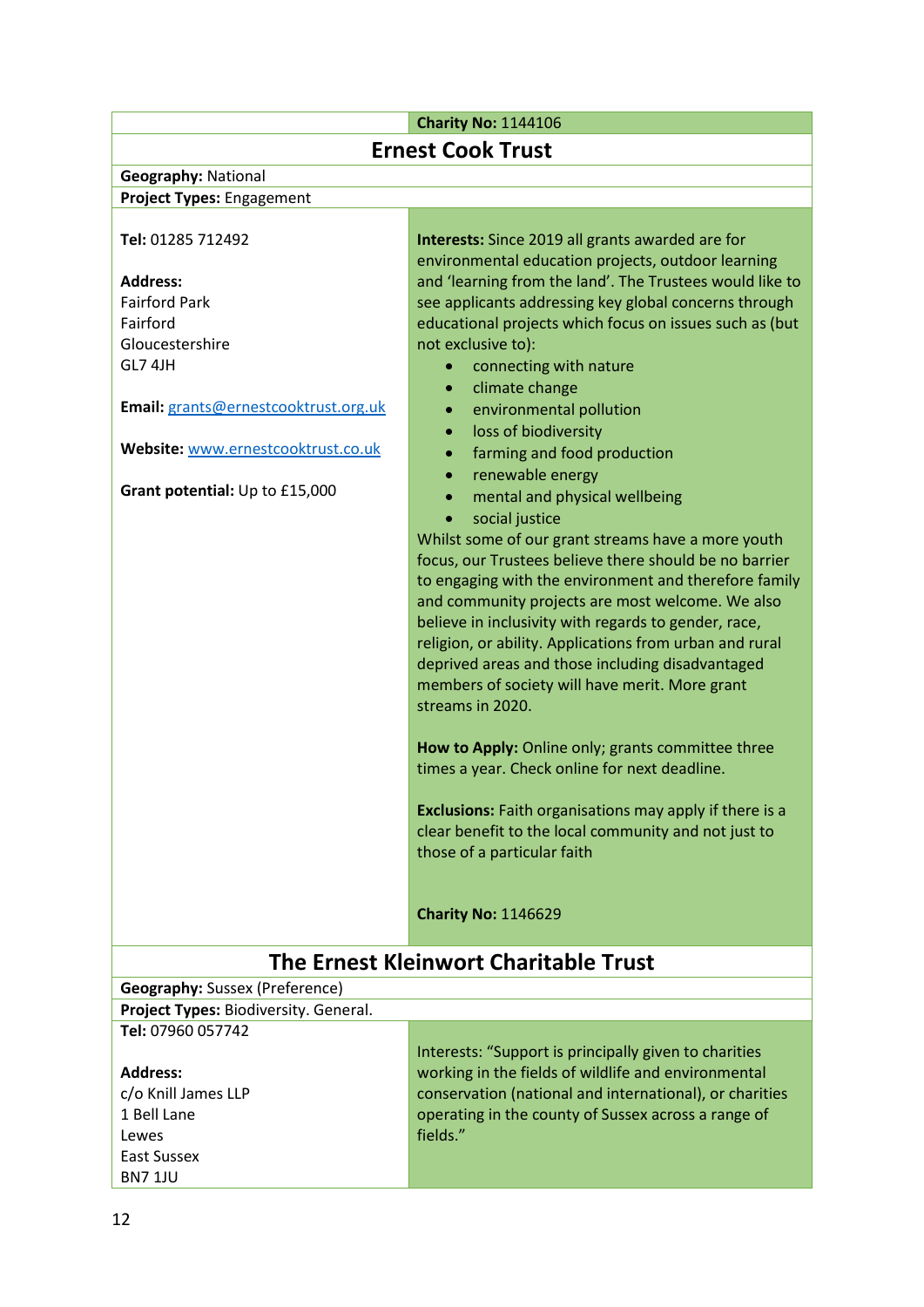|                                                        | Projects should focus on wildlife & environmental                                                                 |
|--------------------------------------------------------|-------------------------------------------------------------------------------------------------------------------|
| Email: admin@ekct.org.uk                               | conservation, youth, or disability & care of the elderly.                                                         |
|                                                        |                                                                                                                   |
| Website:                                               | How to Apply: Online application form. Small grants                                                               |
| www.ekct.org.uk                                        | programme is rolling and applications can be made at                                                              |
|                                                        | any time of the year; medium four times a year, large                                                             |
| Grant potential: small grants up to                    | grants twice a year.                                                                                              |
| £5,000, medium £5,000-£10,000, large                   |                                                                                                                   |
| £10,000+.                                              | Charity No: 229665                                                                                                |
|                                                        |                                                                                                                   |
|                                                        | <b>Esmee Fairbairn Foundation</b>                                                                                 |
| <b>Geography: National</b>                             |                                                                                                                   |
| Project Types: Biodiversity. Water. Engagement. Other. |                                                                                                                   |
|                                                        |                                                                                                                   |
| Tel: 020 7812 3700                                     | <b>Interests:</b> The Foundation is one of the largest UK                                                         |
|                                                        | independent grant-making foundations and aims to                                                                  |
| Address:                                               | improve the quality of life throughout the UK.                                                                    |
| <b>Kings Place</b>                                     | Their environmental funding goal is: "we want to                                                                  |
| 90 York Way                                            | ensure that our natural world is restored and                                                                     |
| London                                                 | protected and that people benefit from that recovery."                                                            |
| <b>N19AG</b>                                           |                                                                                                                   |
|                                                        | They have three key impact goals by 2030:                                                                         |
| Email: info@esmeefairbairn.org.uk                      | 1. Preserved and improved species health and                                                                      |
|                                                        | habitats.                                                                                                         |
| Web: www.esmeefairbairn.org.uk                         | 2. Sustainable and ethical food.                                                                                  |
|                                                        | 3. Clean and healthy freshwater                                                                                   |
| <b>Grant potential:</b>                                | Within these impact goals their five priorities are:                                                              |
| Grants range from ~£10,000 to £1m+.                    |                                                                                                                   |
|                                                        | Peat                                                                                                              |
|                                                        | Space for nature                                                                                                  |
|                                                        | Nature friendly farming                                                                                           |
|                                                        | Fishing in tandem with nature                                                                                     |
|                                                        | Freshwater                                                                                                        |
|                                                        | All projects should focus on one of these areas, ideally                                                          |
|                                                        | at scale and/or give underrepresented groups access to                                                            |
|                                                        | nature.                                                                                                           |
|                                                        |                                                                                                                   |
|                                                        | How to Apply: Extensive information is available via                                                              |
|                                                        | their website. There is a two-stage application process<br>and the first stage is online. There are no deadlines. |
|                                                        |                                                                                                                   |
|                                                        | <b>Exclusions:</b> Do not fund building or equipment costs.                                                       |
|                                                        | Do no fund promotion of religion. Do not fund energy                                                              |
|                                                        | efficiency or waste reduction schemes such as recycling                                                           |
|                                                        | or renewable energy schemes unless they have                                                                      |
|                                                        | exceptional social benefits. Do not fund charities with                                                           |
|                                                        | less than £50,000 in annual income.                                                                               |
|                                                        | <b>Charity No: 200051</b>                                                                                         |
|                                                        |                                                                                                                   |
| <b>FCC Community Action Fund</b>                       |                                                                                                                   |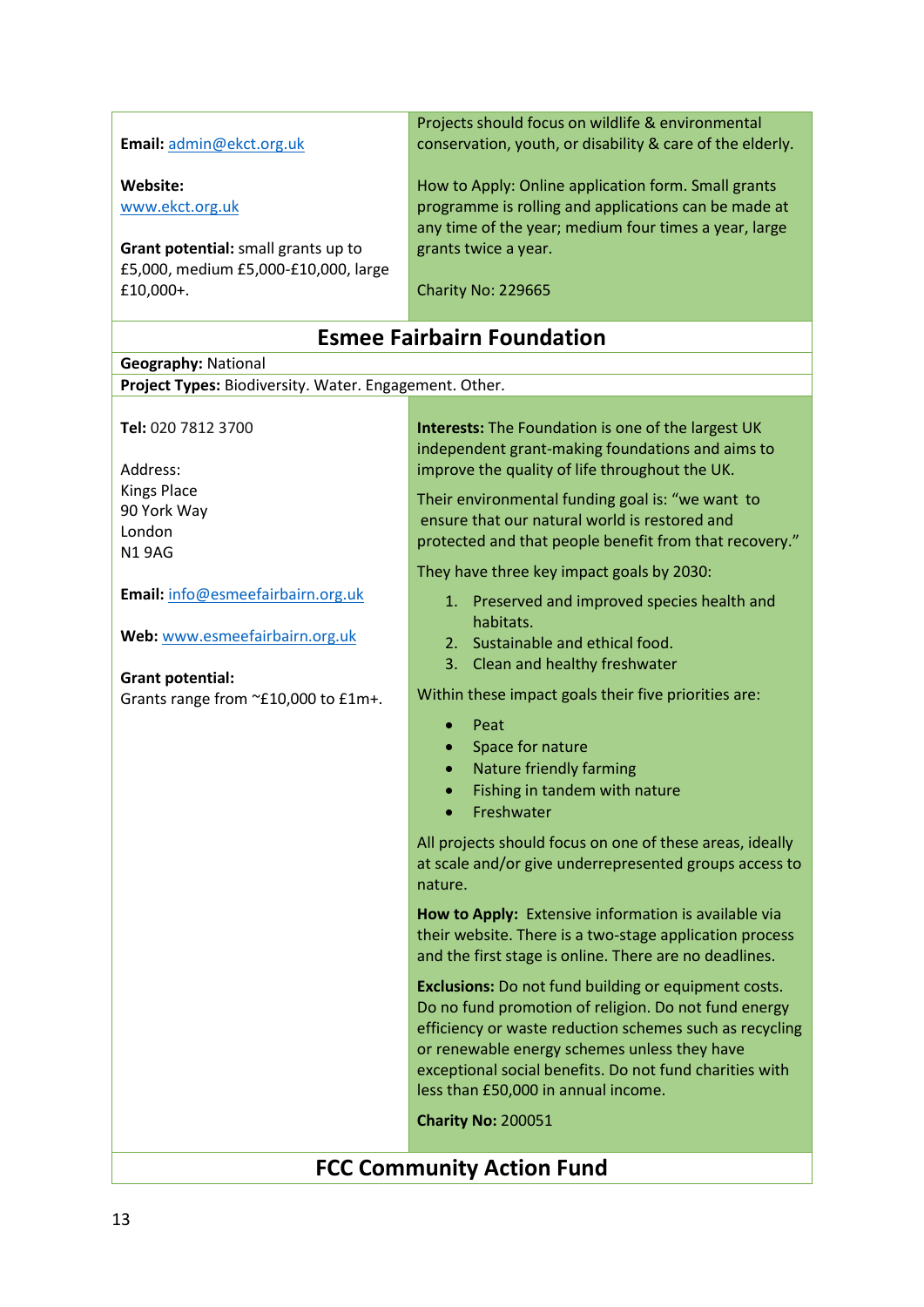| (Previously WREN)                                                                       |                                                                                               |  |
|-----------------------------------------------------------------------------------------|-----------------------------------------------------------------------------------------------|--|
| Geography: National, but within 10 miles of an eligible FCC Environment waste facility. |                                                                                               |  |
| <b>Project Types: General</b>                                                           |                                                                                               |  |
|                                                                                         |                                                                                               |  |
| Tel: 01953 717165                                                                       | <b>Interests: Previously known as WREN, FCC</b>                                               |  |
|                                                                                         | Communities Foundation was established in 1997 and                                            |  |
| <b>Address:</b>                                                                         | has provided over £250m to more than 7,500 projects                                           |  |
| Wren House                                                                              | across the UK. The Foundation is a not-for-profit                                             |  |
| <b>Manor Farm</b>                                                                       | business that helps benefit the lives of people who live                                      |  |
| Bridgham                                                                                | close to landfill sites by awarding grants for                                                |  |
| <b>Norfolk</b><br><b>NR16 2RX</b>                                                       | community, conservation, and heritage projects.                                               |  |
|                                                                                         | How to Apply: Via online application form.                                                    |  |
| Email: info@wren.org.uk                                                                 | <b>Exclusions:</b> You will need to find a third-party                                        |  |
| Web: www.wren.org.uk                                                                    | contributor(s) to provide 10% of the grant you are                                            |  |
|                                                                                         | applying for. Projects must be completed within 12                                            |  |
| Grant potential: Grants of between                                                      | months of their funding decision.                                                             |  |
| £2,000 and £100,000 are available for                                                   |                                                                                               |  |
| projects with a maximum total project                                                   |                                                                                               |  |
| cost of £500,000 (inc. VAT).                                                            |                                                                                               |  |
|                                                                                         |                                                                                               |  |
|                                                                                         | <b>Ford Britain Trust</b>                                                                     |  |
|                                                                                         | Geography: Projects in Essex, Bridgend, Southampton, Daventry, Manchester, and Liverpool will |  |
| be given a higher weighting.                                                            |                                                                                               |  |
| Project Types: Engagement. General.                                                     |                                                                                               |  |
|                                                                                         |                                                                                               |  |
| <b>Contact Details:</b>                                                                 | Interests: Projects should focus on education,                                                |  |
| <b>Ford Britain Trust</b>                                                               | environment, children, the disabled, youth activities                                         |  |
| 15-02B D20-B<br><b>Ford Dunton Technical Centre</b>                                     | and projects that provide clear benefits to the local                                         |  |
| Laindon                                                                                 | communities close to their UK locations (see above).                                          |  |
| <b>Basildon</b>                                                                         | How to Apply: Complete an application form and                                                |  |
| Essex                                                                                   | return via email. Deadlines are published on the                                              |  |
| <b>SS15 6EE</b>                                                                         | website and applications received after the deadline                                          |  |
|                                                                                         | will be considered in the next round.                                                         |  |
| Email: fbtrust@ford.com                                                                 |                                                                                               |  |
|                                                                                         | <b>Exclusions:</b> Religious projects are not considered;                                     |  |
| Website:                                                                                | churches will need to emphasise the environmental                                             |  |
| www.ford.co.uk/experience-ford/ford-                                                    | aspect of their projects.                                                                     |  |
| britain-trust                                                                           |                                                                                               |  |
|                                                                                         | <b>Charity No: 269410</b>                                                                     |  |
| Grant potential: Two grant types are                                                    |                                                                                               |  |
| small grants (up to £250) and large                                                     |                                                                                               |  |
| grants (up to £3,000)                                                                   |                                                                                               |  |
|                                                                                         |                                                                                               |  |
| <b>The Four Winds Trust</b>                                                             |                                                                                               |  |
| <b>Geography: No restrictions stated</b>                                                |                                                                                               |  |
| Project Types: Engagement                                                               |                                                                                               |  |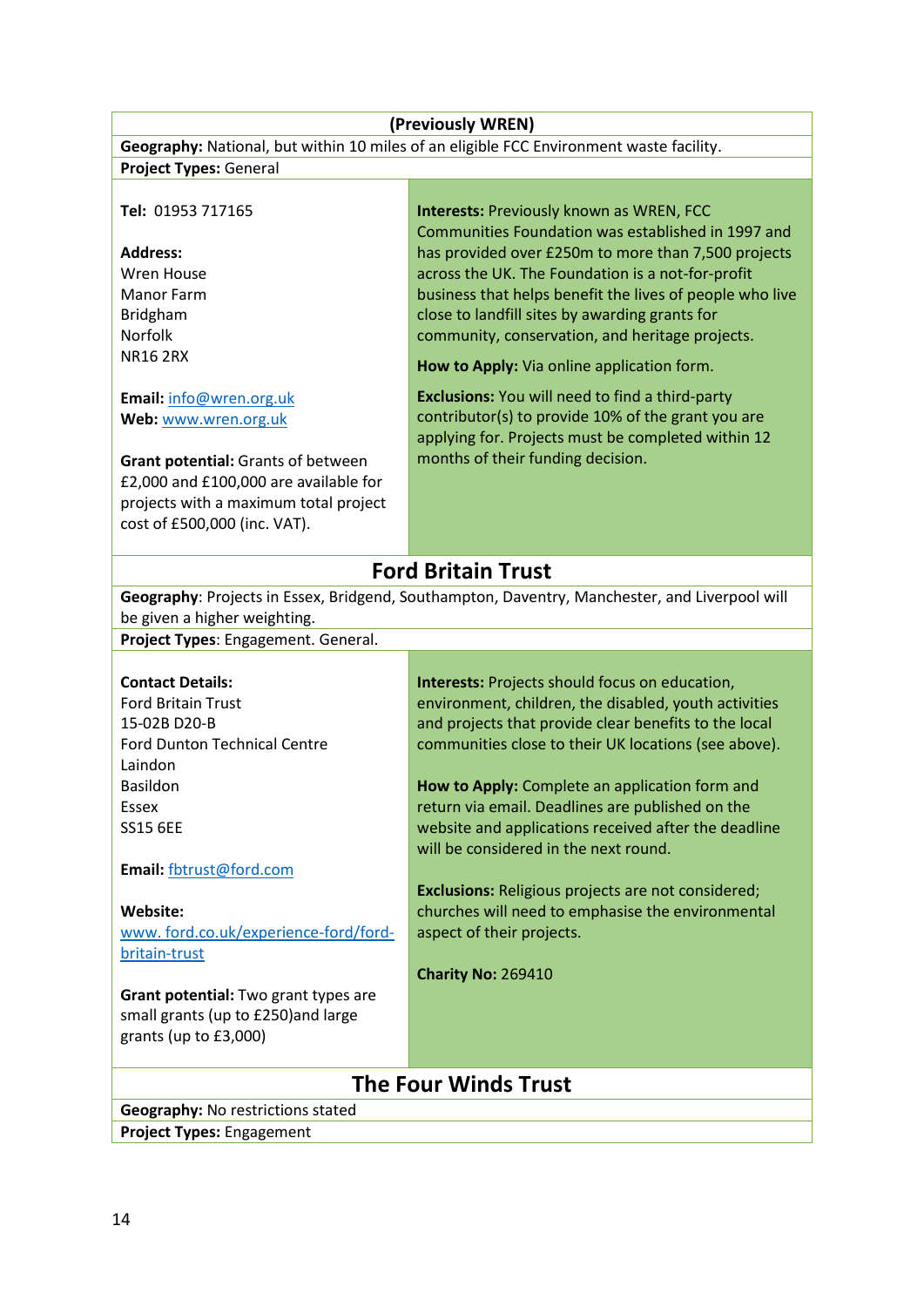|                                           | <b>Interests:</b> The purpose of the Four Winds Trust is to   |
|-------------------------------------------|---------------------------------------------------------------|
| Tel: 07753 619356                         | give those living in city a better chance to enjoy nature     |
|                                           | and the beauties of the countryside                           |
| <b>Address:</b>                           |                                                               |
| Jane Cadbury                              | How to Apply: In writing to the correspondent.                |
| 54 Chandos Street                         |                                                               |
| Hereford                                  | Charity No: 223794                                            |
| HR4 OEX                                   |                                                               |
| Email: fourwindstrust.1943@gmail.com      |                                                               |
|                                           |                                                               |
| Grant potential: £500 - £1,500            |                                                               |
|                                           | <b>The Four Winds Trust</b>                                   |
| Geography: No restrictions stated         |                                                               |
| <b>Project Types: General</b>             |                                                               |
|                                           | Interests: The Charity was formed by Trust Deed on 3          |
| Tel: 023 9232 1250                        | May 1971 to support financially the furtherance of            |
|                                           | Christian work in the UK and overseas. It will also           |
| <b>Address:</b>                           | benefit, where thought fit, secular organisations,            |
| 64 Station Road                           | secular education, and the relief of the poor and             |
| Drayton<br>Portsmouth                     | needy.                                                        |
| <b>PO6 1PJ</b>                            | How to Apply: In writing                                      |
|                                           |                                                               |
| Email: fourwindstrust1971@gmail.com       | <b>Charity No: 262524</b>                                     |
| Web: https://register-of-                 |                                                               |
| charities.charitycommission.gov.uk/cha    |                                                               |
| rity-search/-/charity-                    |                                                               |
| details/262524/charity-overview           |                                                               |
|                                           |                                                               |
| Grant potential: up to £2,000             |                                                               |
|                                           | <b>Freshfield Foundation</b>                                  |
| <b>Geography: No restrictions stated</b>  |                                                               |
| <b>Project Types: General</b>             |                                                               |
|                                           | The provision of grant funding to other charities with        |
| Tel: 0151 236 1494                        | particular emphasis on those involved in the general          |
| Address:                                  | fields of sustainable development, climate change             |
| c/o BWM                                   | mitigation and overseas disaster relief.                      |
| <b>Castle Chambers</b>                    |                                                               |
| 43 Castle Street                          | How to Apply: In writing to the trustees.                     |
| Liverpool                                 |                                                               |
| <b>L2 9SH</b>                             | <b>Exclusions:</b> The fund advise contacting them to confirm |
|                                           | eligibility before making an application.                     |
| Email: paul.k@bwm.co.uk                   |                                                               |
|                                           | <b>Charity No: 1003316</b>                                    |
| Grant potential: At the discretion of the |                                                               |
| trustees but upwards of £20,000.          |                                                               |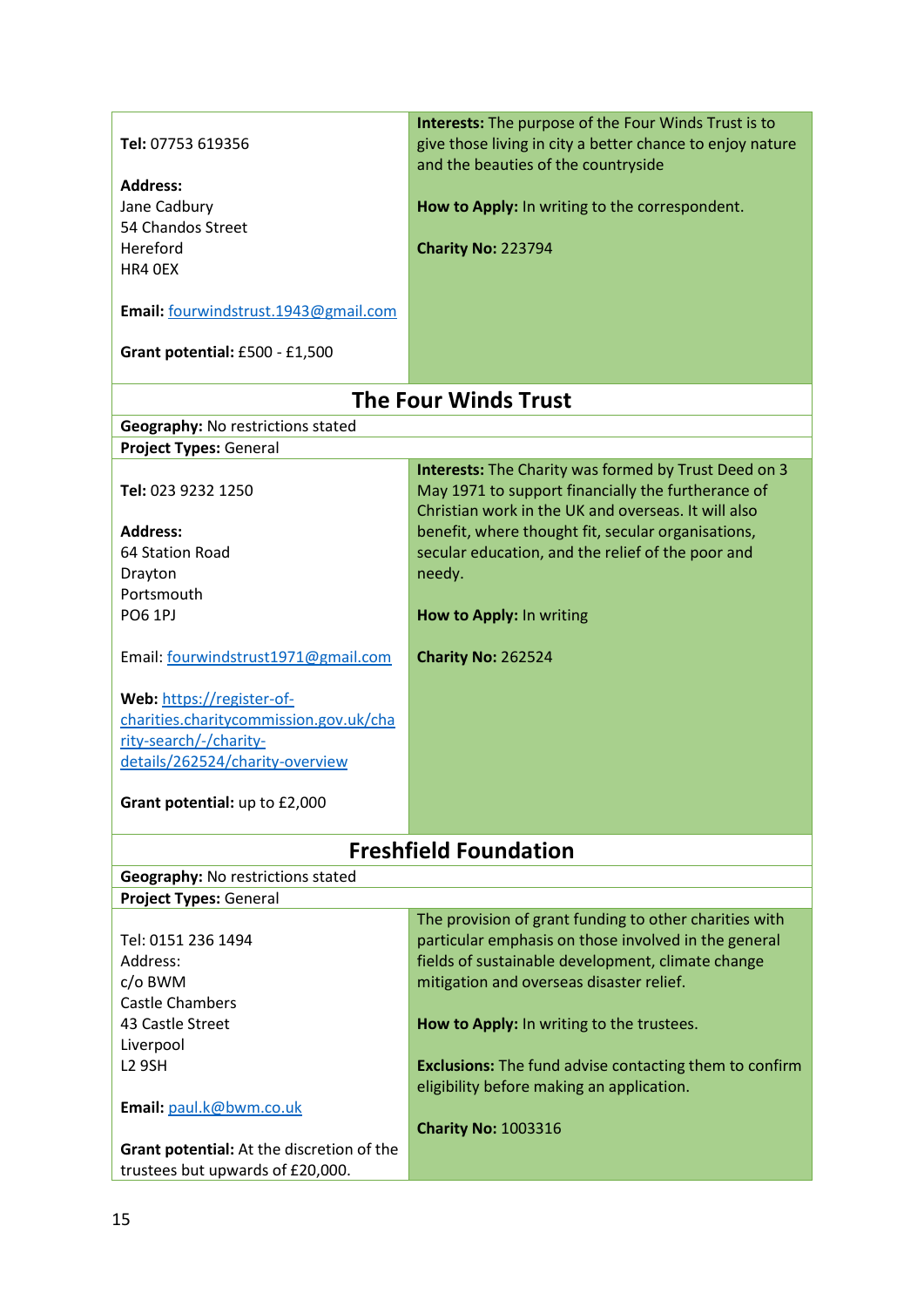| <b>The G D Charitable Trust</b>          |                                                               |  |
|------------------------------------------|---------------------------------------------------------------|--|
| <b>Geography: No restrictions stated</b> |                                                               |  |
| <b>Project Types: General</b>            |                                                               |  |
|                                          |                                                               |  |
| <b>Contact Details:</b>                  | <b>Interests:</b> A range of interests including environment, |  |
| 020 7227 7000                            | heritage, and conservation. Most grants are around            |  |
|                                          | £5,000 and the largest grant in 2019/20 was to the            |  |
| <b>Address:</b>                          | Blue Marine Foundation in the Environment category            |  |
| c/o BDP Pitmans LLP                      | for £97,000.                                                  |  |
| 50 Broadway                              |                                                               |  |
| London                                   | How to Apply: In writing to the trustees. Continuous          |  |
| SW1H OBL                                 | rolling programme.                                            |  |
|                                          |                                                               |  |
| Grant potential: £1000-£50,000           | <b>Exclusions:</b> Contact the fund to confirm eligibility    |  |
|                                          |                                                               |  |
|                                          | <b>Charity No: 1096101</b>                                    |  |
|                                          |                                                               |  |
|                                          | <b>Garfield Weston Foundation</b>                             |  |
| <b>Geography: National</b>               |                                                               |  |
| <b>Project Types: General</b>            |                                                               |  |
|                                          |                                                               |  |
| Tel: 020 7399 6565                       | <b>Interests:</b> The Garfield Weston Foundation is one the   |  |
|                                          | UK's largest grantmakers and has a very wide range of         |  |
| <b>Address:</b>                          | causes and projects that it supports. It's funding is         |  |
| <b>Weston Centre</b>                     | derived from its ownership of a large portion of share        |  |
| 10 Grosvenor Street                      | in Associated British Foods (ultimate owners of               |  |
| London, W1K 4QY                          | Primark, Twinings, Ovaltine and other well-known              |  |
|                                          | brands) and Fortum and Mason.                                 |  |
| Web: www.garfieldweston.org/             |                                                               |  |
|                                          | The Foundation supports a broad range of capital              |  |
|                                          | projects, especially providing new facilities that will       |  |
| <b>Grant potential:</b>                  | have a positive impact on the community. It supports a        |  |
| Average Grant £5,000 - £30,000           | range of environment projects ranging from                    |  |
| Regular Grants up to £100,000            | organisations that raise public awareness of, and find        |  |
| Major Grants £100,000 plus               | solutions to, specific issues such as sustainable fishing,    |  |
|                                          | in addition to charities that undertake active                |  |
|                                          | conservation work. The Trustees favour projects that          |  |
|                                          | benefit large numbers of people and are inclusive.            |  |
|                                          | How to Apply: Applications should be submitted using          |  |
|                                          | an online application form, available on their website.       |  |
|                                          | Extensive notes, guidance and support are also                |  |
|                                          | available on the website. There are no deadlines,             |  |
|                                          | applications take around 4-6 months to receive a              |  |
|                                          | decision. You should contact the foundation first if          |  |
|                                          | considering applying for a grant of over £100,000.            |  |
|                                          |                                                               |  |
|                                          | <b>Exclusions:</b> The Foundation prefers to support project  |  |
|                                          | where are least 50% of the budget has been secured            |  |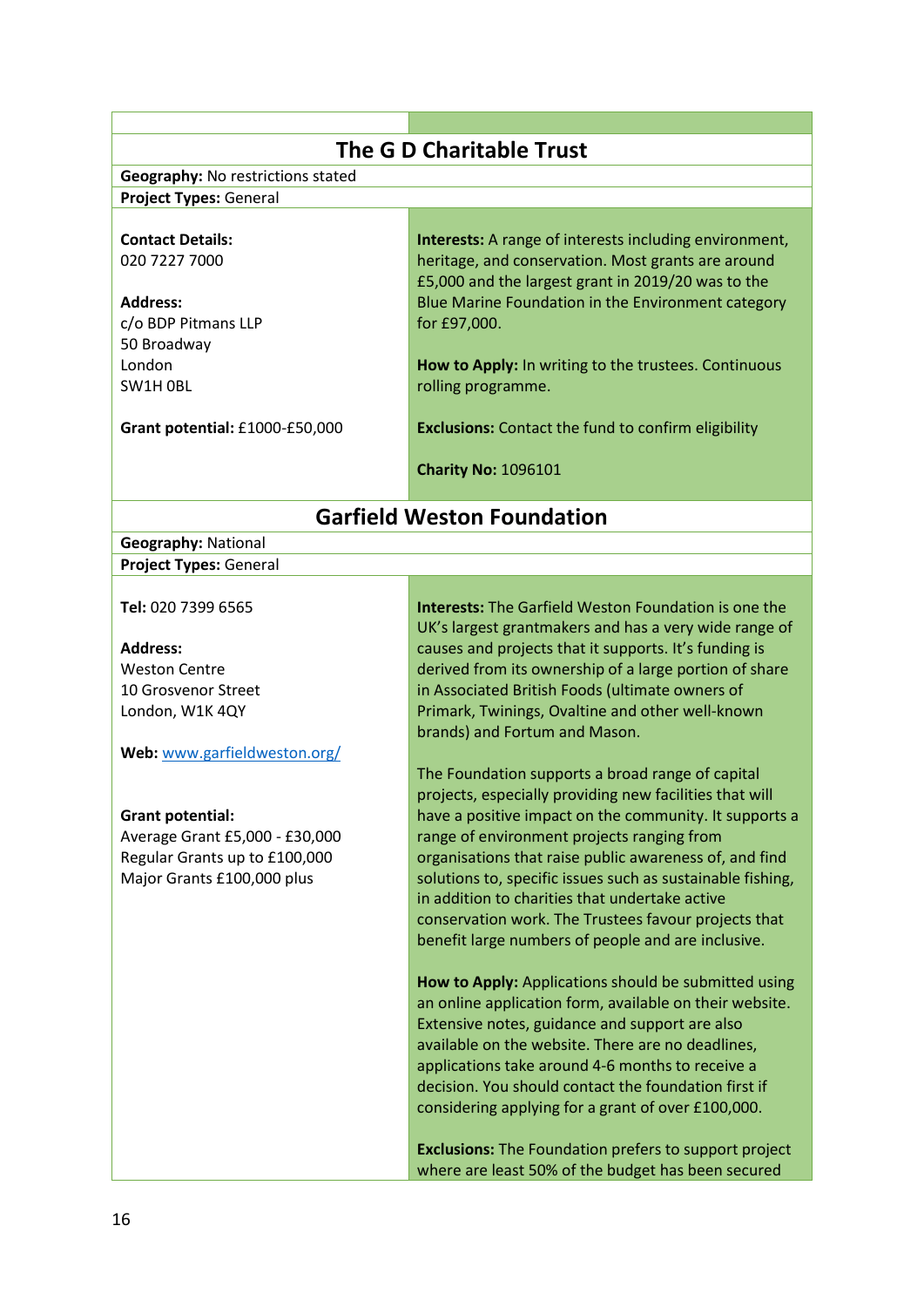|                                                                      | and rarely funds more than 10% of the cost of a                                                                        |  |
|----------------------------------------------------------------------|------------------------------------------------------------------------------------------------------------------------|--|
|                                                                      | project.                                                                                                               |  |
|                                                                      | <b>Charity No: 230260</b>                                                                                              |  |
| <b>Greggs Foundation Fund</b>                                        |                                                                                                                        |  |
| Geography: North East England (currently)                            |                                                                                                                        |  |
| <b>Project Types: General</b>                                        |                                                                                                                        |  |
| Tel: 07392 195377                                                    |                                                                                                                        |  |
|                                                                      | <b>Interests:</b> Generally the Foundation provides a wide<br>range of project funding to organisations across the UK. |  |
| Web:                                                                 | At present the only open programme is North East                                                                       |  |
| https://www.greggsfoundation.org.uk/g                                | Core Funding ("provides grants of up to £45,000 to                                                                     |  |
| rants                                                                | charitable organisations based in the North East of                                                                    |  |
|                                                                      | England who are making a real difference in their                                                                      |  |
| <b>Grant potential:</b>                                              | communities.") but other programmes are listed on the<br>web site when open.                                           |  |
|                                                                      | How to Apply: First contact the Foundation Secretary,                                                                  |  |
|                                                                      | Justine Massingham. The website has detailed                                                                           |  |
|                                                                      | information on eligibility and assessment criteria.                                                                    |  |
|                                                                      | <b>Exclusions:</b> Geographical restrictions currently as                                                              |  |
|                                                                      | above. Only for organisations with <£300,000 annual                                                                    |  |
|                                                                      | income. Organisations may only apply once a year.                                                                      |  |
|                                                                      | <b>HDH Wills 1965 Charitable Trust</b>                                                                                 |  |
| Geography: National, with possible preference four South of England. |                                                                                                                        |  |
| <b>Project Types: General</b>                                        |                                                                                                                        |  |
| Tel: 01608 678051                                                    | Interests: "We are an independent grant-making                                                                         |  |
|                                                                      | charity that supports general, environmental and                                                                       |  |
| Sue Trafford                                                         | wildlife charities."                                                                                                   |  |
| <b>Trust Administrator</b>                                           |                                                                                                                        |  |
| Henley Knapp Barn                                                    | Small charities where funding of £250-£500 will have a                                                                 |  |
| Fulwell<br><b>Chipping Norton</b>                                    | meaningful impact. Larger grants (£1,000-£2,000) are<br>available for charities which focus on the conservation        |  |
| Oxon                                                                 | of wildlife and the environment (note your whole                                                                       |  |
| OX7 4EN                                                              | charity must focus on this to receive a larger grant, not                                                              |  |
|                                                                      | just the project).                                                                                                     |  |
| Email: suetrafford@hdhwills.org                                      |                                                                                                                        |  |
| Web: www.hdhwills.org                                                | More detailed grant criteria are available online<br>together with a list of charities that have recently              |  |
|                                                                      | received grants.                                                                                                       |  |
| <b>Grant potential:</b>                                              |                                                                                                                        |  |
| £250 - £2,000                                                        | How to Apply: Apply online.                                                                                            |  |
|                                                                      | <b>Charity No: 1117747</b>                                                                                             |  |
|                                                                      | The Hobson Charity Ltd                                                                                                 |  |
| <b>Geography: National</b>                                           |                                                                                                                        |  |
| <b>Project Types: General</b>                                        |                                                                                                                        |  |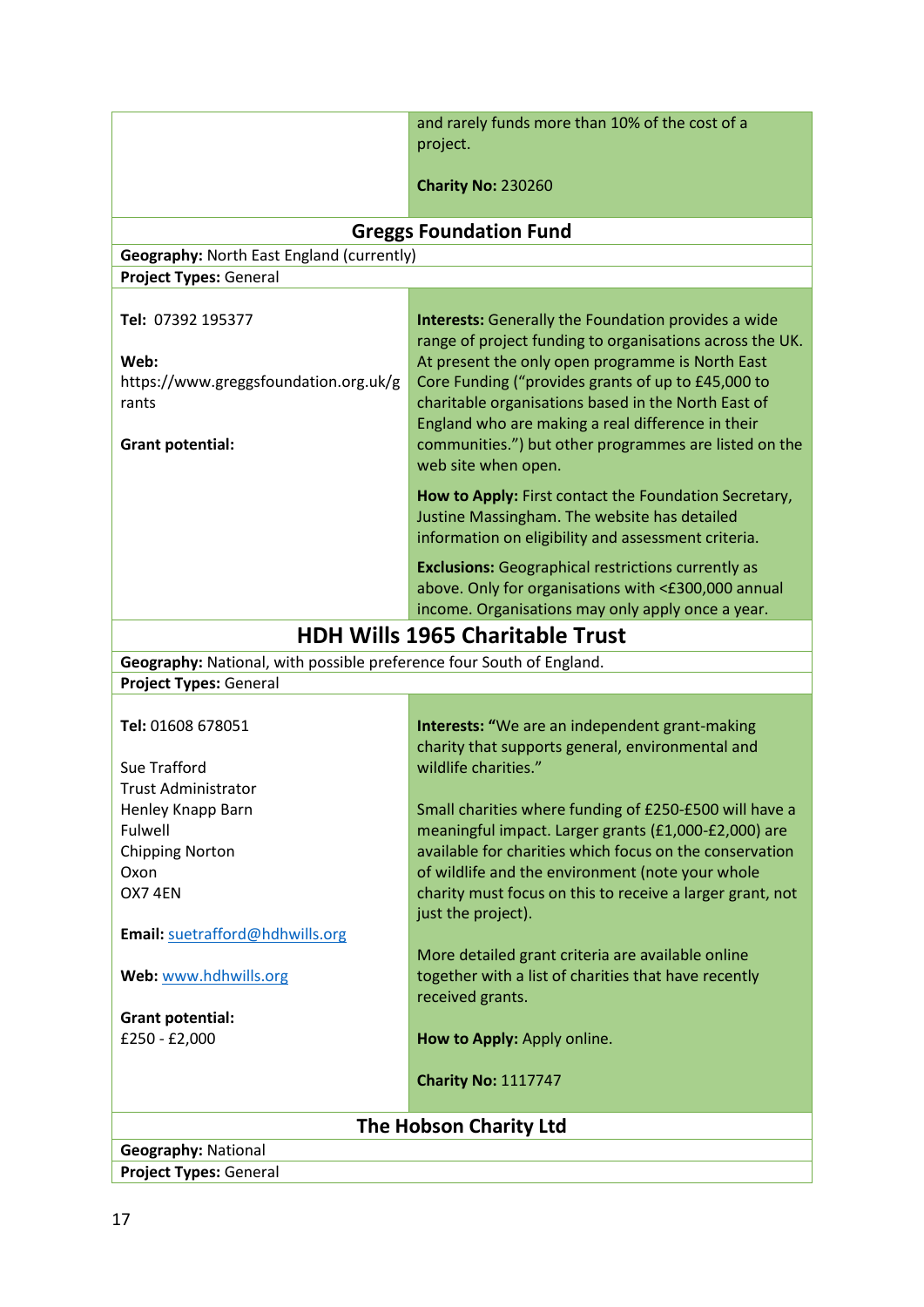| Tel: 0203 880 6425<br><b>Address:</b><br>PO Box 57691<br>London<br>NW70GR<br>Web: www.hobsoncharity.org.uk<br>Grant potential: £10,000                                                                                                                                     | Interests: This large trust makes grants totalling £3.4m<br>annually to a wide range of charitable causes. They<br>fund projects, not core costs, and will not fund salaries<br>or multi-year projects. The focus is therefore very<br>much on the kind of capital projects that churches are<br>undertaking for environmental works.<br>How to Apply: Online - detailed instructions are<br>available on the website.<br>At present (June 2021) they are only considering<br>limited applications for equipment not related to Covid<br>recovery, monthly.<br><b>Exclusions: Registered Charities only.</b> |
|----------------------------------------------------------------------------------------------------------------------------------------------------------------------------------------------------------------------------------------------------------------------------|--------------------------------------------------------------------------------------------------------------------------------------------------------------------------------------------------------------------------------------------------------------------------------------------------------------------------------------------------------------------------------------------------------------------------------------------------------------------------------------------------------------------------------------------------------------------------------------------------------------|
|                                                                                                                                                                                                                                                                            | <b>JJ Charitable Trust</b>                                                                                                                                                                                                                                                                                                                                                                                                                                                                                                                                                                                   |
| <b>Geography: National</b>                                                                                                                                                                                                                                                 |                                                                                                                                                                                                                                                                                                                                                                                                                                                                                                                                                                                                              |
| Project Types: Other. Engagement                                                                                                                                                                                                                                           |                                                                                                                                                                                                                                                                                                                                                                                                                                                                                                                                                                                                              |
| Tel: 0207 410 0330<br><b>Address:</b><br>The Peak<br><b>Wilton Road</b><br>London<br>SW1V1AP<br>Email: JJCT@sfct.org.uk<br>Web: www.sfct.org.uk                                                                                                                            | <b>Interests:</b> The JJ Trust is part of the Sainsbury Family<br>Trusts, which are all run from the same office.<br>The Trust supports projects creating social and cultural<br>change towards more sustainable lifestyles - creative<br>approaches that visualise a sustainable future in<br>positive ways, innovative economic models that<br>support sustainable lifestyles, and the role of the<br>broadcast media in communicating about climate<br>change and sustainability.                                                                                                                         |
| Grant potential: £5,000-£25,000                                                                                                                                                                                                                                            | How to Apply: Applications should be submitted<br>online. You may also apply by post. Your enquiry<br>should be no longer than 2 sides of A4 and provide the<br>same information as the form. Please do not send<br>books, brochures, DVDs, annual reports, or accounts.<br>Note: The Sainsbury Family Charitable Trusts (SFCT)<br>operate an "application to one is an application to all"<br>policy. If you have applied to another SFCT charity you<br>should not separately apply to this one.<br><b>Charity No: 1015792</b>                                                                             |
|                                                                                                                                                                                                                                                                            | <b>John Coates Charitable Trust</b>                                                                                                                                                                                                                                                                                                                                                                                                                                                                                                                                                                          |
| Geography: The Trust is currently only supporting charities which deliver projects in the following<br>areas London-wide (or work focused on North Kensington, Lambeth, Merton, Wandsworth)<br>Cambridge, Hampshire, North West Norfolk, North Devon, Surrey, West Sussex. |                                                                                                                                                                                                                                                                                                                                                                                                                                                                                                                                                                                                              |
| <b>Project Types: General</b>                                                                                                                                                                                                                                              |                                                                                                                                                                                                                                                                                                                                                                                                                                                                                                                                                                                                              |
| Tel: 01285 719595                                                                                                                                                                                                                                                          |                                                                                                                                                                                                                                                                                                                                                                                                                                                                                                                                                                                                              |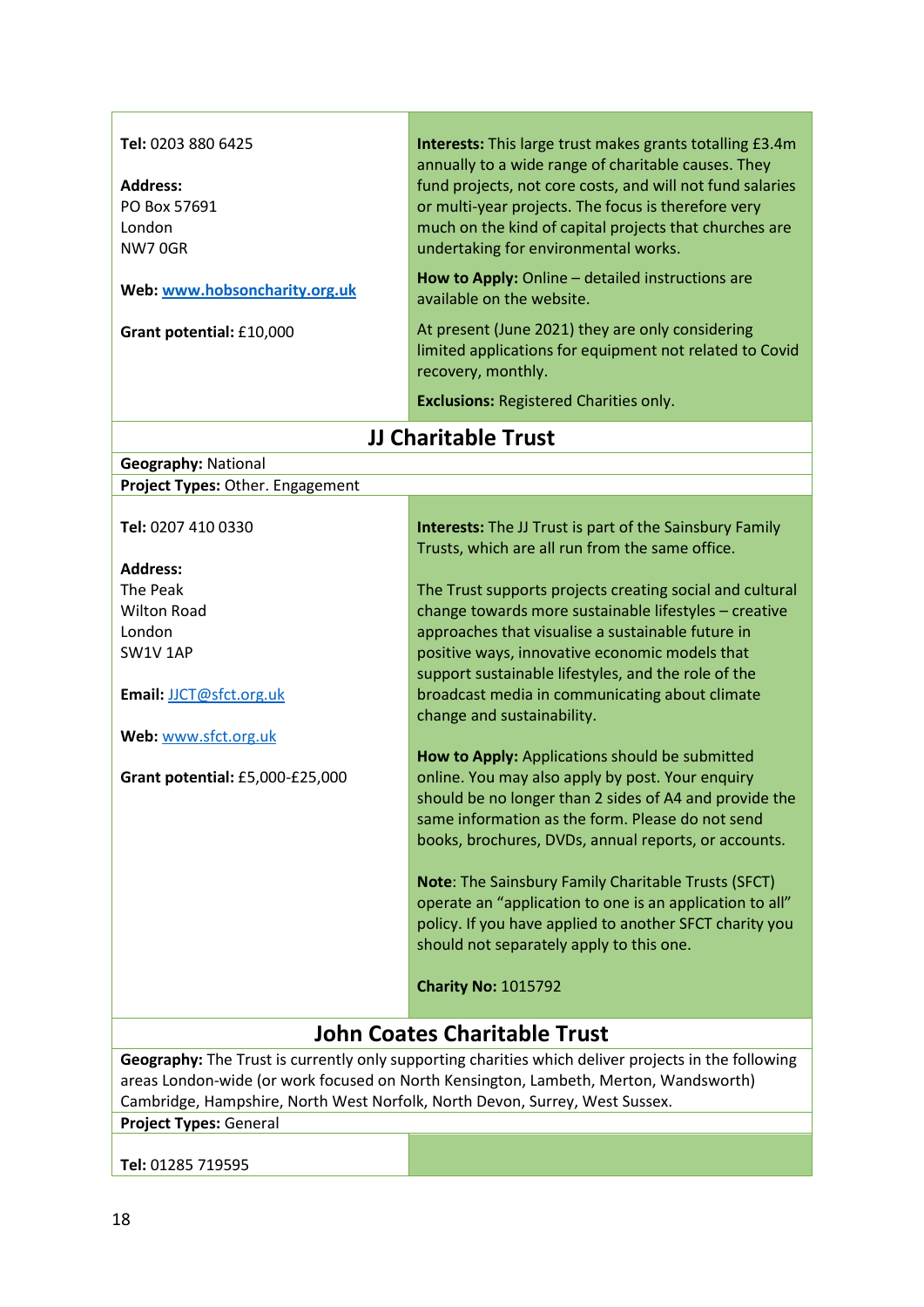|                                          | <b>Interests:</b> The Trust offers financial assistance to UK- |  |
|------------------------------------------|----------------------------------------------------------------|--|
| <b>Address:</b>                          | registered charities which work in the following areas:        |  |
| The Trust Partnership Ltd                | Education                                                      |  |
| 6 Trull Farm Buildings                   | The arts<br>$\bullet$                                          |  |
| Trull                                    | <b>Medicine and healthcare</b><br>$\bullet$                    |  |
| Tetbury                                  | Heritage and the environment<br>$\bullet$                      |  |
| Gloucestershire                          | Societal and community cohesion.<br>$\bullet$                  |  |
| GL8 8SQ                                  |                                                                |  |
|                                          | How to Apply: Apply online. There are two grant                |  |
| Email:                                   | meetings annually and deadlines for each (usually late         |  |
| johncoates@thetrustpartnership.com       | May and early December) are on the website.                    |  |
|                                          |                                                                |  |
| Web:                                     | <b>Exclusions:</b> Geographical restrictions as above.         |  |
| www.johncoatescharitabletrust.org.uk     |                                                                |  |
|                                          | <b>Charity No: 262057</b>                                      |  |
| <b>Grant potential:</b>                  |                                                                |  |
| £5,000-£10,000 (higher in "exceptional   |                                                                |  |
| circumstances").                         |                                                                |  |
|                                          |                                                                |  |
| <b>John Spedan Lewis Foundation</b>      |                                                                |  |
| <b>Geography: National</b>               |                                                                |  |
| <b>Project Types: Biodiversity</b>       |                                                                |  |
|                                          |                                                                |  |
| <b>Address:</b>                          | <b>Interests: "The John Spedan Lewis Foundation (JSLF) is</b>  |  |
| The Secretary                            | focused on the personal interests of John Spedan               |  |
| Chairman's Office                        | Lewis, the founder of the John Lewis Partnership who           |  |
| Partnership House                        | was a keen naturalist. The JSLF was established in 1964        |  |
| Carlisle Place London                    | following Spedan's death.                                      |  |
| SW1P1BX                                  |                                                                |  |
|                                          | The trust supports a range of natural history topics.          |  |
| Web:                                     |                                                                |  |
| www.johnspedanlewisfoundation.org        | <b>Exclusions:</b> The JSLF accepts appeals only from UK       |  |
|                                          | registered charities for which natural history topics are      |  |
| Grant potential: £1,000-£6,000           | explicitly stated among their charitable purposes,             |  |
|                                          | including wildlife conservation, entomology,                   |  |
|                                          | ornithology, and horticulture.                                 |  |
|                                          |                                                                |  |
|                                          | How to Apply: Apply in writing to the trustees. Check          |  |
|                                          | website for deadlines. Trustees meet twice a year.             |  |
|                                          |                                                                |  |
|                                          | <b>Charity No: 240473</b>                                      |  |
|                                          |                                                                |  |
| <b>Leathersellers Company Foundation</b> |                                                                |  |
| <b>Geography: National</b>               |                                                                |  |
| <b>Project Types: General</b>            |                                                                |  |
|                                          |                                                                |  |
| Tel: 0207 330 1444                       | <b>Interests:</b> The Leathersellers Company has a small       |  |
|                                          | grant programme for charities supporting vulnerable            |  |
| <b>Address:</b>                          | people in geographical areas of high deprivation               |  |
|                                          | (within the UK)                                                |  |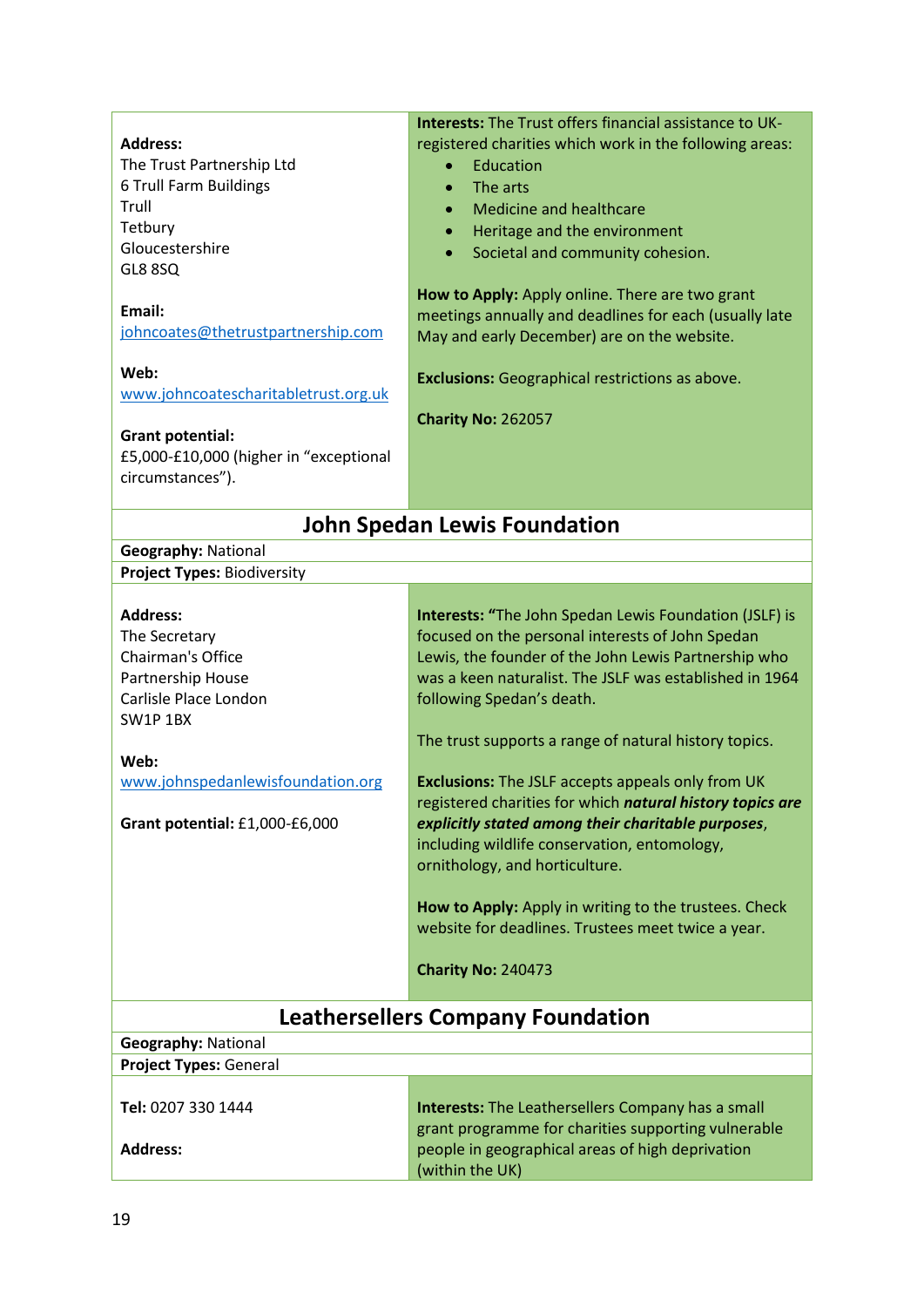| 7 St Helen's Place                            |                                                            |
|-----------------------------------------------|------------------------------------------------------------|
| London                                        | <b>Exclusions:</b> UK registered charities (this includes  |
| EC3A 6AB                                      | Charitable Incorporated Organisations (CIO) but not        |
|                                               | Community Interest Companies (CIC)). It is likely that     |
| Web: www.leathersellers.co.uk                 | we will continue with our approach not to typically        |
|                                               | fund the following:                                        |
| Grant potential: £3,000                       | <b>Medical research</b>                                    |
|                                               | <b>Hospices</b><br>$\bullet$                               |
|                                               | Capital restoration projects for the sole<br>$\bullet$     |
|                                               | purpose of conservation/heritage                           |
|                                               |                                                            |
|                                               | How to Apply: Online. The programme is scheduled to        |
|                                               | reopen post-Covid in August 2021. You can join the         |
|                                               | mailing list to be alerted when applications reopen.       |
|                                               |                                                            |
|                                               | Charity No: 278072                                         |
|                                               |                                                            |
|                                               | The Liz and Terry Bramall Foundation                       |
| Geography: National, preference for Yorkshire |                                                            |
| Project Types: General                        |                                                            |
|                                               |                                                            |
| Tel: 01423 566666                             | <b>Interests:</b> The Foundation's objects include "the    |
|                                               | advancement of the Christian faith for the benefit of      |
| <b>Address:</b>                               | the public in accordance with the statements of belief     |
| c/o Rayworths LLP                             | of the Church of England" and "the protection or           |
| <b>Eton House</b>                             | conservation of the environment." The Foundation           |
| 89 Station Parade                             | makes grants to a wide range of causes and projects,       |
| Harrogate                                     | mostly in Yorkshire.                                       |
| North Yorkshire                               |                                                            |
| HG1 1HF                                       | How to Apply: All applications must include a              |
| Email:                                        | paragraph of no more than 120 words summarising            |
|                                               | your application.                                          |
| bramallfoundation@raworths.co.uk              |                                                            |
| Web:                                          | Applications can be made by letter or by e-mail.           |
| www.bramallfoundation.org                     | Applications should contain:                               |
|                                               | A short synopsis of the aims and activities of             |
|                                               | you/your charity/organisation;                             |
| <b>Grant potential:</b>                       | Details of the project/projects for which you<br>$\bullet$ |
|                                               | are seeking funding; and                                   |
|                                               | The level of funding you are seeking; and                  |
|                                               | An indication of other sources of funds which              |
|                                               | will make your project sustainable.                        |
|                                               | <b>Exclusions: None stated.</b>                            |
|                                               | <b>The Mackintosh Foundation</b>                           |
| <b>Geography: National</b>                    |                                                            |
| <b>Project Types: General</b>                 |                                                            |
|                                               |                                                            |
| Tel: 0207 637 8866                            |                                                            |
|                                               |                                                            |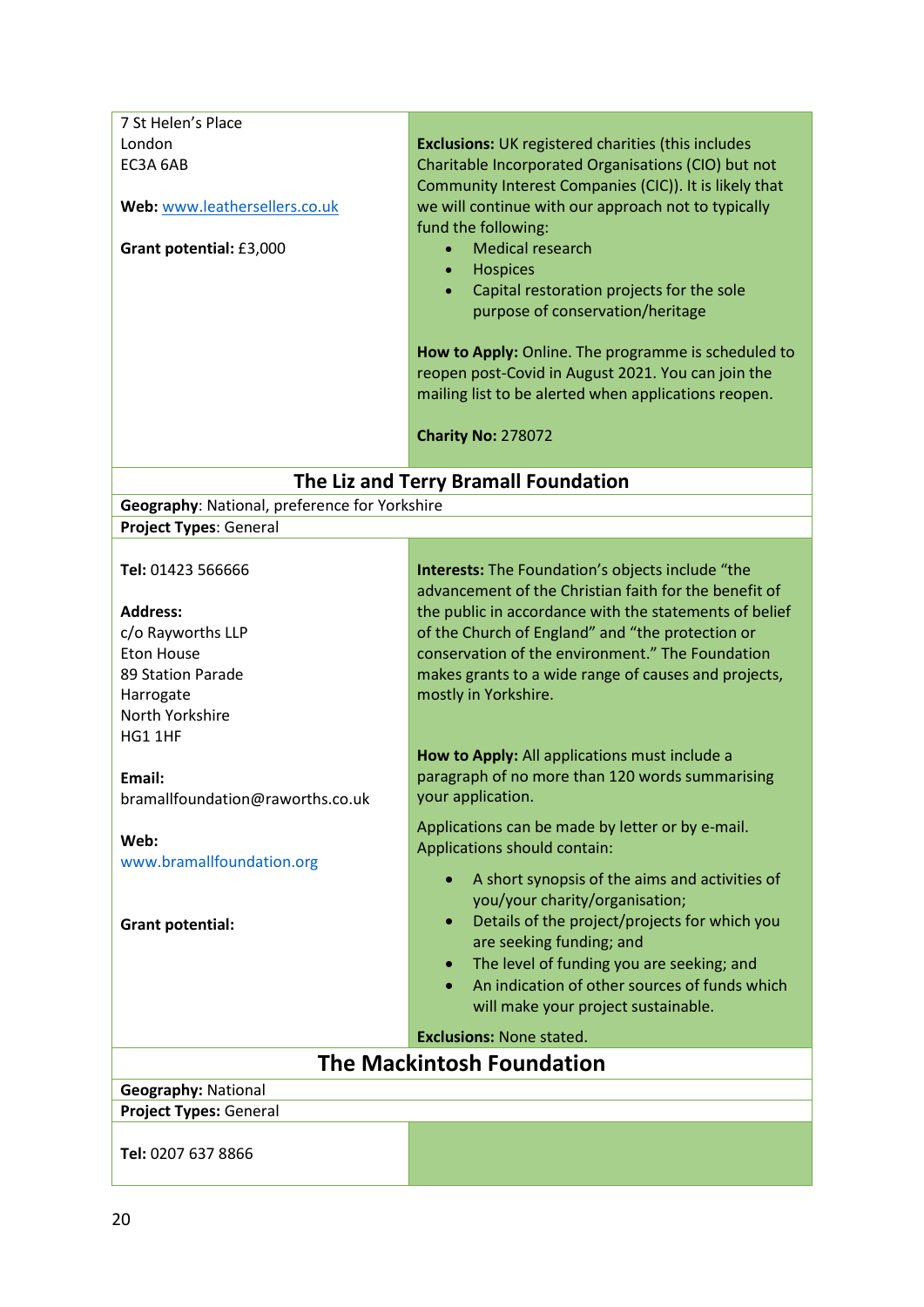| <b>Address:</b>                                          | <b>Interests:</b> The Foundation was started and funded by           |
|----------------------------------------------------------|----------------------------------------------------------------------|
| <b>Richard Knibb</b>                                     | theatre impresario Cameron Mackintosh. The                           |
| <b>General and Company Secretary</b><br>1 Bedford Square | foundation gives priority to:<br>the theatre and the performing arts |
| London                                                   | $\bullet$<br>$\bullet$                                               |
| WC1B3RB                                                  | medical aid particularly research into cancer<br>and HIV and AIDS    |
|                                                          | homelessness                                                         |
| Email:                                                   | community project                                                    |
| info@camack.co.uk                                        | the environment<br>$\bullet$                                         |
|                                                          | refugees<br>$\bullet$                                                |
|                                                          | In the environmental field the Foundation is looking to              |
| <b>Grant potential:</b>                                  | award grants to environmental projects aimed at the                  |
| £1,000 - £6,000                                          | conservation, protection, and enhancement of nature                  |
|                                                          | in the UK and abroad.                                                |
|                                                          |                                                                      |
|                                                          | How to Apply: Apply in writing to the General and                    |
|                                                          | Company Secretary. Outline details of the organisation,              |
|                                                          | details of the project for which funding is required and             |
|                                                          | a breakdown of the costs involved. Supporting                        |
|                                                          | documentation should be kept to a minimum and a                      |
|                                                          | stamped addressed envelope enclosed if materials are                 |
|                                                          | to be returned. The Foundation responds to all                       |
|                                                          | applications in writing and the process normally takes               |
|                                                          | 4-6 weeks.                                                           |
|                                                          |                                                                      |
|                                                          | <b>Charity No: 327751</b>                                            |
|                                                          |                                                                      |
|                                                          | <b>The Matthew Good Foundation</b>                                   |
| <b>Geography: National</b>                               |                                                                      |
| Project Types: General                                   |                                                                      |
|                                                          |                                                                      |
| <b>Address:</b>                                          | <b>Interests:</b> The Foundation's "Grants for Good"                 |
| <b>Matthew Good House</b>                                | programme gives between £1,000 and £3,500 to 20                      |
| <b>Bridgehead Business Park</b>                          | projects a year that "have a positive impact on                      |
| <b>Orchid Road</b>                                       | communities, people or the environment."                             |
| Hessle                                                   |                                                                      |
| <b>HU13 ODH</b>                                          | How to Apply: There is a deliberately simply                         |
|                                                          | application form on the web site.                                    |
| Web:                                                     | <b>Exclusions:</b> Your application must be on behalf of a           |
| www.matthewgoodfoundation.org                            | local community group, charity, voluntary group or                   |
| Grant potential: £3,500                                  | social enterprise that has a positive impact on                      |
|                                                          | communities, people or the environment and has an                    |
|                                                          | average income of less than £50,000 in the last 12                   |
|                                                          | months.                                                              |
|                                                          |                                                                      |
|                                                          | <b>Charity No: 1143550</b>                                           |
|                                                          | The McCarthy and Stone Foundation                                    |

**Geography:** National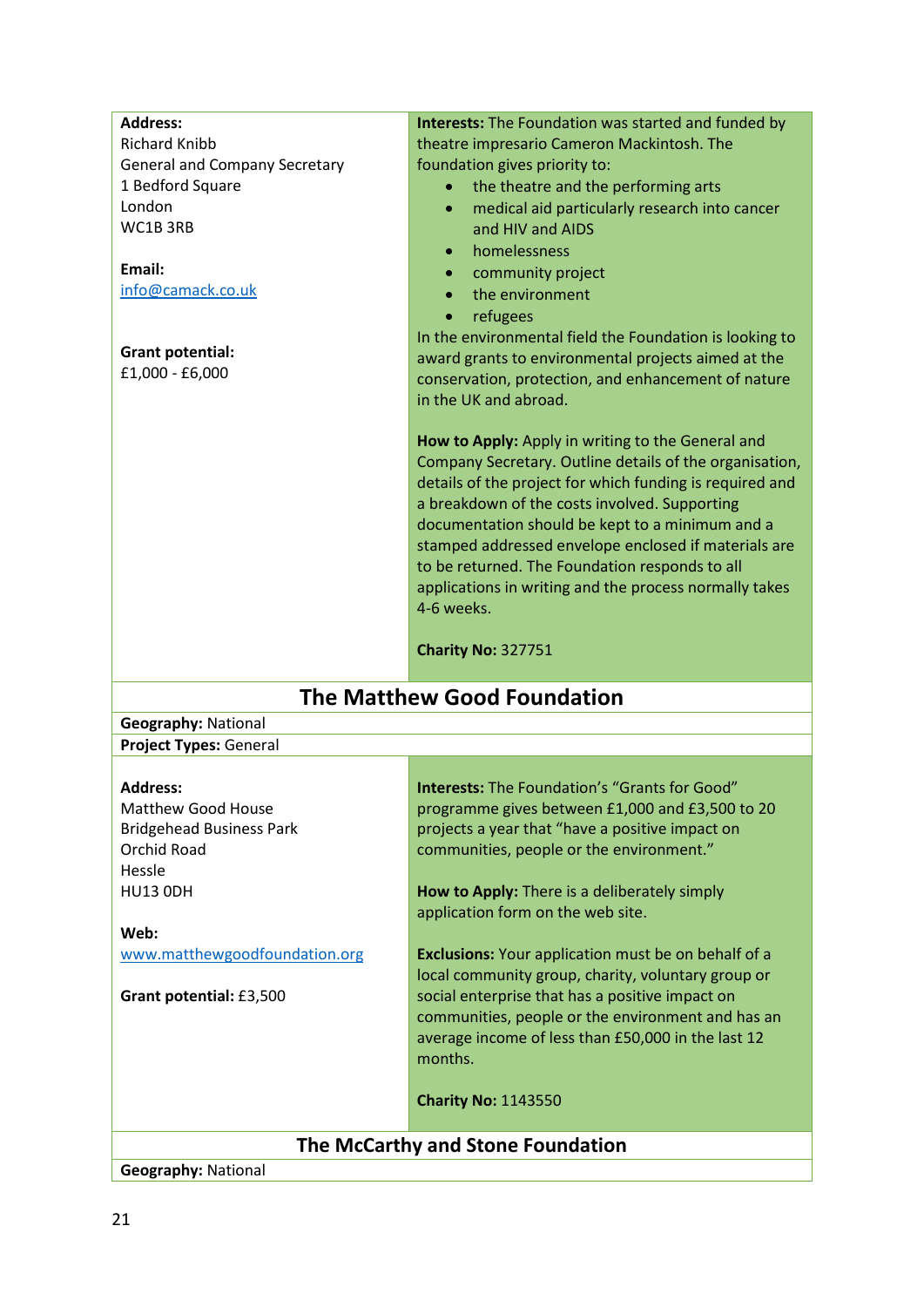| Project Types: General                                                                             |  |                                                                                                                                                                                                                                                                                                                        |
|----------------------------------------------------------------------------------------------------|--|------------------------------------------------------------------------------------------------------------------------------------------------------------------------------------------------------------------------------------------------------------------------------------------------------------------------|
|                                                                                                    |  |                                                                                                                                                                                                                                                                                                                        |
| Tel: 01202 292480<br><b>Address:</b><br>4th Floor, 100 Holdenhurst Road<br>Bournemouth<br>Dorset   |  | <b>Interests:</b> McCarthy & Stone is a large builder of<br>retirement villages in the UK. The foundation has an<br>interest in young people, older people and community<br>buildings and is particularly keen to support projects<br>where these three interests intersect. They are<br>interested in sustainability. |
| BH8 8AQ<br>Web:                                                                                    |  | As a builder they can often offer project advice from<br>specialists alongside a grant.                                                                                                                                                                                                                                |
| www.mccarthystonefoundation.org                                                                    |  | How to Apply: The small grant programme is open for                                                                                                                                                                                                                                                                    |
| Grant potential: £5,000                                                                            |  | regular rounds and dates can be found on the website.<br>You should complete an expression of interest which<br>can be followed by a call with the Foundation Manager.                                                                                                                                                 |
|                                                                                                    |  | <b>Exclusions: Religious projects must have substantial</b><br>community involvement/benefit.                                                                                                                                                                                                                          |
|                                                                                                    |  | <b>MCS Charitable Foundation</b>                                                                                                                                                                                                                                                                                       |
| Geography: UK wide                                                                                 |  |                                                                                                                                                                                                                                                                                                                        |
| Project types: Accelerating the adoption                                                           |  |                                                                                                                                                                                                                                                                                                                        |
| of renewable energy and low carbon                                                                 |  |                                                                                                                                                                                                                                                                                                                        |
| technologies.                                                                                      |  |                                                                                                                                                                                                                                                                                                                        |
| Address: Suite F40, Innovation Centre, Sci-<br>Tech Daresbury, Keckwick Lane, Cheshire,<br>WA4 4FS |  | Funding type: Charitable foundation grants for<br>zero carbon planning, and local zero carbon<br>delivery initiatives. Seed funding for innovative<br>initiatives.                                                                                                                                                     |
| Contact: For general enquiries go to the                                                           |  |                                                                                                                                                                                                                                                                                                                        |
| online contact form<br>www.mcscharitablefoundation.org/contact                                     |  | <b>Exclusions:</b> Does not fund installation and<br>refurbishment.                                                                                                                                                                                                                                                    |
| Email: info@msccharitablefoundation.org                                                            |  | How to apply: Apply in the first instance via the<br>website. Applications for churches registered as                                                                                                                                                                                                                  |
| Website:                                                                                           |  | charities accepted. Deadline for full applications                                                                                                                                                                                                                                                                     |
| www.mcscharitablefoundation.org/funding                                                            |  | January 2022 (specific date to be confirmed). A                                                                                                                                                                                                                                                                        |
|                                                                                                    |  | decision will be made by Trustees two months                                                                                                                                                                                                                                                                           |
| Grant potential: Most grants are between<br>£5,000 and £50,000.                                    |  | following submission of application.                                                                                                                                                                                                                                                                                   |
|                                                                                                    |  | <b>Eligibility:</b> Applications for churches registered as<br>charities or not-for-companies accepted.                                                                                                                                                                                                                |
|                                                                                                    |  | <b>Morrisons Foundation</b>                                                                                                                                                                                                                                                                                            |
| Geography: T                                                                                       |  |                                                                                                                                                                                                                                                                                                                        |
| <b>Project Types:</b>                                                                              |  |                                                                                                                                                                                                                                                                                                                        |

| Tel: 0845 611 4449   | <b>Interests:</b> The Morrisons Foundation awards grant<br>funding for charity projects which make a positive |
|----------------------|---------------------------------------------------------------------------------------------------------------|
| <b>Address:</b>      | difference in local communities. We will support                                                              |
| <b>Hilmore House</b> | community-led, local partnerships that will drive                                                             |
| Gain Lane            | change not only within but also beyond their                                                                  |
| <b>Bradford</b>      | community, to:                                                                                                |
| West Yorkshire       | Reduce their carbon footprint sustainably<br>$\bullet$                                                        |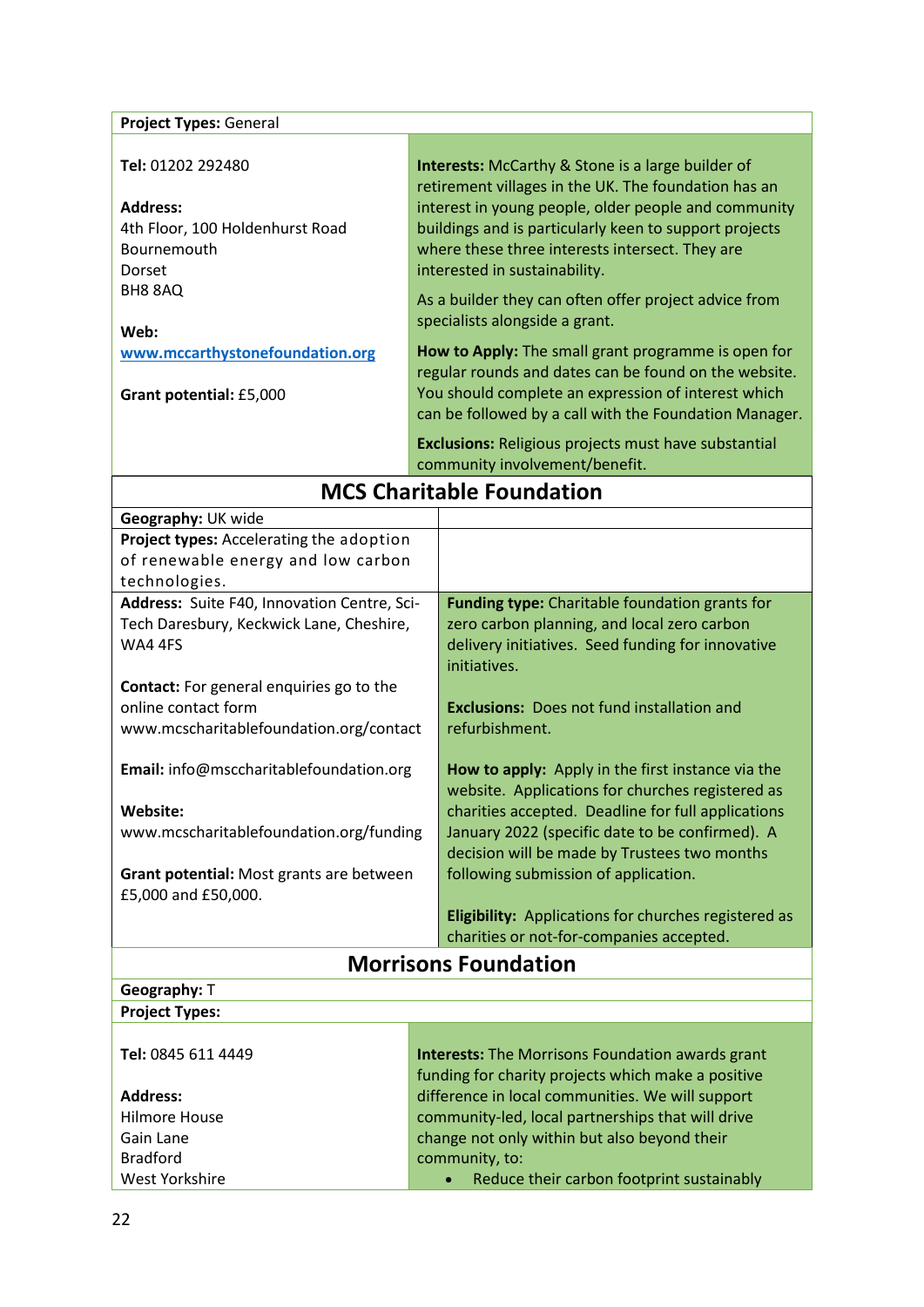| BD37DL                                    | Increase participation in community-led<br>climate action.                                                       |
|-------------------------------------------|------------------------------------------------------------------------------------------------------------------|
| Email:                                    |                                                                                                                  |
| foundation.enquiries@morrisonsplc.co.     | How to Apply: Apply online. There is extensive                                                                   |
| uk                                        | information and guidance on the website.                                                                         |
|                                           |                                                                                                                  |
| Web:                                      | <b>Exclusions:</b> The Morrisons Foundation will not<br>generally consider applications which are related to the |
| www.morrisonsfoundation.com               | promotion of religion. The Foundation likes to fully                                                             |
| <b>Grant potential:</b>                   | fund projects with its grants - which means projects                                                             |
| Grants are available to fully fund        | over £25,000 are effectively excluded.                                                                           |
| projects up to £25,000.                   |                                                                                                                  |
|                                           | <b>Charity No: 1160224</b>                                                                                       |
|                                           | The National Lottery Community Fund - Awards for All (England)                                                   |
| <b>Geography: Nationwide</b>              |                                                                                                                  |
| <b>Project Types: General</b>             |                                                                                                                  |
|                                           |                                                                                                                  |
| Tel:                                      | Interests: Small grants of up to £10,000 are available to                                                        |
| 0845 410 2030                             | support small-scale community projects. These grants                                                             |
|                                           | are for a range of projects and will cover both revenue                                                          |
| <b>Address:</b>                           | (on-going) costs and capital (one off) costs.                                                                    |
| <b>Big Lottery Fund</b><br>1 Plough Place | See website for a full list of what they will fund.                                                              |
| London, EC4A 1DE                          | How to Apply: Online application form via their                                                                  |
|                                           | website. There is no application deadline, the team aim                                                          |
| Email:                                    | to have a decision on your application within 10 weeks.                                                          |
| general.enquiries@tnlcommunityfund.o      | <b>Exclusions:</b> Project must be completed within 1 year.                                                      |
| rg.uk                                     | They will not contribute towards building projects                                                               |
| Web: www.tnlcommunityfund.org.uk          | where the total project cost is more than £25,000.                                                               |
|                                           |                                                                                                                  |
| Grant potential: £300-£10,000             |                                                                                                                  |
|                                           |                                                                                                                  |
|                                           | The National Lottery Community Fund – Reaching Communities                                                       |
|                                           | <b>England</b>                                                                                                   |
| <b>Geography: National</b>                |                                                                                                                  |
| <b>Project Types: General</b>             |                                                                                                                  |
|                                           |                                                                                                                  |
| Tel:                                      |                                                                                                                  |
| 0845 410 2030                             | <b>Interests:</b> The Reaching Communities programme<br>funds projects that help to improve communities and      |
|                                           | the lives of people most in need. Churches are eligible                                                          |
| <b>Address:</b>                           | to apply if the project is genuinely open to the whole                                                           |
| <b>Big Lottery Fund</b>                   | community and the beneficiaries are not limited to the                                                           |
| 1 Plough Place                            | church.                                                                                                          |
| London, EC4A 1DE                          | All projects must be able to meet one or more of their                                                           |
|                                           | three funding priorities: bring people together and                                                              |
|                                           | build strong relationships in and across communities,                                                            |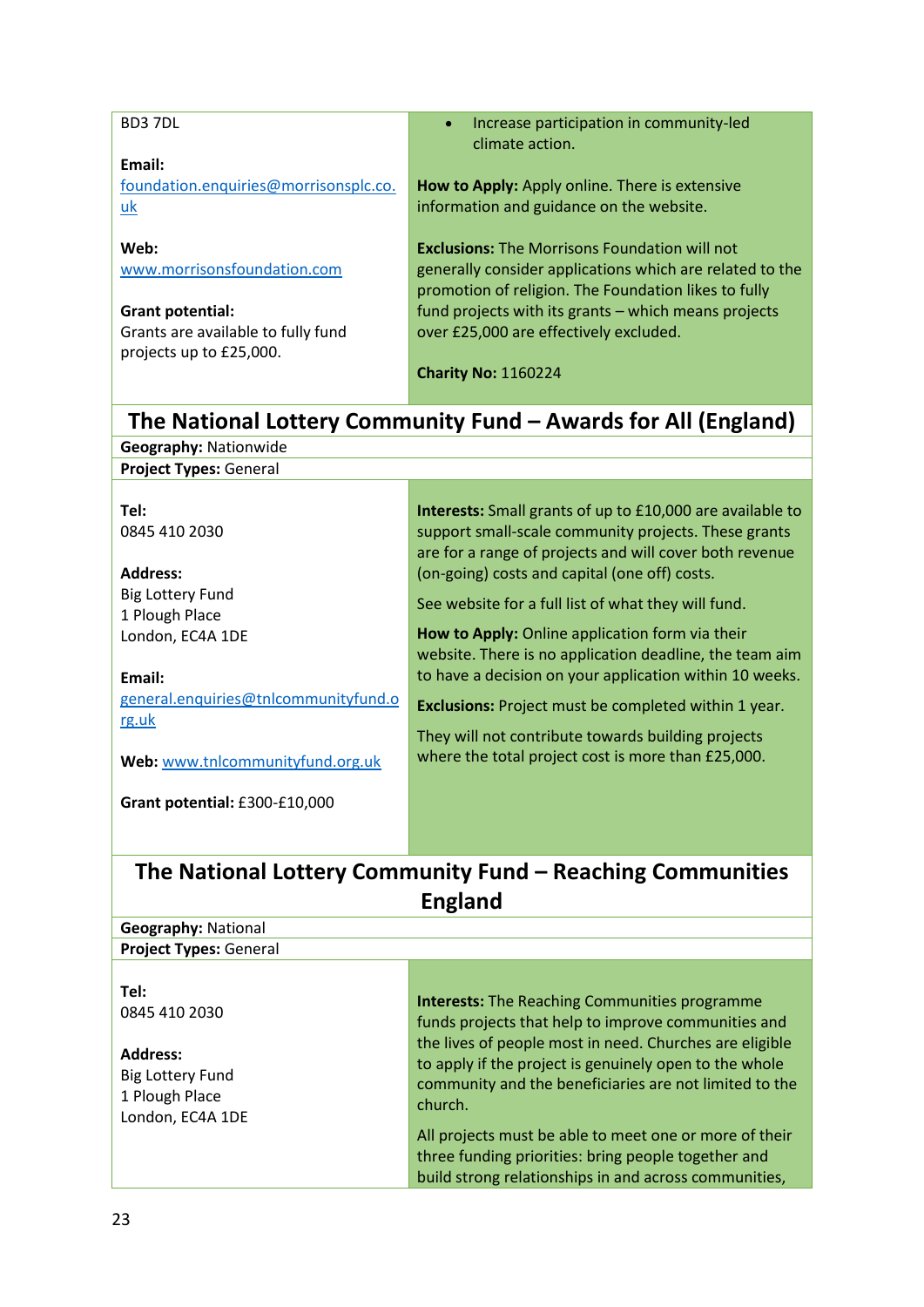| Email:                                                                      | improve the places and spaces that matter to                                                                                                                                                                  |
|-----------------------------------------------------------------------------|---------------------------------------------------------------------------------------------------------------------------------------------------------------------------------------------------------------|
| general.enquiries@tnlcommunityfund.o                                        | communities and enable more people to fulfil their                                                                                                                                                            |
| rg.uk                                                                       | potential by working to address issues at the earliest<br>possible stage.                                                                                                                                     |
| Web: www.tnlcommunityfund.org.uk                                            | As of 2021 all projects should show how you are                                                                                                                                                               |
| Grant potential: £300-£500,000+                                             | supporting the "people and communities most<br>adversely impacted by COVID-19."                                                                                                                               |
|                                                                             | They will fund project activities, operating costs,<br>organisational development, and capital costs.                                                                                                         |
|                                                                             | How to Apply: First step is submitting your idea -<br>either online or by contacting your regional<br>representative. Online application form, with a two-<br>stage application process. No deadlines.        |
|                                                                             | <b>Exclusions:</b> See guidance notes and website.                                                                                                                                                            |
|                                                                             | <b>The NatureSave Trust</b>                                                                                                                                                                                   |
|                                                                             |                                                                                                                                                                                                               |
| <b>Geography: National</b><br>Project Types: Biodiversity. Energy. General. |                                                                                                                                                                                                               |
|                                                                             |                                                                                                                                                                                                               |
| Tel: 01803 864390                                                           | <b>Interests:</b> Environmental and Conservation Projects:                                                                                                                                                    |
|                                                                             | Working with communities and organisations to                                                                                                                                                                 |
| <b>Address:</b>                                                             | protect wildlife and improve biodiversity                                                                                                                                                                     |
| South Devon House                                                           |                                                                                                                                                                                                               |
| Babbage Road                                                                | Social Enterprise Projects: Working with charities and<br>voluntary organisations to support vulnerable and                                                                                                   |
| Totnes                                                                      | disadvantaged groups                                                                                                                                                                                          |
| TQ9 5JA                                                                     |                                                                                                                                                                                                               |
| Email: mail@naturesave.co.uk                                                | <b>Community Renewable Energy Grants: Providing</b><br>startup 'seed corn' grants for community renewable<br>energy projects. They will fund project activities,                                              |
| Web: www.naturesave.co.uk                                                   | operating costs, organisational development, and<br>capital costs.                                                                                                                                            |
| Grant potential: £1,000-£5,000                                              | How to Apply: online application form or download the<br>NatureSave Trust Application Form and complete it<br>together with any further information that you think<br>might be useful, then email it to them. |
|                                                                             | Alternatively, you can send a hard copy to the Trust<br>Administrator by post. Rolling deadline.                                                                                                              |
|                                                                             | <b>Exclusions:</b> The organisation and/or project must have<br>a website. The NatureSave Trust does not fund staff<br>costs.                                                                                 |
|                                                                             | <b>Charity No: 1048505</b>                                                                                                                                                                                    |
|                                                                             | <b>The Nineveh Trust</b>                                                                                                                                                                                      |
| <b>Geography: National</b>                                                  |                                                                                                                                                                                                               |
| Project Types: General                                                      |                                                                                                                                                                                                               |
|                                                                             |                                                                                                                                                                                                               |
| <b>Address:</b>                                                             | <b>Interests:</b> Supports a broad range of UK-based projects                                                                                                                                                 |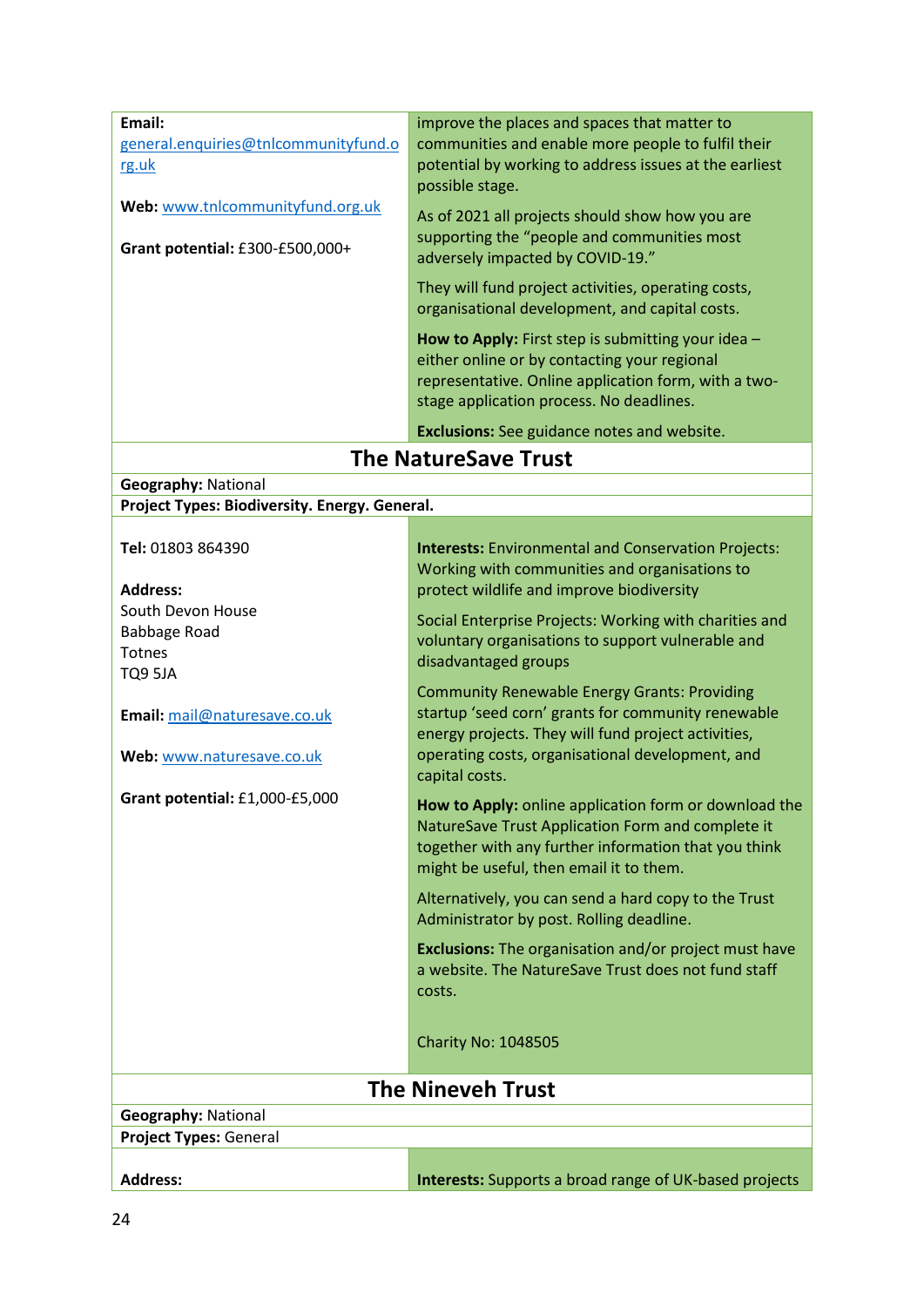| S Hutchinson<br>8 Mill Lane<br>Saffron Walden<br>Essex<br><b>CB10 2AS</b><br>Web: www.ninevehtrust.org.uk<br>Grant potential: £1,000-£15,000                                                                                                                                                                                                                                                                  | and activities of benefit to the General Public, with an<br>emphasis on promoting better understanding of the<br>countryside.<br>The health, welfare, and education of the<br>public<br>The study and appreciation of agriculture,<br>$\bullet$<br>silviculture, ecology, and land management<br>The study and appreciation of land and estate<br>$\bullet$<br>management that encourages conservation of<br>the countryside.<br>How to Apply: Grant Applications should address the<br>Trust's objectives and be no longer than 2 double-sided<br>pages. Please send three copies with SAE for a reply,                                                                                                                                                                                                                                                                                                                                                                                                                                                                                                           |
|---------------------------------------------------------------------------------------------------------------------------------------------------------------------------------------------------------------------------------------------------------------------------------------------------------------------------------------------------------------------------------------------------------------|--------------------------------------------------------------------------------------------------------------------------------------------------------------------------------------------------------------------------------------------------------------------------------------------------------------------------------------------------------------------------------------------------------------------------------------------------------------------------------------------------------------------------------------------------------------------------------------------------------------------------------------------------------------------------------------------------------------------------------------------------------------------------------------------------------------------------------------------------------------------------------------------------------------------------------------------------------------------------------------------------------------------------------------------------------------------------------------------------------------------|
|                                                                                                                                                                                                                                                                                                                                                                                                               | and four copies of the contact form.<br>Restrictions: "We prefer to pay grants to UK registered                                                                                                                                                                                                                                                                                                                                                                                                                                                                                                                                                                                                                                                                                                                                                                                                                                                                                                                                                                                                                    |
|                                                                                                                                                                                                                                                                                                                                                                                                               | charities or Community Interest Companies."                                                                                                                                                                                                                                                                                                                                                                                                                                                                                                                                                                                                                                                                                                                                                                                                                                                                                                                                                                                                                                                                        |
|                                                                                                                                                                                                                                                                                                                                                                                                               | Charity No: 256025                                                                                                                                                                                                                                                                                                                                                                                                                                                                                                                                                                                                                                                                                                                                                                                                                                                                                                                                                                                                                                                                                                 |
|                                                                                                                                                                                                                                                                                                                                                                                                               | <b>OZEV Workplace Charging Scheme (WCS)</b>                                                                                                                                                                                                                                                                                                                                                                                                                                                                                                                                                                                                                                                                                                                                                                                                                                                                                                                                                                                                                                                                        |
| Geography: UK wide<br>Project types: Installation of electric vehicle                                                                                                                                                                                                                                                                                                                                         |                                                                                                                                                                                                                                                                                                                                                                                                                                                                                                                                                                                                                                                                                                                                                                                                                                                                                                                                                                                                                                                                                                                    |
| charging points                                                                                                                                                                                                                                                                                                                                                                                               |                                                                                                                                                                                                                                                                                                                                                                                                                                                                                                                                                                                                                                                                                                                                                                                                                                                                                                                                                                                                                                                                                                                    |
| Address: Office for Zero Emissions Vehicles,<br>Great Minster House, 33 Horseferry Road,<br>London SW1P 4DR<br>Email:<br>workplacechargingscheme@dvla.gov.uk<br>Website:<br>www.gov.uk/government/publications/wor<br>kplace-charging-scheme-guidance-for-<br>applicants-installers-and-manufacturers<br>Grant potential: vouchers for a maximum of<br>£350 per socket (up to 40 sockets per<br>organisation) | Funding type: Government office for Zero-<br>Emission Vehicles (OZEV) voucher scheme. Your<br>church may buy your own electric vehicle<br>changepoints and then claim for the installation<br>(the contribution is limited to 75% of purchase and<br>installation costs). Vouchers are valid up to 180<br>days.<br>How to apply: Via the online application portal:-<br>https://www.gov.uk/government/publications/wo<br>rkplace-charging-scheme-application-form<br>If you are successful, you will be issued with a<br>voucher code to be used with any OZEV-authorised<br><b>WCS</b> installer.<br>Eligibility: Your church, if a registered charity, is<br>eligible to apply but must have designated off-<br>street parking facilities with space dedicated for<br>staff, and meet the minimum technical<br>requirements. This includes having a minimum<br>power supply of 3kW to each individual socket and<br>maintaining the chargepoints for a minimum of 3<br>years. For full guidance and eligibility criteria,<br>including technical requirements, go to the<br>website.<br>The P F Charitable Trust |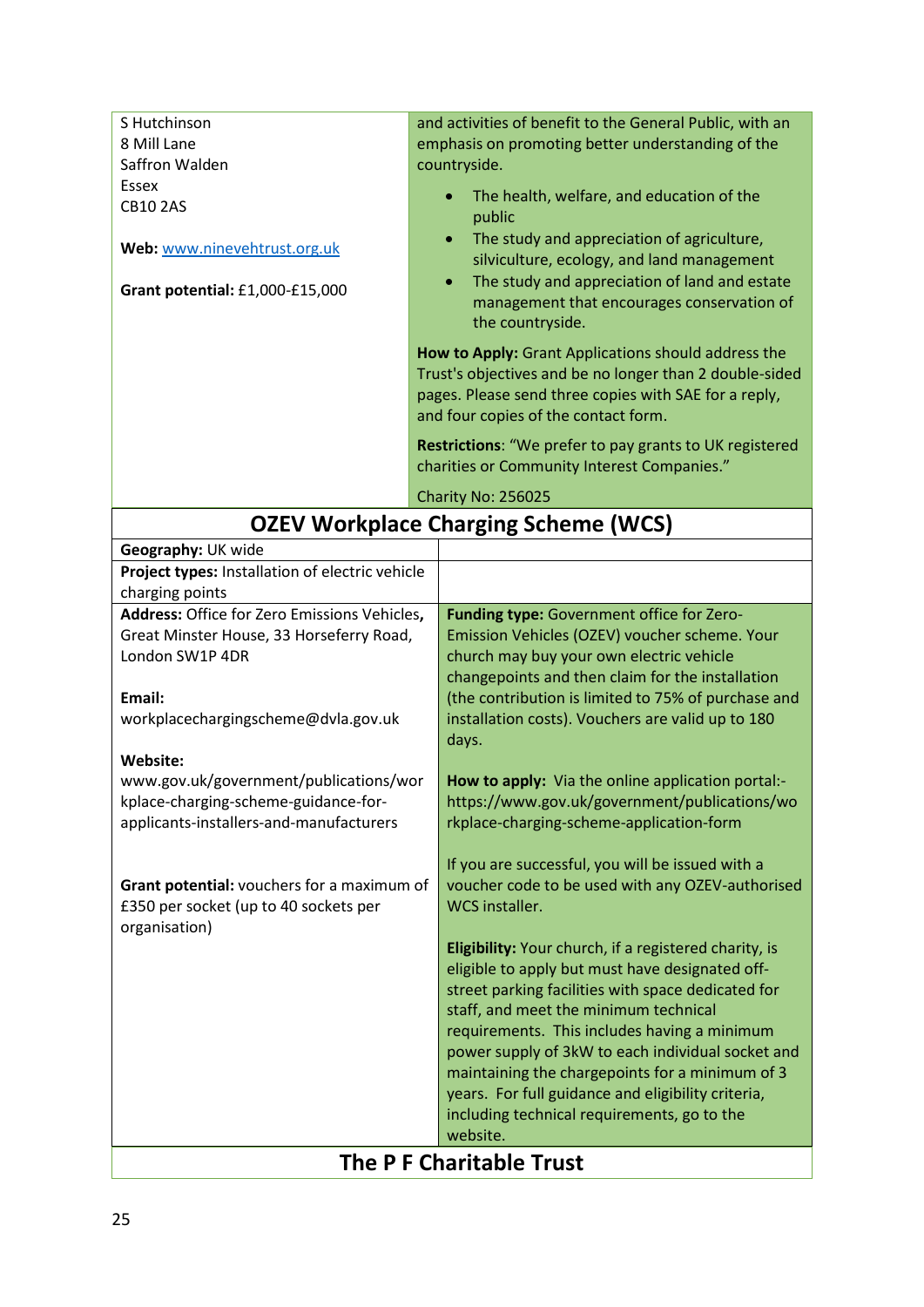| Geography: Preference for Oxfordshire and Scotland                                        |                                                                                                                                                      |  |
|-------------------------------------------------------------------------------------------|------------------------------------------------------------------------------------------------------------------------------------------------------|--|
| <b>Project Types: General</b>                                                             |                                                                                                                                                      |  |
| Tel: 0203 696 6721                                                                        | Interests: This large trust (£2.3m grants 2019) funds a<br>wide range of grant areas including churches.                                             |  |
| <b>Address:</b>                                                                           | How to Apply: In writing.                                                                                                                            |  |
| R F Trustee Co                                                                            |                                                                                                                                                      |  |
| 15 Suffolk Street                                                                         | <b>Exclusions:</b> Geographical preferences (Oxfordshire and                                                                                         |  |
| London                                                                                    | Scotland). Funds both registered and exempt charities.                                                                                               |  |
| SW1Y 4HG                                                                                  |                                                                                                                                                      |  |
| Grant potential: In 2019 typical grants<br>were £5,000. The largest grant was<br>£56,000. |                                                                                                                                                      |  |
|                                                                                           | <b>Poulden-Puckham Charitable Foundation</b>                                                                                                         |  |
| <b>Geography: National</b>                                                                |                                                                                                                                                      |  |
| Project Types: Engagment                                                                  |                                                                                                                                                      |  |
|                                                                                           |                                                                                                                                                      |  |
| Tel: 0207 193 7364                                                                        | <b>Interests:</b> The Polden-Puckham Charitable Foundation<br>(PPCF) is a grant giving trust with Quaker family roots                                |  |
| <b>Address:</b>                                                                           | in the United Kingdom. They aim to contribute to the                                                                                                 |  |
| The Secretary                                                                             | development of a just society based on a commitment                                                                                                  |  |
| Polden-Puckham                                                                            | to nonviolence and environmental sustainability. Their                                                                                               |  |
| <b>Charitable Foundation</b>                                                              | priority is to address systemic threats by seeking to                                                                                                |  |
| <b>BMPPCF</b>                                                                             | change policy and attitudes at a national, European, or                                                                                              |  |
| London                                                                                    | international level. In order to do this they support                                                                                                |  |
| WC1N3XX                                                                                   | projects that seek to influence values and attitudes,                                                                                                |  |
|                                                                                           | promote equity and social justice, and develop radical                                                                                               |  |
| Email: ppcf@polden-puckham.org.uk                                                         | alternatives to current economic and social structures.                                                                                              |  |
| Web: www.polden-puckham.org.uk                                                            | This means that systemic and policy projects are<br>eligible - individual greening projects (for example<br>solar panels on a building) will not be. |  |
| Grant potential: Up to £15,000                                                            | How to Apply: The trust is planning new grantmaking                                                                                                  |  |
|                                                                                           | criteria and processes soon. See the web page for<br>details.                                                                                        |  |
|                                                                                           | <b>Exclusions:</b>                                                                                                                                   |  |
| The Prince of Wales's Charitable Foundation                                               |                                                                                                                                                      |  |
| <b>Geography: National</b>                                                                |                                                                                                                                                      |  |
| <b>Project Types: General</b>                                                             |                                                                                                                                                      |  |
| Tel: 020 7930 4832                                                                        | <b>Interests:</b> Funding areas include: The built environment                                                                                       |  |
|                                                                                           | and young people, conservation, arts and culture,                                                                                                    |  |
| <b>Address:</b>                                                                           | welfare of the elderly and religion.                                                                                                                 |  |
| <b>Company Secretary</b>                                                                  |                                                                                                                                                      |  |
| St. James's                                                                               | 2021 update: "We will seek to prioritise available grant                                                                                             |  |

funding to support those organisations that are delivering projects in communities severely impacted

by the pandemic."

London SW1A 1BA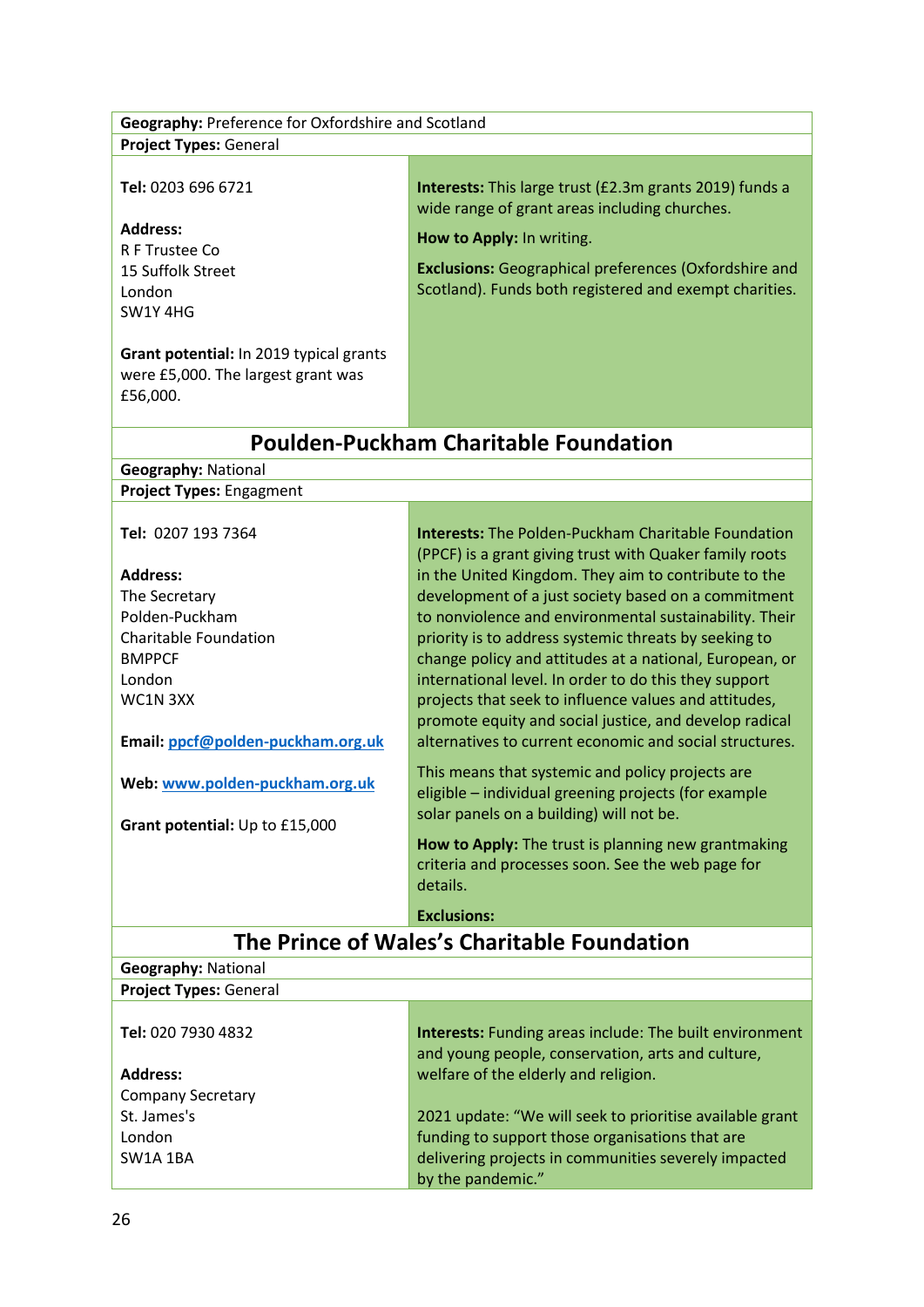**Web:** [www.pwcf.org.uk](http://www.pwcf.org.uk/)

## **Grant potential:**

Small grants = £1,000 - £5,000 Avg. size of grant = £1,500

**How to Apply:** Via their online application form. Include details about the history of the church and a photograph of the church via the post.

**Charity No:** 1127255

### **The Robert Clutterbuck Charitable Trust**

**Geography:** Cheshire and Hertfordshire (strong preference) Project Types: Biodiversity. General.

**Contact Details:** 01433 631308

Mr George Wolfe 28 Brookfields Calver Hope Valley Derbyshire S32 3XB

**Email:** 

[secretary@clutterbucktrust.org.uk](mailto:secretary@clutterbucktrust.org.uk)

**Web:** [www.clutterbucktrust.org.uk](http://www.clutterbucktrust.org.uk/)

**Grant potential:** £1,000-£3,000

**Interests:** Grants are available to purchase specific items to assist a range of charitable causes, including natural history and wildlife. The Trust prefers to make grants for specific items and projects rather than for running costs.

**How to Apply:** The deadlines for the rounds of applications are 30th June and 31st December in each year. The Trustees generally meet in March and September.

There are no application forms and charities wishing to apply should write to the Secretary giving details of what they propose to do with any grant made and of their current financial position. (accounts are not needed if the most recent ones are available on the Charity Commission website.)

**Exclusions:** Strong preference for Cheshire and Hertfordshire but will consider general applications. No charities with annual income >£1m.

**Charity No:** 1010559

## **The Rural Community Energy Fund (RCEF)**

**Geography:** National (but only in rural communities)

**Project Types:**

| Web: www.gov.uk/guidance/rural-<br>community-energy-fund<br>Email:<br>info@energyhub.org.uk | <b>Interests:</b> The RCEF is a £10m programme supporting<br>rural communities in England to develop renewable<br>energy projects, which provide economic and social<br>benefits to the community.<br>RCEF provides support to rural communities in 2 |
|---------------------------------------------------------------------------------------------|-------------------------------------------------------------------------------------------------------------------------------------------------------------------------------------------------------------------------------------------------------|
| Grant potential: Up to £100,000                                                             | stages:                                                                                                                                                                                                                                               |
|                                                                                             | Stage 1: grants of up to £40,000 for a feasibility study<br>for a renewable energy project                                                                                                                                                            |
|                                                                                             | Stage 2: grants of up to £100,000 for business<br>development and planning of feasible schemes                                                                                                                                                        |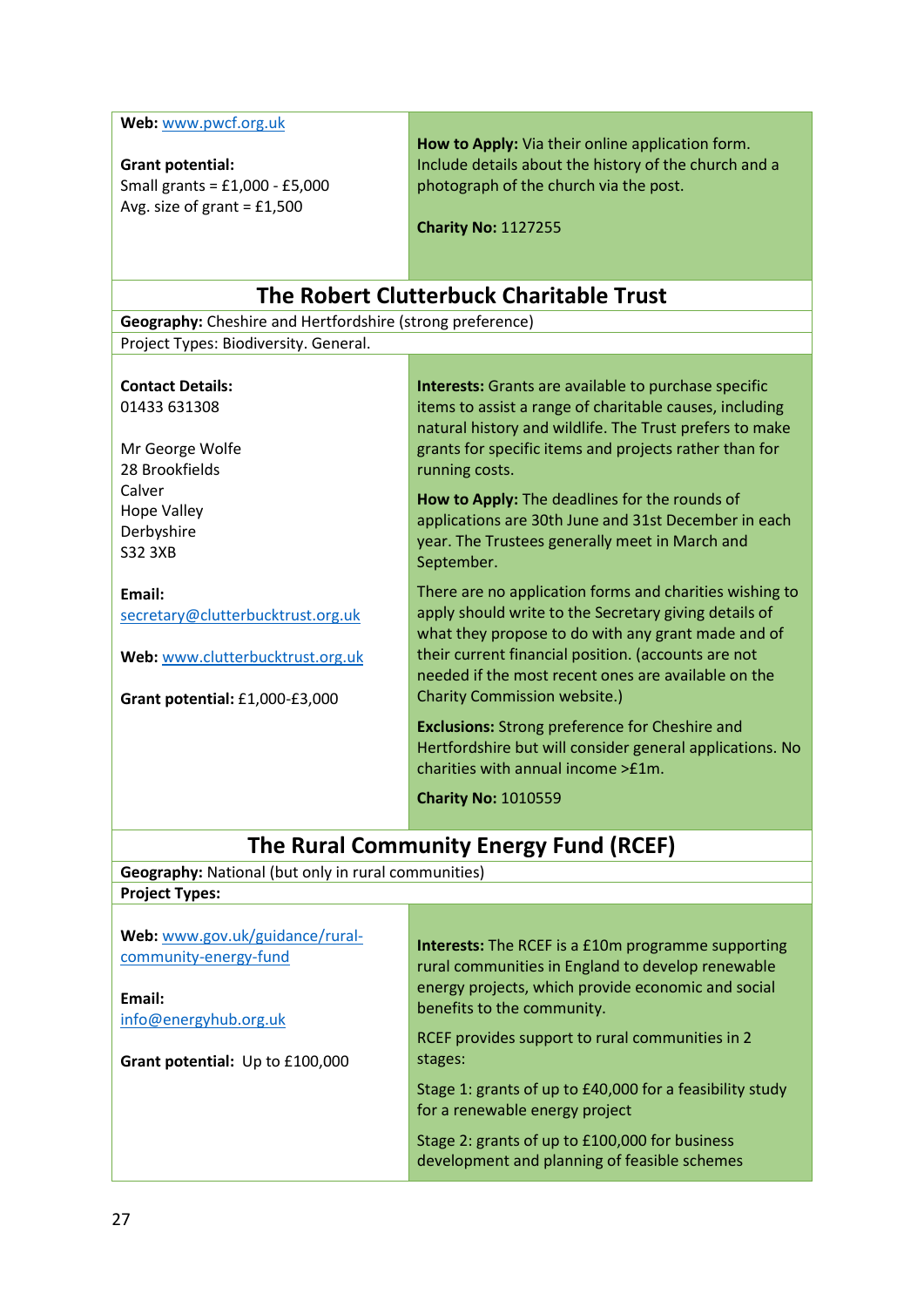|                                                                                                                                                           | How to Apply: RCEF is run by 5 regional Local Energy<br>Hubs. These are North East Yorkshire and Humber,<br>North West, Midlands, South West and South East. If<br>you would like to register your interest for the scheme,<br>or would like further information, please contact the<br>relevant hub for your area by visiting the RCEF website.<br><b>Exclusions:</b> Grants are available to eligible<br>organisations (including churches) in communities of<br><10,000 people. DEFRA provides a map to enable you<br>to determine if your community is eligible.<br><b>The Schroder Charity Trust</b> |
|-----------------------------------------------------------------------------------------------------------------------------------------------------------|-----------------------------------------------------------------------------------------------------------------------------------------------------------------------------------------------------------------------------------------------------------------------------------------------------------------------------------------------------------------------------------------------------------------------------------------------------------------------------------------------------------------------------------------------------------------------------------------------------------|
| Geography: National.                                                                                                                                      |                                                                                                                                                                                                                                                                                                                                                                                                                                                                                                                                                                                                           |
| Project Types: General.                                                                                                                                   |                                                                                                                                                                                                                                                                                                                                                                                                                                                                                                                                                                                                           |
|                                                                                                                                                           |                                                                                                                                                                                                                                                                                                                                                                                                                                                                                                                                                                                                           |
| Tel: 0203 170 5793<br><b>Address:</b><br>81 Rivington Street<br>London<br>EC2A 3AY<br>Web: www.schrodercharitytrust.org<br>Grant potential: £2,500-£5,000 | <b>Interests: "The Schroder Charity Trust is an</b><br>independent grant-making family trust which supports<br>a wide range of charitable activities."<br>Environment and conservation projects are supported,<br>amongst other interests. 20% of applications are<br>successful. They fund both core costs and specific<br>projects, but not large capital appeals. Grants are for a<br>one-year period, rather than over multiple years.<br>How to Apply: Online application online. Rolling<br>deadlines.<br><b>Exclusions:</b> Must be a registered Charity.<br><b>Charity No: 214050</b>             |
|                                                                                                                                                           |                                                                                                                                                                                                                                                                                                                                                                                                                                                                                                                                                                                                           |
|                                                                                                                                                           | <b>The Screwfix Foundation</b>                                                                                                                                                                                                                                                                                                                                                                                                                                                                                                                                                                            |
| <b>Geography: National</b>                                                                                                                                |                                                                                                                                                                                                                                                                                                                                                                                                                                                                                                                                                                                                           |
| Project Types: General                                                                                                                                    |                                                                                                                                                                                                                                                                                                                                                                                                                                                                                                                                                                                                           |
| <b>Address:</b><br><b>Trade House</b><br>Mead Avenue<br>Yeovil<br>Somerset<br><b>BA22 8RT</b>                                                             | <b>Interests:</b> This is the Foundation of the well know<br>building trade supplies store, which made grants of<br>£2m in 2020. Their focus is on buildings and their repair<br>and improvement. They say: "We have a clear purpose<br>of raising funds to support projects that will fix, repair,<br>maintain and improve properties and community<br>facilities for those in need throughout the UK."                                                                                                                                                                                                  |
| Email: foundation@screwfix.com<br>Web:<br>www.screwfix.com/help/screwfixfound<br>ation<br>Grant potential: £5,000                                         | How to Apply: Online. "All applications are reviewed<br>individually by our team on a quarterly basis, the<br>review dates are in March, June, September and<br>December. All successful applications will be contacted<br>by post, email, or phone to arrange the next step.<br>Unsuccessful applicants will be contacted within one<br>month of the review meeting. Once you have received<br>your outcome, should you wish to reapply, please do                                                                                                                                                       |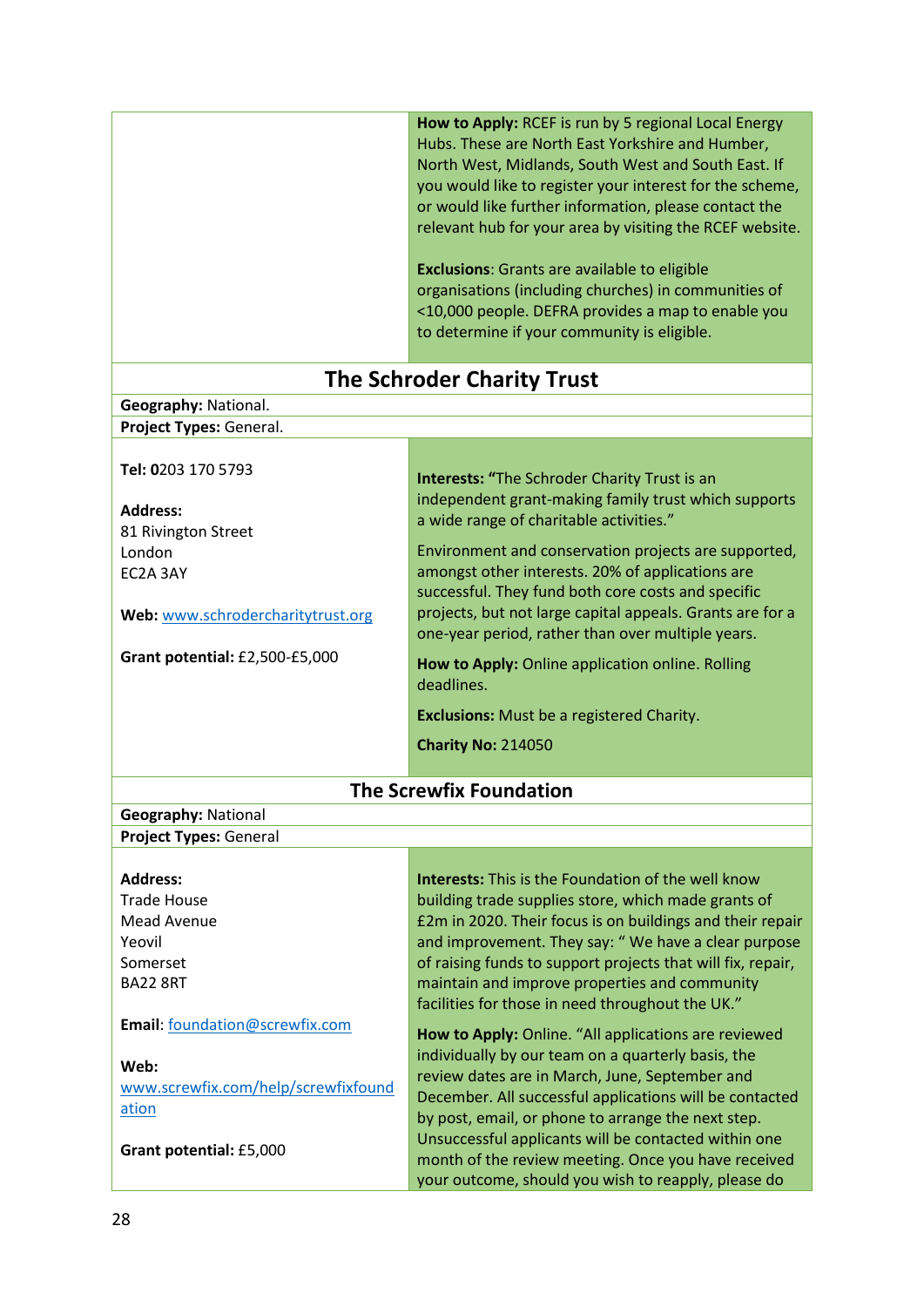|                                                                           | so after 12 months. This applies to both successful and<br>unsuccessful applications."                                                                                                                                                                                                                                                                                                                       |
|---------------------------------------------------------------------------|--------------------------------------------------------------------------------------------------------------------------------------------------------------------------------------------------------------------------------------------------------------------------------------------------------------------------------------------------------------------------------------------------------------|
|                                                                           | <b>Exclusions:</b>                                                                                                                                                                                                                                                                                                                                                                                           |
|                                                                           | You must be a registered Charity or Not for Profit<br>organisation. Help those in need (this could be by<br>reason of financial hardship, sickness, distress, or other<br>disadvantages in the UK) and be looking for funding to<br>support projects that relate to the repair, maintenance,<br>improvement or construction of homes, community<br>buildings and other buildings.<br>Charity Number: 1151375 |
|                                                                           |                                                                                                                                                                                                                                                                                                                                                                                                              |
|                                                                           | <b>Severn Trent Community Fund</b>                                                                                                                                                                                                                                                                                                                                                                           |
|                                                                           | Geography: Areas covered by Severn Trent (roughly Shropshire to the Humber in the north,                                                                                                                                                                                                                                                                                                                     |
| Bristol Channel to Leicestershire in the south).<br><b>Project Types:</b> |                                                                                                                                                                                                                                                                                                                                                                                                              |
|                                                                           |                                                                                                                                                                                                                                                                                                                                                                                                              |
| Tel:<br><b>Address:</b>                                                   | Interests: "Our customers have helped us to create and<br>shape our new community fund. We've spoken to lots<br>of you to better understand your community needs,                                                                                                                                                                                                                                            |
| Email:                                                                    | and as a result, have chosen to design our fund around<br>improving community wellbeing.                                                                                                                                                                                                                                                                                                                     |
| Web:                                                                      | By this we mean:                                                                                                                                                                                                                                                                                                                                                                                             |
| https://www.stwater.co.uk/about-<br>us/severn-trent-community-            | People: Projects that help people to lead a<br>healthier life and gain new skills                                                                                                                                                                                                                                                                                                                            |
| fund/available-funding/                                                   | Places: Projects that help to create better<br>$\bullet$<br>places to live in and use                                                                                                                                                                                                                                                                                                                        |
| <b>Grant potential:</b>                                                   | <b>Environment: Projects that will help look after</b><br>our natural environment, give people greater<br>access to that environment, or help look after<br>water                                                                                                                                                                                                                                            |
|                                                                           | We seek to fund projects that link to these key<br>elements of community wellbeing - with favourability<br>shown to projects that ideally lie within a 'sweet spot'<br>that incorporates all three. If you are applying for over<br>£75,000, please note that a combination of all three of<br>these themes is necessary to be eligible.                                                                     |
|                                                                           | And of course, being a water company, naturally we'd<br>love to see applications for projects that have a<br>connection to water too (although not essential)! This<br>might mean creating sustainable drainage, installing<br>grey water recycling, or creating water efficient green<br>spaces."                                                                                                           |
|                                                                           | Grants are in three bands:                                                                                                                                                                                                                                                                                                                                                                                   |
|                                                                           | £2,000 to £10,000                                                                                                                                                                                                                                                                                                                                                                                            |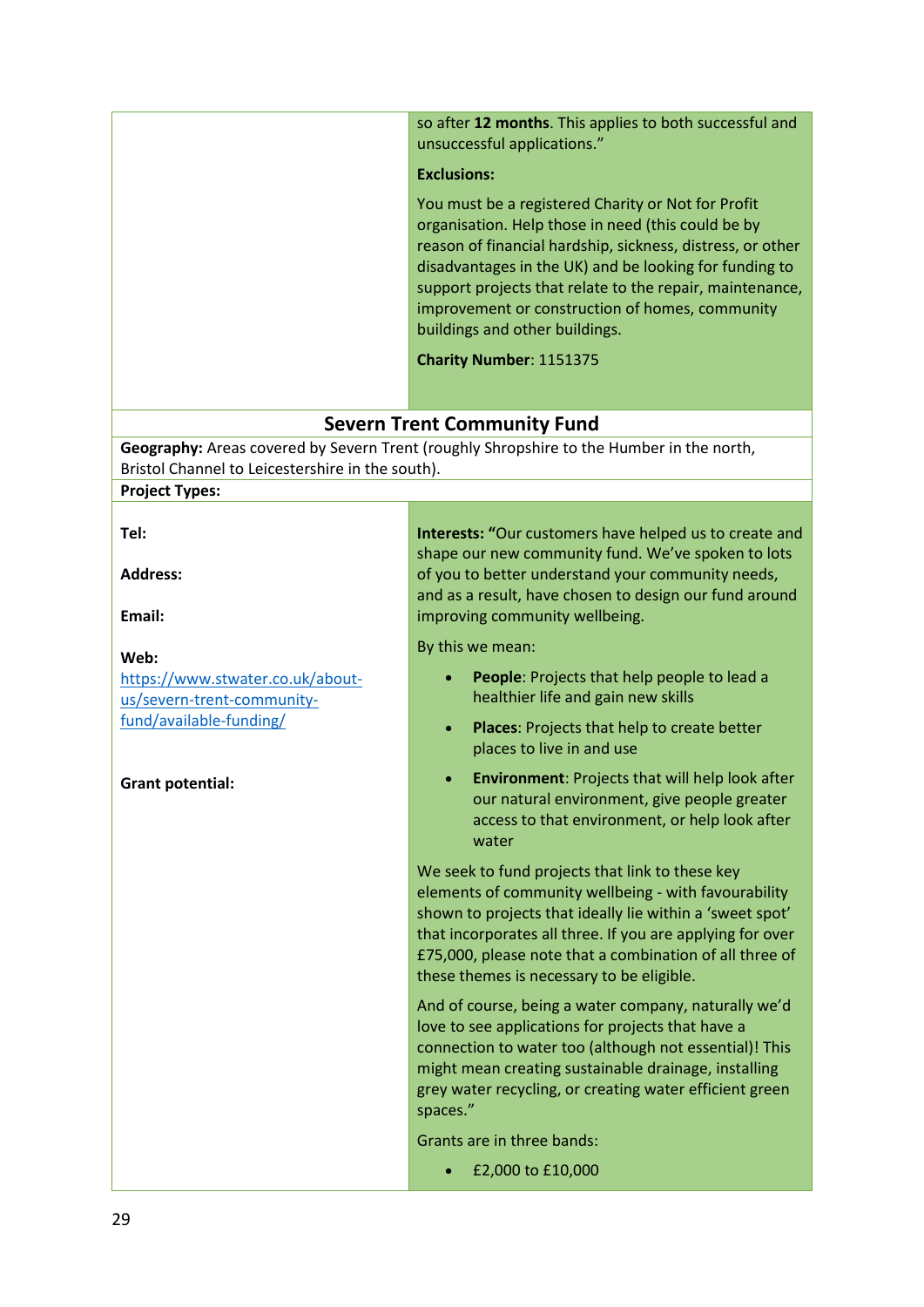|                                                                                                      | £10,001 to £75,000                                                                                                                                                                                                                                                                                                                       |
|------------------------------------------------------------------------------------------------------|------------------------------------------------------------------------------------------------------------------------------------------------------------------------------------------------------------------------------------------------------------------------------------------------------------------------------------------|
|                                                                                                      | $\bullet$                                                                                                                                                                                                                                                                                                                                |
|                                                                                                      | £75,001 to £200,000                                                                                                                                                                                                                                                                                                                      |
|                                                                                                      | Only Registered Charities, Registered Companies, local<br>authorities, and Parish Councils can apply for >£10,000.                                                                                                                                                                                                                       |
|                                                                                                      | How to Apply: Online. Extensive information on<br>eligibility, assessment criteria and reporting on the web<br>site.                                                                                                                                                                                                                     |
|                                                                                                      | <b>Exclusions:</b> Geographical restrictions as above.                                                                                                                                                                                                                                                                                   |
|                                                                                                      | Charity number: 1108278                                                                                                                                                                                                                                                                                                                  |
|                                                                                                      | <b>Tesco Community Grants</b>                                                                                                                                                                                                                                                                                                            |
| <b>Geography: National</b>                                                                           |                                                                                                                                                                                                                                                                                                                                          |
| <b>Project Types: General</b>                                                                        |                                                                                                                                                                                                                                                                                                                                          |
| <b>Contact Details:</b><br>0121 237 5780<br>Lockside<br>5 Scotland St<br>Birmingham<br><b>B1 2RR</b> | <b>Interests: "Tesco Community Grants fund thousands of</b><br>local community projects across the UK, helping to<br>fight holiday hunger, tackle mental health, support<br>young people, host community events and much<br>more." Projects must benefit their local community<br>and the fund focuses on helping children and families. |
| Web:<br>www.tescocommunitygrants.org.uk                                                              | How to Apply: Bags of Help is always open for<br>applications from charities and community<br>organisations.                                                                                                                                                                                                                             |
| Email: info@groundwork.org.uk<br>Grant potential: £1,000-£4,000                                      | Three community projects in each local area will be<br>voted on by customers in Tesco stores, with projects<br>changing every other month.                                                                                                                                                                                               |
|                                                                                                      | Following the vote, the project that received the most<br>votes in its area will receive a grant of up to £4,000<br>second place receiving up to £2,000 and third place up<br>to £1,000.                                                                                                                                                 |
|                                                                                                      | <b>Exclusions:</b> Detailed grant guidelines and eligibility<br>checker on website.                                                                                                                                                                                                                                                      |
| <b>Thrive Renewables Community Benefit Programme</b>                                                 |                                                                                                                                                                                                                                                                                                                                          |
| Geography: Near Thrive Renewable sites (see website)                                                 |                                                                                                                                                                                                                                                                                                                                          |
| Project Types: Energy. Efficiency.                                                                   |                                                                                                                                                                                                                                                                                                                                          |
| Tel: 0117 934 1424                                                                                   | Interests: Community buildings, like village halls and<br>community centres, can apply for grants of up to                                                                                                                                                                                                                               |
| Address:                                                                                             | £4,000. Grants can cover improvements such as                                                                                                                                                                                                                                                                                            |
| <b>St James Court</b>                                                                                | insulation, draught-proofing, LED lighting or improved                                                                                                                                                                                                                                                                                   |
| St James Parade<br><b>Bristol</b>                                                                    | heating controls.                                                                                                                                                                                                                                                                                                                        |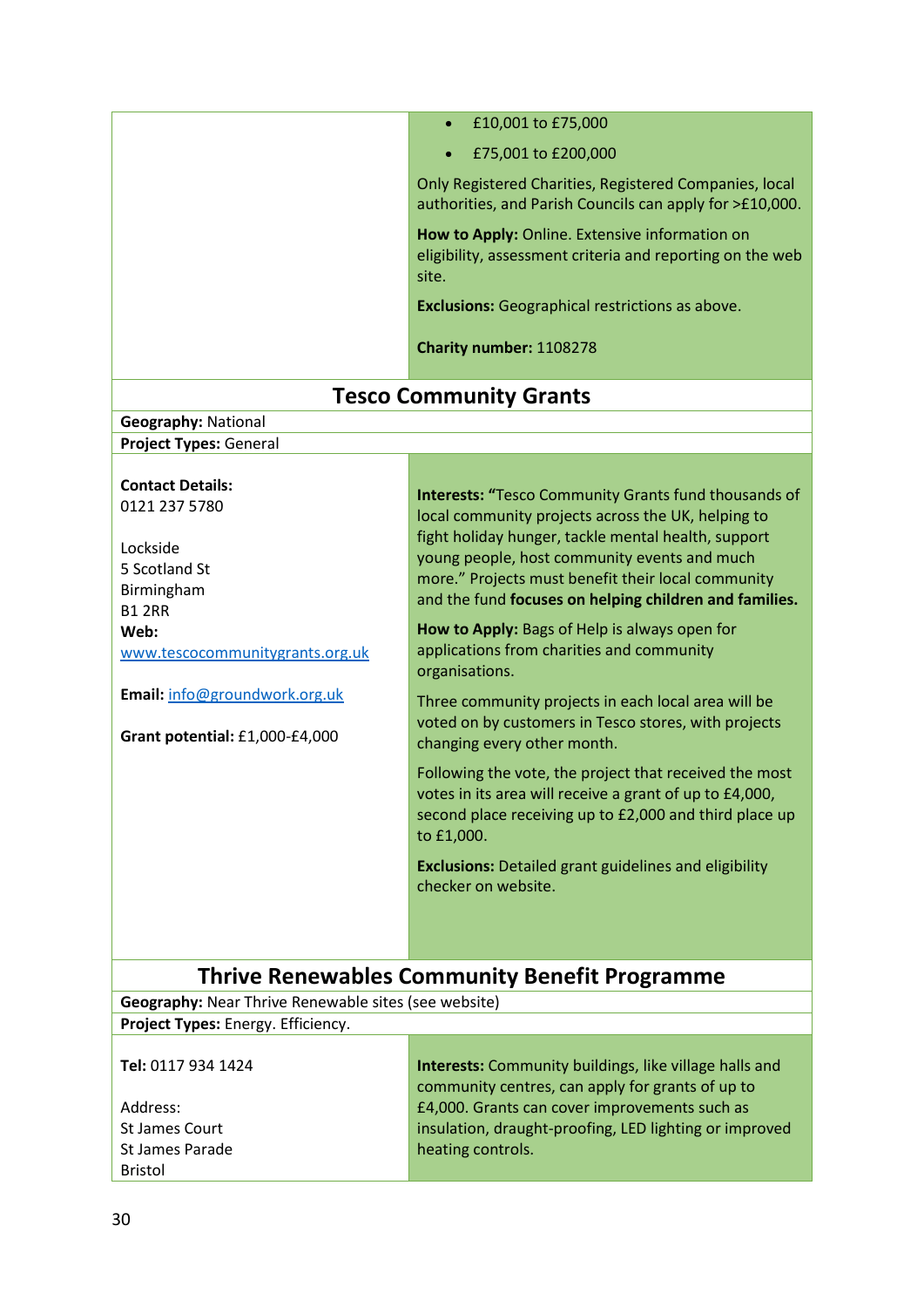| BS1 3LH                                                         | How to apply: Postal applications only. Before<br>applying, complete the energy audit on their website.         |
|-----------------------------------------------------------------|-----------------------------------------------------------------------------------------------------------------|
| Web:                                                            |                                                                                                                 |
| https://www.cse.org.uk/projects/view/                           | Note: As at June 2021 programme closed due to Covid                                                             |
| 1304                                                            | but anticipating reopening (date not stated).                                                                   |
|                                                                 |                                                                                                                 |
| Email: rachel.haycock@cse.org.uk                                | <b>Exclusions:</b> The building must be close to one of the                                                     |
|                                                                 | wind, hydro or solar sites in which Thrive Renewables is                                                        |
| <b>Grant potential:</b>                                         | invested.                                                                                                       |
| Up to £4,000                                                    |                                                                                                                 |
|                                                                 |                                                                                                                 |
|                                                                 | <b>The Veolia Environment Trust</b>                                                                             |
| Geography: Nationwide but within 5 miles of a Veolia operation. |                                                                                                                 |
| Project Types: General.                                         |                                                                                                                 |
|                                                                 |                                                                                                                 |
| Tel: 0203 567 6820                                              | <b>Interests:</b> The Trust fund public amenity and projects                                                    |
|                                                                 | and, when considering an application, look for                                                                  |
| <b>Address:</b>                                                 | evidence of: Community involvement and consultation,                                                            |
| <b>Ruthdene Station Road</b>                                    | the use of volunteers, development of skills, benefit a                                                         |
| <b>Four Ashes</b>                                               | wide range of users including excluded, often                                                                   |
| Wolverhampton                                                   | overlooked, deprived and hard to reach groups.                                                                  |
| <b>WV107DG</b>                                                  | Themes include: Capital improvement projects at a                                                               |
|                                                                 | single site with discrete start and end dates in one of                                                         |
| Email:                                                          | the following categories e.g. Community buildings and                                                           |
| UK.EnvironmentalTrustInfo@veolia.com                            | rooms, outdoor spaces, and play and recreation.                                                                 |
|                                                                 | How to Apply: Via the website.                                                                                  |
| Web: www.veoliatrust.org                                        |                                                                                                                 |
|                                                                 | <b>Exclusions:</b> Projects must have a total cost of under                                                     |
| <b>Grant potential:</b>                                         | £250,000. Projects must have already secured at least<br>20% of the total cost. For awards of £40,000 and       |
| £10,000-£75,000                                                 | above, you will need to find a third-party contributor(s)                                                       |
|                                                                 |                                                                                                                 |
|                                                                 | to provide 10% of the grant you are applying for. You<br>must have public access for 104 days a year. There are |
|                                                                 | four funding rounds each year. You must have all                                                                |
|                                                                 | permissions in place before applying. Projects                                                                  |
|                                                                 | completed within 12 months.                                                                                     |
|                                                                 |                                                                                                                 |
| <b>Village Hall Improvement Grant Fund</b>                      |                                                                                                                 |
|                                                                 |                                                                                                                 |

| Geography: England                    |                                                       |
|---------------------------------------|-------------------------------------------------------|
| Project types: Positive impact on the |                                                       |
| environment                           |                                                       |
| <b>Address:</b>                       | <b>Funding type:</b> Action with Communities in Rural |
| <b>ACRE</b>                           | England (ACRE) grants.                                |
| The Quadrangle                        |                                                       |
| Woodstock                             | How to apply: Fund closed at present but              |
| Oxfordshire                           | complete an Expression of Interest Form - you will    |
| OX20 1LH                              | be contacted when further funding becomes             |
|                                       | available.                                            |
| Email: contact@acre.org.uk            |                                                       |
|                                       |                                                       |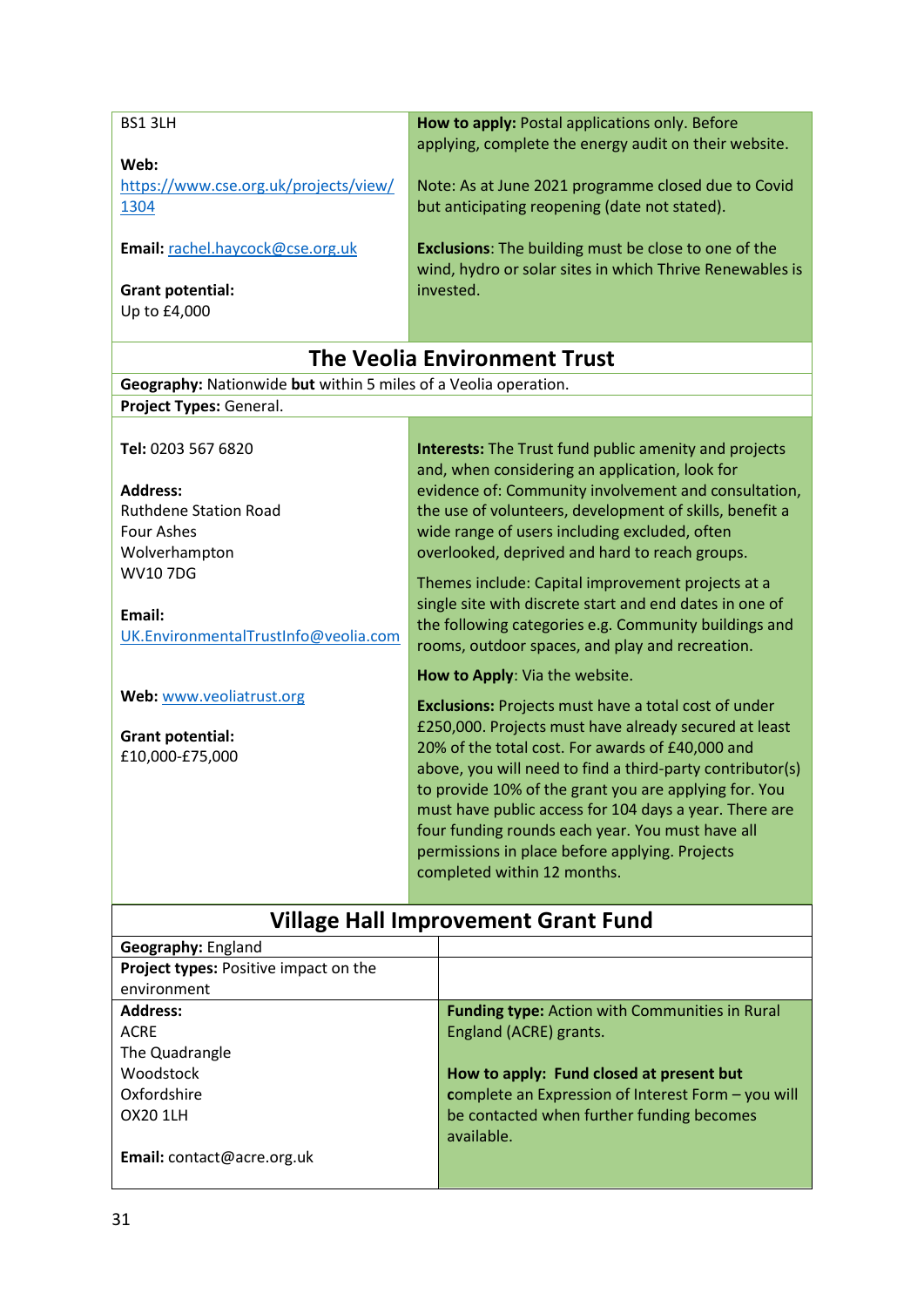**Website:** www.acre.org.uk **Eligibility:** To be confirmed when next round of funding is announced.

| <b>Viridor Credits Environmental Company</b>                                                                |                                                                                                                                                                                                                                                                                                                                                                                                                                                                                                                                                                                                                                                                                                                                  |
|-------------------------------------------------------------------------------------------------------------|----------------------------------------------------------------------------------------------------------------------------------------------------------------------------------------------------------------------------------------------------------------------------------------------------------------------------------------------------------------------------------------------------------------------------------------------------------------------------------------------------------------------------------------------------------------------------------------------------------------------------------------------------------------------------------------------------------------------------------|
|                                                                                                             | Geography: Near Viridor sites - use postcode checker on website. There is also a special                                                                                                                                                                                                                                                                                                                                                                                                                                                                                                                                                                                                                                         |
| programme for Taunton.                                                                                      |                                                                                                                                                                                                                                                                                                                                                                                                                                                                                                                                                                                                                                                                                                                                  |
| Project Types: General                                                                                      |                                                                                                                                                                                                                                                                                                                                                                                                                                                                                                                                                                                                                                                                                                                                  |
|                                                                                                             |                                                                                                                                                                                                                                                                                                                                                                                                                                                                                                                                                                                                                                                                                                                                  |
| Tel: 01823 476476                                                                                           | <b>Interests:</b> There are both small grants for community                                                                                                                                                                                                                                                                                                                                                                                                                                                                                                                                                                                                                                                                      |
|                                                                                                             | projects (up to £20,000) and main and large grant                                                                                                                                                                                                                                                                                                                                                                                                                                                                                                                                                                                                                                                                                |
| <b>Address:</b><br><b>First Floor</b>                                                                       | programme for community, heritage, or biodiversity<br>projects (£20,000-£50,000 and £50,000-£100,000).                                                                                                                                                                                                                                                                                                                                                                                                                                                                                                                                                                                                                           |
| Aintree House                                                                                               |                                                                                                                                                                                                                                                                                                                                                                                                                                                                                                                                                                                                                                                                                                                                  |
| Blackbrook                                                                                                  | In Taunton (where the company is based) applicants                                                                                                                                                                                                                                                                                                                                                                                                                                                                                                                                                                                                                                                                               |
| Park Avenue                                                                                                 | may apply for £20,000 for their community, heritage,                                                                                                                                                                                                                                                                                                                                                                                                                                                                                                                                                                                                                                                                             |
| Taunton                                                                                                     | or biodiversity project separately from the other                                                                                                                                                                                                                                                                                                                                                                                                                                                                                                                                                                                                                                                                                |
| Somerset                                                                                                    | programmes.                                                                                                                                                                                                                                                                                                                                                                                                                                                                                                                                                                                                                                                                                                                      |
| <b>TA1 2PX</b>                                                                                              | How to Apply: Using website. The Small Grants                                                                                                                                                                                                                                                                                                                                                                                                                                                                                                                                                                                                                                                                                    |
|                                                                                                             | category benefits from a simpler application process.                                                                                                                                                                                                                                                                                                                                                                                                                                                                                                                                                                                                                                                                            |
| Web: www.viridor-credits.co.uk                                                                              | Exclusions: Projects must be within 10 miles of an                                                                                                                                                                                                                                                                                                                                                                                                                                                                                                                                                                                                                                                                               |
|                                                                                                             | active, Viridor-managed landfill site.                                                                                                                                                                                                                                                                                                                                                                                                                                                                                                                                                                                                                                                                                           |
| Grant potential: up to £100,000.                                                                            |                                                                                                                                                                                                                                                                                                                                                                                                                                                                                                                                                                                                                                                                                                                                  |
|                                                                                                             | Small and main grants projects are considered by the<br>local Steering Groups, Small grants must start drawing<br>down funding within three months of the offer of<br>funding and finish within six months (six months and<br>twelve months respectively for main grants). Large<br>grant projects are considered by the main Viridor<br>Credits Board and must start drawing down funding<br>within six months of receipt of a funding decision and<br>finish within 18 months. Large Grants will be awarded<br>in limited numbers to the best projects presented to<br>the Viridor Credits Board.<br>For all grants you will need to find a third-party<br>contributor(s) to provide 10% of the grant you are<br>applying for. |
| <b>Wessex Water Environmental Fund</b>                                                                      |                                                                                                                                                                                                                                                                                                                                                                                                                                                                                                                                                                                                                                                                                                                                  |
| Geography: Area covered by Wessex Water (roughly Dorset, Wiltshire, Bristol, Gloucestershire,<br>Hampshire) |                                                                                                                                                                                                                                                                                                                                                                                                                                                                                                                                                                                                                                                                                                                                  |
| <b>Project Types: General</b>                                                                               |                                                                                                                                                                                                                                                                                                                                                                                                                                                                                                                                                                                                                                                                                                                                  |

| <b>Address:</b>          | Interests: The Environment Fund supports charitable        |
|--------------------------|------------------------------------------------------------|
| <b>Operations Centre</b> | and community activities that improve their local          |
| Claverton Down Road      | environment and have a positive impact on the quality      |
| <b>Claverton Down</b>    | of life of the people in the local area. Applications must |
| <b>Bath</b>              | demonstrate one or more of the following outcomes:         |
| BA2 7WW                  | • Involves communities in environmental                    |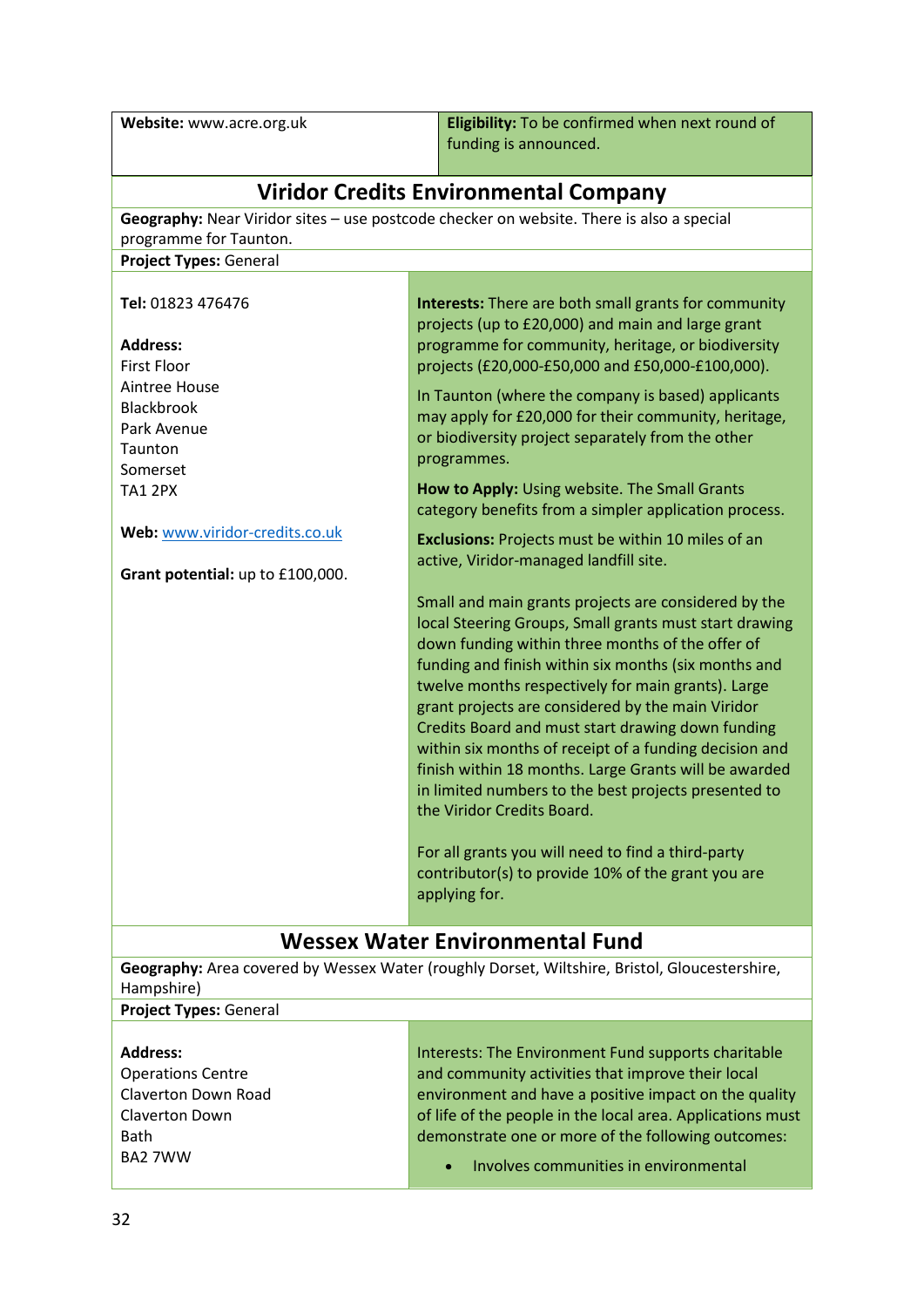| Web:<br>https://www.wessexwater.co.uk/comm         | activities that benefit the local area<br>Has a positive impact on the local environment<br>$\bullet$           |
|----------------------------------------------------|-----------------------------------------------------------------------------------------------------------------|
| unity/apply-for-funding/the-<br>environmental-fund | Share learning with local people about<br>$\bullet$<br>supporting the environment                               |
| Grant potential: up to £1,500                      | Environmental priorities for this fund are:                                                                     |
|                                                    | Conservation of water use                                                                                       |
|                                                    | Reduction of single-use plastic                                                                                 |
|                                                    | <b>Reducing waste</b><br>$\bullet$                                                                              |
|                                                    | Improvements in local biodiversity<br>$\bullet$                                                                 |
|                                                    | How to Apply: The fund is open annually in the Spring<br>with decisions on grants made in July. Apply online.   |
|                                                    | <b>Exclusions:</b> Geographical restrictions above. Only open<br>to organisations with <£500,000 a year income. |

## **Other Sources of Funding**

For environmental and sustainability projects it is also worth considering other sources of funding including:

#### **Local Community Funding**

• UK Community Foundations are networks of local funders. They cover the whole of England and are often based on historic counties. Visit [www.ukcommunityfoundations.org](http://www.ukcommunityfoundations.org/) for information about funders local to your project.

#### **Social Investment**

- **Leapfrog** enables positive social, environmental, and financial impact for communities, those in deprivation by enabling their participation in and benefit from, an energy system in transition to lower carbon intensity. They provide affordable finance to community projects that deliver genuine social and environmental benefits locally. [www.pureleapfrog.org](http://www.pureleapfrog.org/)
- **CO2Sense** has specialised in financing renewable energy projects, supporting over 8MW of new renewable energy capacity to be developed and installed by commercial and community organisations. Building on this experience, CO2Sense has broadened its remit to invest in the wider environmental sector including energy efficiency, energy storage and waste and recycling. [www.co2sense.co.uk](http://www.co2sense.co.uk/)

#### **Funding Networks**

Networks of funders and individuals interested in funding projects. These groups do not accept unsolicited applications but will accept approaches made to members, who then share with the wider network if appropriate.

- Environmental Funders Network <https://www.greenfunders.org/>
- Network for Social Change <https://www.thenetworkforsocialchange.org.uk/>
- The Funding Network <https://www.thefundingnetwork.org.uk/>